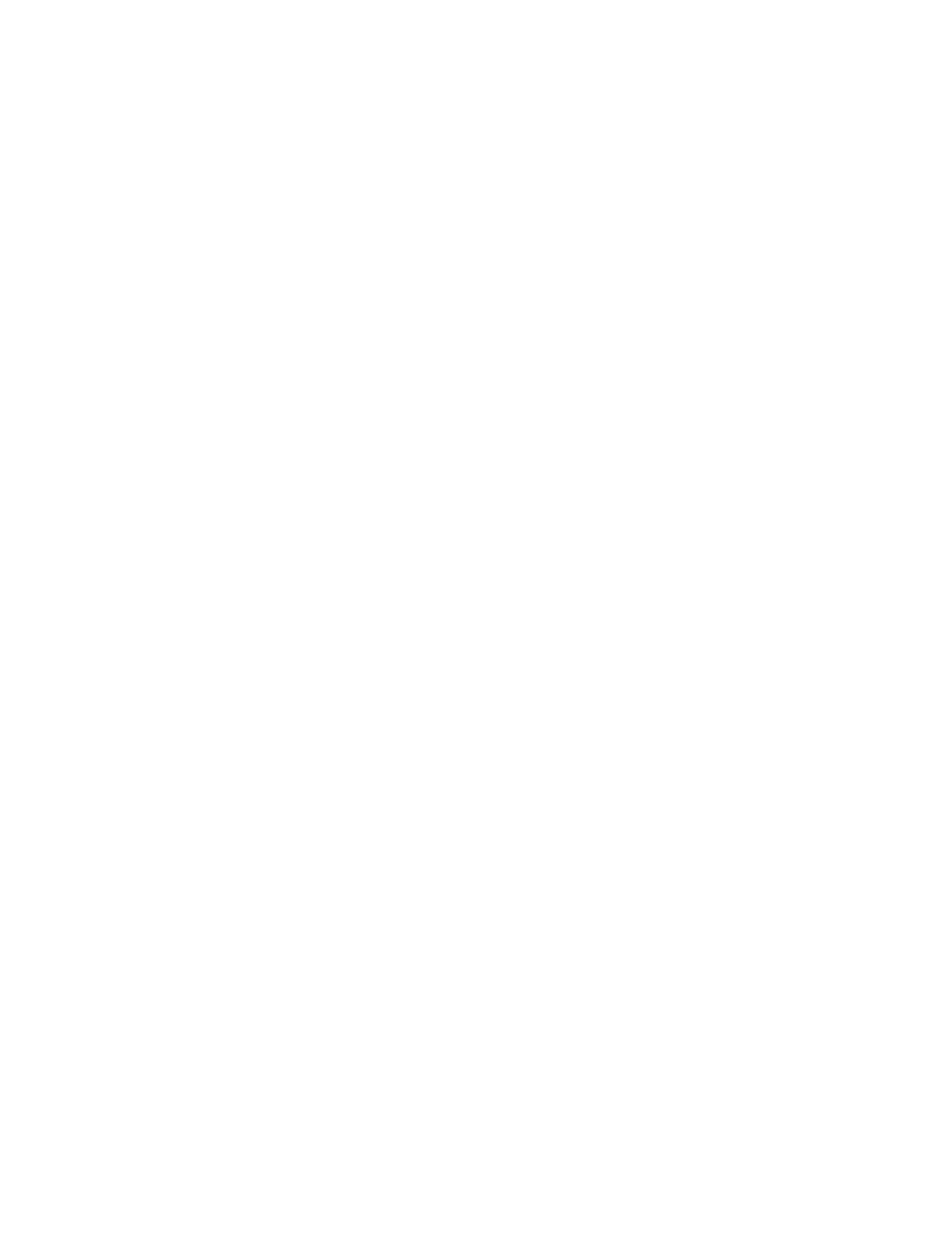### **BOARD OF DIRECTORS**

(As on 15th May 2012)

Shri M M Dhanuka – *Chairman & Managing Director* Shri Nikunj Dhanuka Shri M M Jayakar Shri Anil Kochar Shri S N Maheshwari Shri Shrikant Somani

### **COMPANY SECRETARY**

Shri Anand Kadkol

### **AUDITORS**

M/s. Hariharan & Co. Chartered Accountants No. 133, 26th Cross 6th Block, Jayanagar Bangalore – 560 082

### **INTERNAL AUDITORS**

M/s. Malpani & Associates Chartered Accountants 307, Chartered House, 297/299, Dr. Cawasji Hormasji Street, Near Marine Lines Church Mumbai – 400 002

### **BANKERS**

The Saraswat Co-operative Bank Ltd.

### **REGISTERED OFFICE**

D/4, Jyothi Complex 134/1, Infantry Road Bangalore – 560 001 Tel : 080 - 22868372 Fax : 080 - 22868778 E-mail : mysore\_petro@vsnl.net

### **CORPORATE OFFICE**

401, Raheja Centre 214, Nariman Point Mumbai – 400 021 Tel : 30286100/30286133 Fax : 22040747/22836392 Email : igpetro@vsnl.com

### **FACTORY LOCATIONS PHTHALIC ANHYDRIDE Plant**

Near Chicksugur Railway Station Raichur, Karnataka Tel : 08532 – 246425/246269 Fax : 08532 - 246271 Email : myspetro@sancharnet.in

### **MALEIC ANHYDRIDE Plant**

T-1, MIDC Industrial Area Taloja - 410 208, Maharashtra Tel : 39289100 Fax : 39289148/149 Email : igpetro.talojapa@gems.vsnl.net.in

### **REGISTRARS & SHARE TRANSFER AGENTS**

M/s. Bigshare Services Pvt. Ltd. E-2/3, Ansa Industrial Estate, Saki Vihar Road, Saki Naka, Andheri (East), Mumbai – 400 072. Tel.: 40430200 • Fax : 28475207 E-mail : info@bigshareonline.com

### **Contents** Page Notice ................................................................. **2** Directors' Report, Management Discussion and Analysis .................................... **4** Report on Corporate Governance ................... **10** Auditors' Report ............................................... **19** Balance Sheet .................................................. **22** Statement of Profit & Loss ............................... **23** Cash Flow Statement....................................... **24** Significant Accounting Policies ........................ **25** Notes on Financial Statements ........................ **28**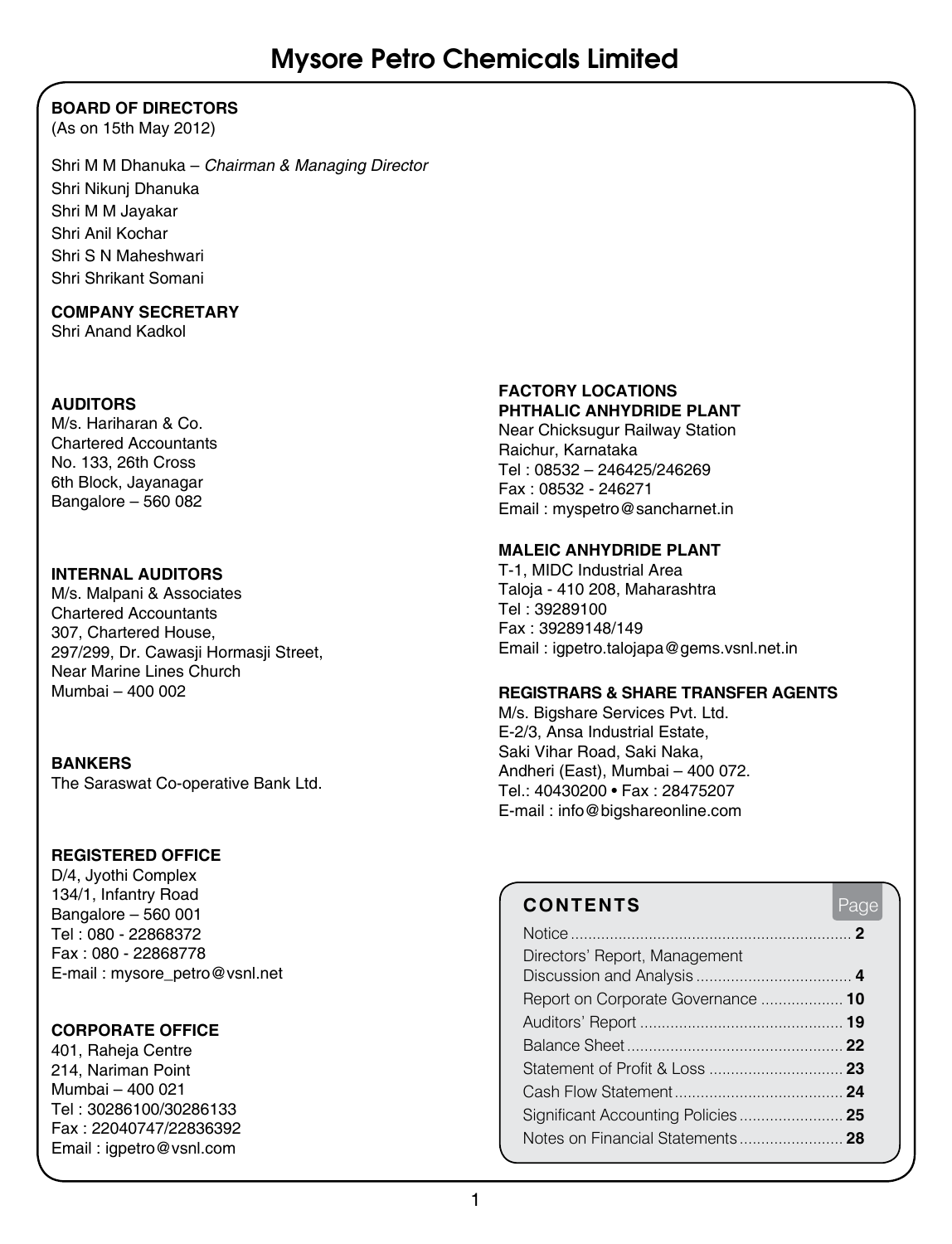### **NOTICE TO THE SHAREHOLDERS**

NOTICE is hereby given that the Forty Second Annual General Meeting of the members of **MYSORE PETRO CHEMICALS LIMITED** will be held at Woodlands Hotel, 5, Raja Rammohan Roy Road, Bangalore – 560 025 on Friday, the 20th July, 2012 at 12.30 p.m. to transact the following business :

### **As Ordinary Business:**

- 1. To consider and adopt the Directors' Report and audited Statement of Accounts of the Company for the year ended 31 March 2012.
- 2. To appoint a Director in place of Shri Nikunj Dhanuka who retires by rotation and being eligible offers himself for reappointment.
- 3. To appoint a Director in place of Shri M M Jayakar who retires by rotation and being eligible offers himself for reappointment.
- 4. To appoint Auditors and fix their remuneration and for this purpose to consider and, if thought fit, to pass the following resolution as an Ordinary Resolution :

RESOLVED THAT pursuant to the provisions of Section 224 and other applicable provisions, if any, of the Companies Act, 1956, M/s. Hariharan & Co., Chartered Accountants, Bangalore, (Registration No. 001083S) the retiring Auditors be and are hereby reappointed Auditors of the Company to hold office from the conclusion of this meeting until the conclusion of the next Annual General Meeting of the Company at a remuneration to be fixed by the Board of Directors.

By order of the Board

For **Mysore Petro Chemicals Limited** 

**Anand Kadkol** Company Secretary

Mumbai 15th May, 2012

### **Registered Office :**

D - 4, Jyothi Complex 134/1, Infantry Road, Bangalore – 560 001.

### **Notes :**

### **1. A MEMBER ENTITLED TO ATTEND AND VOTE IS ENTITLED TO APPOINT A PROXY TO ATTEND AND VOTE INSTEAD OF HIMSELF AND THE PROXY NEED NOT BE A MEMBER.**

The proxy form in order to be effective must be deposited at the Registered Office of the Company not less than 48 hours before the commencement of the Meeting.

- 2. The register of members and share transfer books of the Company will remain closed from 17th July, 2012 to 20th July, 2012 (both days inclusive) in connection with the Annual General Meeting.
- 3. Members/Proxies should bring their Attendance slip duly filled in for attending the meeting. Bodies Corporate who are members are requested to send duly certified copy of the Board resolution authorizing their representatives to attend and vote at the Meeting.
- 4. Members are requested to immediately intimate change of address, if any, to the Company/ Registrars & Share Transfer Agents (RTA) quoting reference of the Registered Folio Number.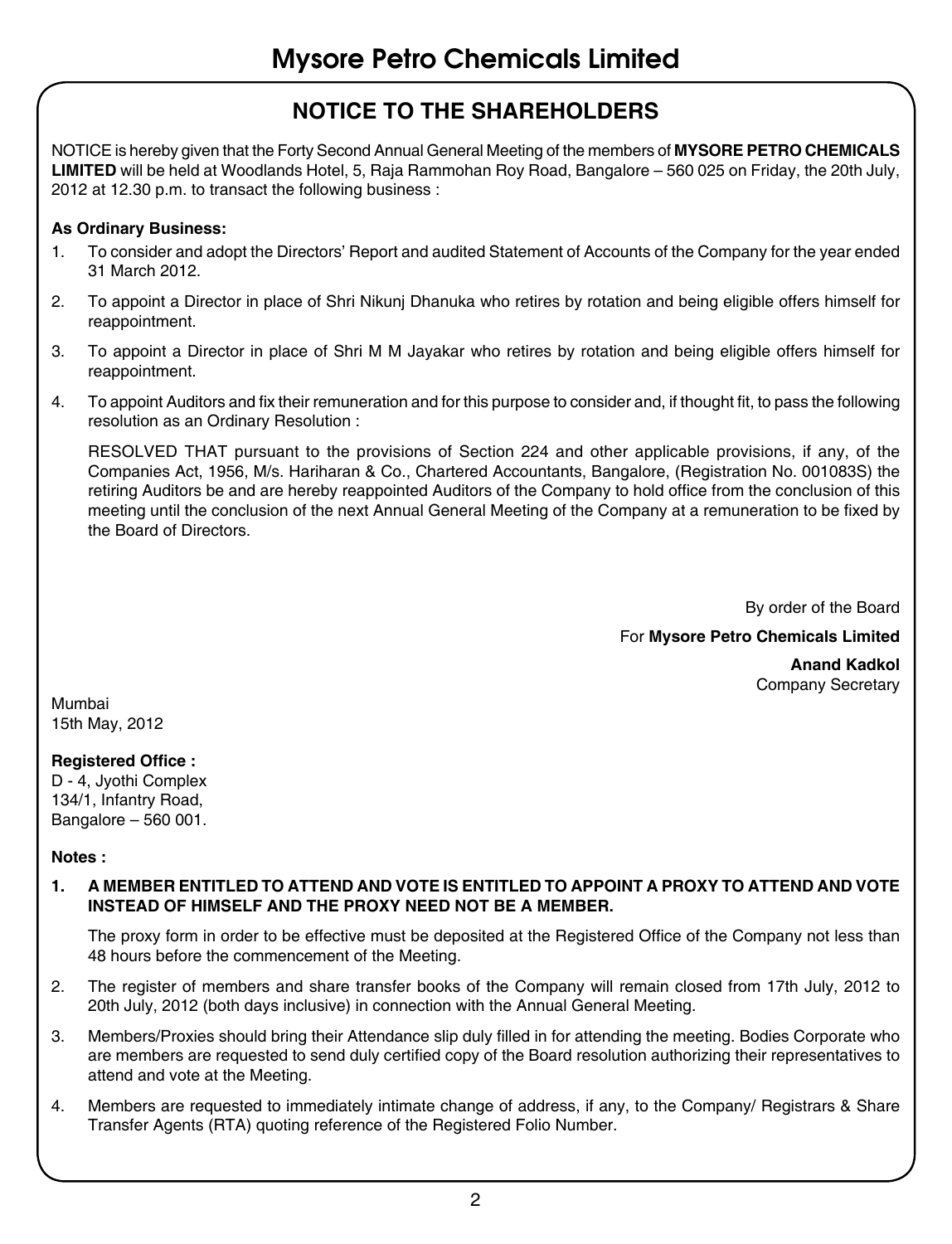- 5. You may now avail of the facility of nomination by nominating, in the prescribed form, a person whom your shares in the Company shall vest in the event of your death. Interested members may write to the Company/ Registrars & Share Transfer Agents for the prescribed form.
- 6. Pursuant to Section 205A of the Companies Act, 1956, all unclaimed dividends upto the financial year 1994-95 have been transferred to the General Revenue Account of the Central Government. Members who have so far not encashed the dividend warrants for the said period are requested to claim the amount from the Registrar of Companies, Bangalore, Karnataka.
- 7. Pursuant to the provisions of Section 205A(5) of the Companies Act, 1956, the Company has transferred the unclaimed dividend for the years 1995-96 and 1996-97 to the Investor Education and Protection Fund. Likewise all the unclaimed debenture interest and redemption accounts have also been transferred to the said Fund.
- 8. Please encash your dividend warrants immediately for the year 2007-2008 in case you have not yet encashed, as dividends remaining unclaimed for seven years are required to be transferred to the "Investor Education and Protection Fund" established by the central Government under the amended provisions of the Companies Act, 1956. Once transferred, members will be unable to claim any unpaid dividend either from the said fund or from the Company.
- 9. The Securities and Exchange Board of India (SEBI) has mandated the submission of Permanent Account Number (PAN) by every participant in securities market. The members holding shares in electronic form are, therefore, requested to submit their PAN to the Depository Participant with whom they are maintaining their demat accounts. Members holding shares in physical form can submit their PAN details to the Company.
- 10. Queries on accounts and operations of the Company, if any, may please be sent to the Company seven days in advance of the Meeting so that the answers may be made available at the Meeting.
- 11. Members are requested to bring their personal copy of the Annual report to the Meeting.
- 12. Particulars of Directors reappointed/appointed :

The information pertaining to Shri Nikunj Dhanuka and Shri M M Jayakar to be provided in terms of Clause 49 of the Listing Agreement with the Stock Exchanges is furnished in the statement on Corporate Governance published in this Annual report.

> By order of the Board For **Mysore Petro Chemicals Limited**

Mumbai **Anand Kadkol** 15th May 2012 **Company Secretary** Company Secretary

### **Registered Office :**

D - 4, Jyothi Complex 134/1, Infantry Road Bangalore – 560 001.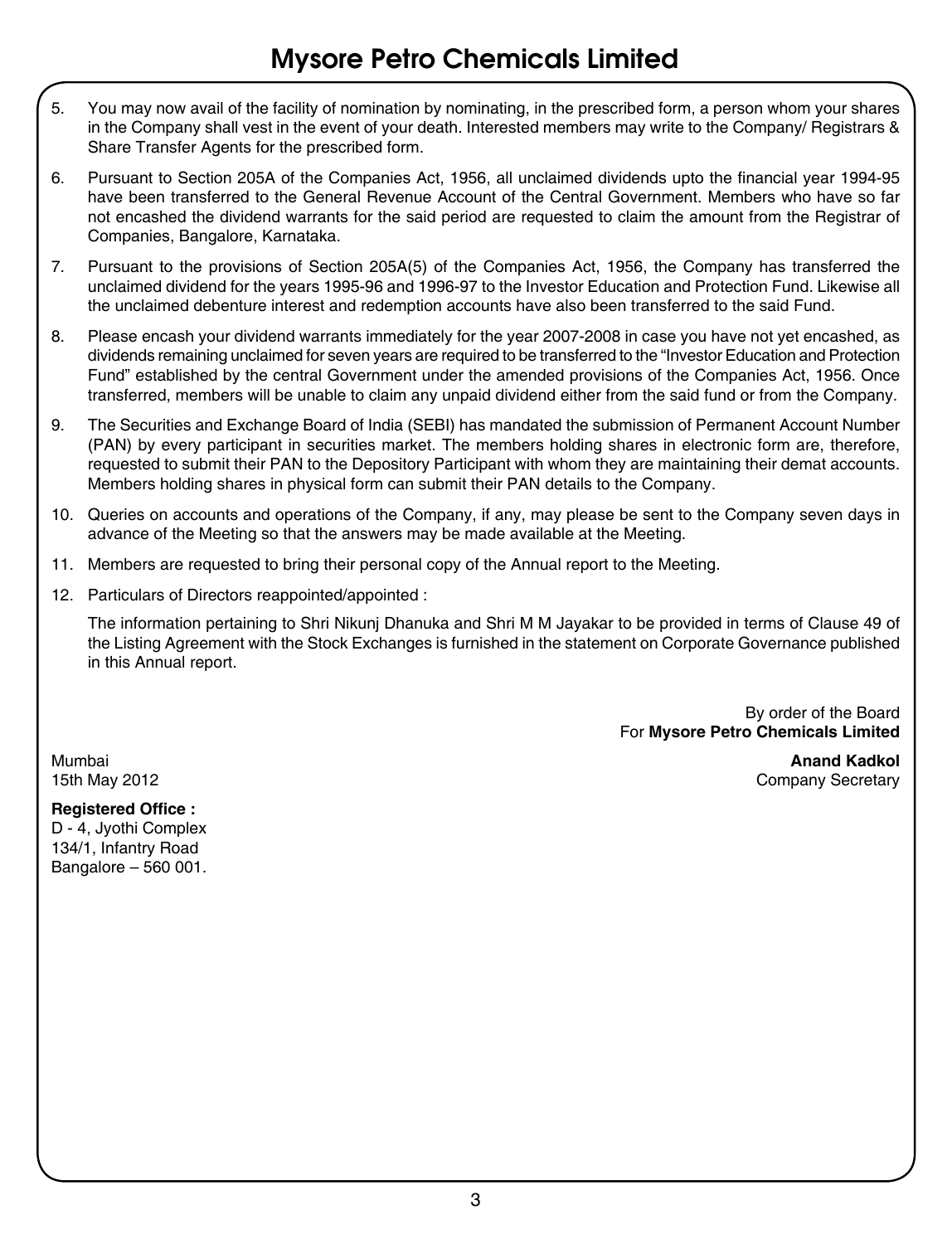### **DIRECTORS' REPORT**

Your Directors hereby present the Forty Second Annual Report alongwith audited Accounts of the Company for the financial year ended 31 March 2012.

### **1. Financial Results**

 $\bar{\tau}$  in lacs

|                                                           | 2011-2012 | 2010-2011 |
|-----------------------------------------------------------|-----------|-----------|
| Revenue from Operations (Gross)                           | 8,109.18  | 8,560.64  |
| Less: Excise Duty                                         | 767.16    | 800.87    |
| Revenue from Operations (Net)                             | 7,342.02  | 7,759.77  |
| Other Income                                              | 74.37     | 26.09     |
|                                                           | 7,416.39  | 7,785.86  |
| Profit Before Finance Cost, Depreciation and Tax Expenses | 425.73    | 370.68    |
| Less:                                                     |           |           |
| <b>Finance Cost</b>                                       | 274.49    | 279.07    |
| Depreciation and Amortisation Expenses                    | 443.07    | 472.16    |
| Profit/(Loss) before Taxation                             | (291.83)  | (380.55)  |
| <b>Tax Expenses</b>                                       |           |           |
| Deferred Tax                                              | 134.27    |           |
| Profit / (Loss) after Taxation                            | (426.10)  | (380.55)  |

### **2. Financial Performance**

The production of Phthalic Anhydride (PA) at Raichur, Karnataka for the year was 6498 MT at 54.15% as against 9452 MT at 78.76% during the previous year 2010-2011. The production was severely affected due to stoppage of PA Plant on a few occasions during June-July 2011 for change of Catalyst and further during November 2011 to mid February 2012 due to certain technical faults at Plant and adverse market conditions. The production of Maleic Anhydride at Taloja, Maharashtra was 2636 MT as against 2756 MT during the previous year 2010-2011. The Net Sales Turnover of the Company was lower at  $\bar{\tau}$  7,342.02 lacs as against  $\bar{\tau}$  7,759.77 lacs during the previous year 2010-2011. Profit/(Loss) before Interest and tax was ₹ (17.34) lacs as against Loss of ₹ (101.48) lacs during the previous year. After taking into account the Interest and provision for tax there was a Net Loss of  $\bar{\tau}$  (426.10) lacs as against Loss of  $\bar{\tau}$  (380.55) lacs in the previous year.

### **3. Management's Discussion and Analysis**

### **a) Performance Review**

The Company's PA Plant at Raichur operated lower at about 54% during the year with a production of 6498 MT due to stoppage of plant coupled with the sluggish market conditions for the first three quarters. The MA plants operated satisfactorily during the year with a production of 2636 MT.

The Company continues to enjoy working capital facilities of  $\bar{\tau}$  700 lacs (utilised  $\bar{\tau}$  539.16 lacs).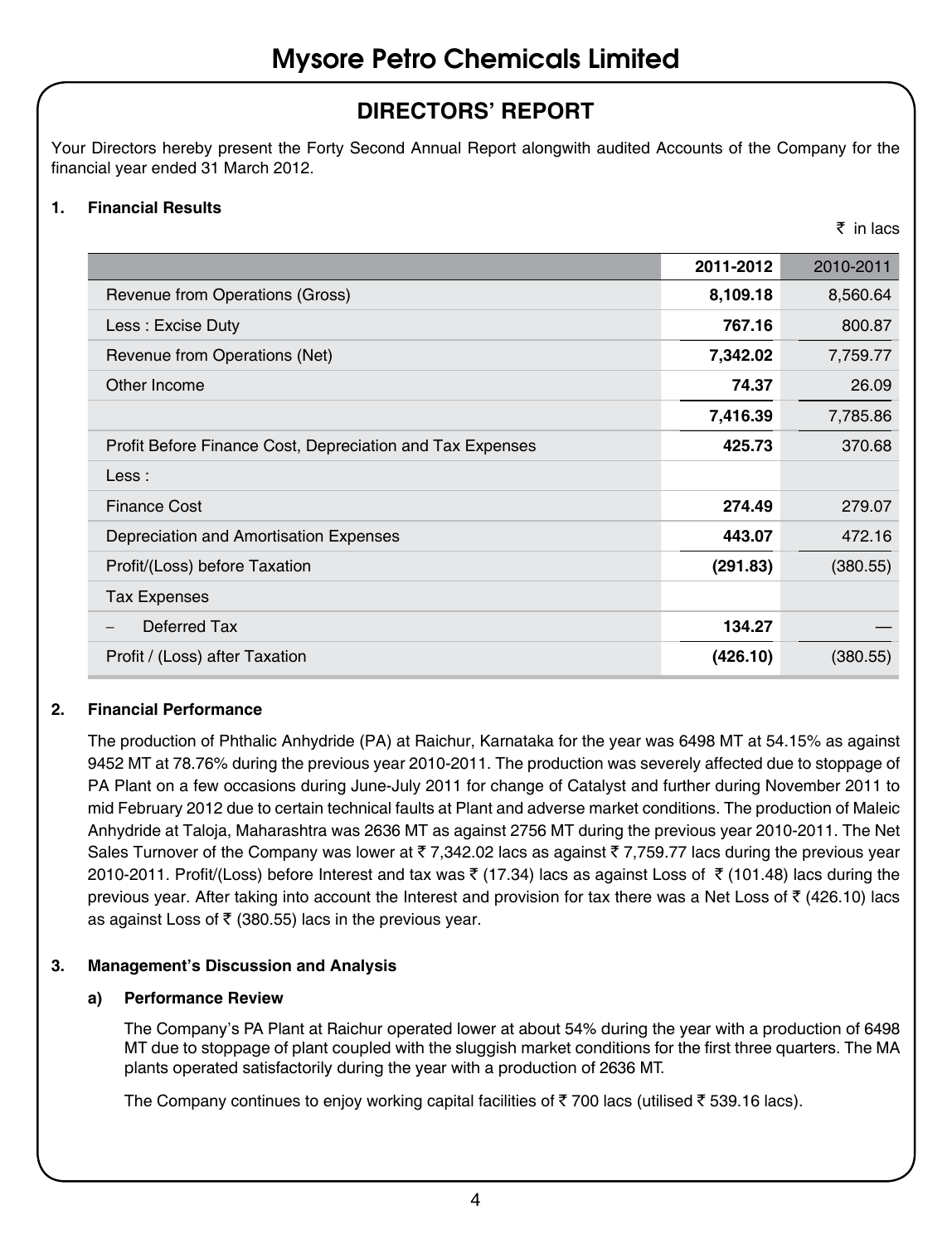The Company implemented the Voluntary Separation Scheme (VSS) in PA Plant at Raichur and 15 persons had opted for the scheme and there dues have been settled. The total VSS outgo was  $\bar{\tau}$  94.65 lacs.

### **b) Taxes and Duties**

The Company has contributed  $\bar{\zeta}$  1101.61 lacs to the Central and State Exchequer by way of Central Excise, Customs Duty, Sales Tax, Entry Tax, Fringe Benefit Tax and Wealth Tax.

### **c) Opportunities, Concerns and Threats**

The macro-economic fundamentals of India are conducive to growth and sustained profitability. It is expected to grow at 7% during the year with continued thrust on infrastructure and construction activities. The Reserve Bank of India has softened the interest rates to fuel growth and the commercial banks are expected to follow suit. There is wide application of PA in Plasticizers, Alked resins, UPR and pigment industries which are growing at 8-10%. PA is expected to grow in line with these industries.

High raw material cost due to high international crude price, government policies and environmental risks are a cause of concern. Also the locational constraints, uneconomical plant size and occasional disruption of production is taking a heavy toll on margins.

### **d) Outlook**

Due to high raw material costs the PA units were facing tremendous pressure on margins. Moreover dumping of PA from South Korea and other countries has made the situation more difficult. The Government has notified the Safeguard duty on PA for the year 2012 which is a major relief to the PA industry. The demand for PA and MA is on the rise due to reasonable growth of the user industries. With these developments the Company is optimistic about the prospects of the PA industry in 2012-2013.

### **e) Corporate Social Responsibility**

The Company's Social Responsibility initiatives are focused on activities related with customers, employees, shareholders, communities and the environment in all aspects of its operations.

The Company goes beyond the requirements of applicable environmental laws through:

- » Optimising usage of Raw Material and Chemicals
- » Conserving Power and Water
- » Adopting preventive measures to reduce waste and air emissions
- » Maximizing the recycling of waste
- » Ensuring a safe working environment
- » Employee education on environmental issues
- » Educating suppliers & buyers to become environmentally responsible.

**Aforestation and Rain Water Management :** The manufacturing sites at Raichur, Karnataka and Taloja, Maharashtra have good aforestation and green belts.

The Company encourages the employees to contribute to their communities in a manner of their choice.

### **f) Internal Control System**

The Company has established framework of internal controls to ensure that the assets are safeguarded and are productive. Necessary checks and balances are in place to ensure that transactions are adequately authorised and reported correctly. The Company is following all the Accounting Standards for properly maintaining the books of accounts and the reporting of financial statements. The Company has appointed the Internal Auditors to review various areas of the operations of the Company. The audit reports are reviewed by the management and the Audit Committee of the Board and corrective actions are taken by the Company when needed.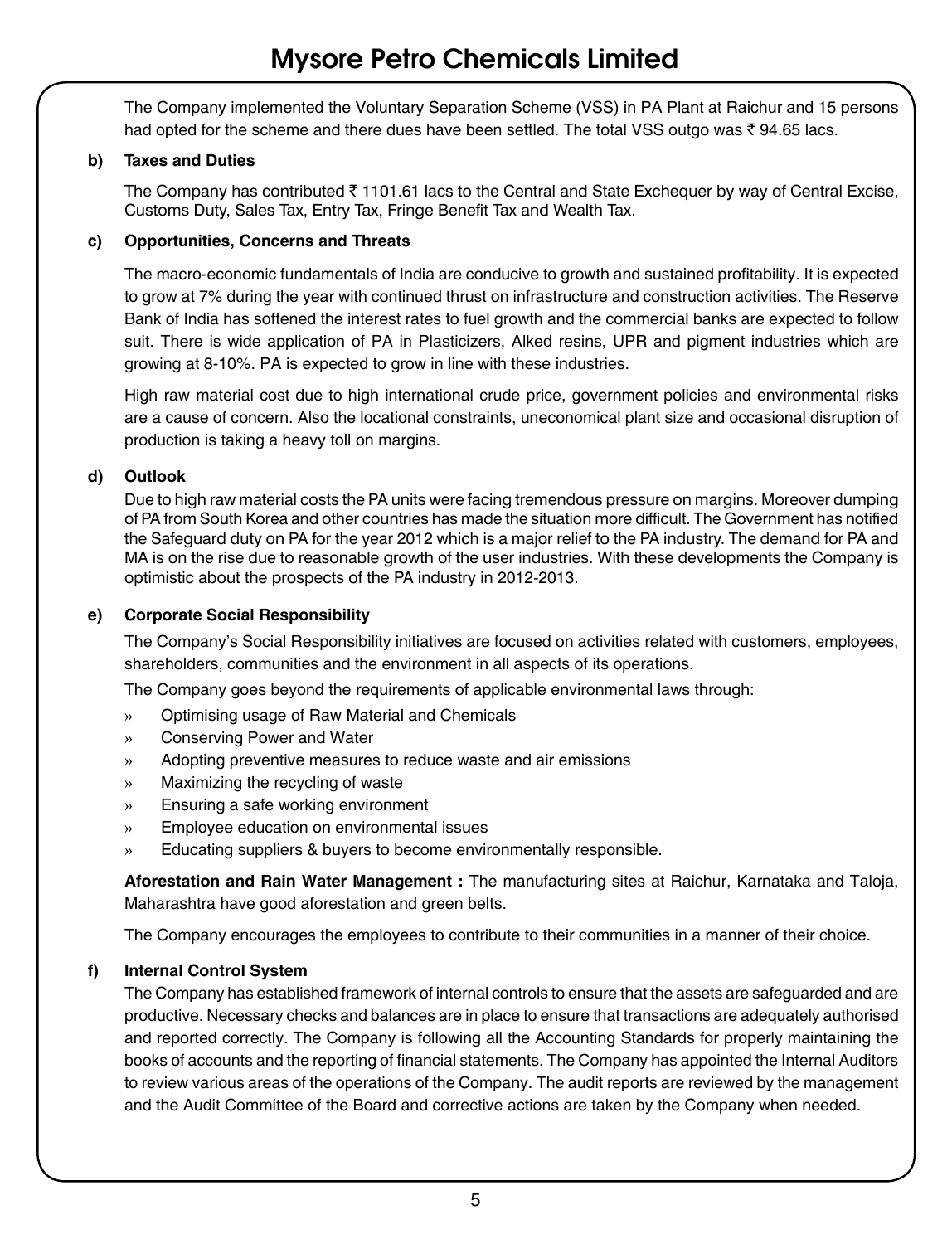### **g) Human Resource Development/Industrial Relations**

Industrial relations continued to remain cordial at all the manufacturing units of the Company. The Directors acknowledge the support and co-operation from employees at all levels. As of 31 March 2012, the Company had 237 employees on its rolls.

### **h) Cautionary Statement**

Statements made in this report describes the Company's objectives, projections and estimates and may be forward looking and are stated as required by applicable laws and regulations. Actual results may differ substantially or materially from those expressed or implied. Important developments that could affect the Company's operations include market conditions, Government regulations, exchange rate fluctuations, interest and other costs.

### **4. Directors' Responsibility Statement**

Pursuant to Section 217 (2AA) of the Companies Act, 1956, the Board of Directors of the Company hereby state and confirm that –

- a) in the preparation of the annual accounts, all the applicable accounting standards have been followed ;
- b) appropriate accounting policies have been selected and applied consistently and have made judgements and estimates that are reasonable and prudent, so as to give a true and fair view of the state of affairs of the Company as at 31st March 2012 and of the loss of the Company for the year ended on that date.
- c) proper and sufficient care has been taken for the maintenance of adequate accounting records in accordance with the provisions of the Companies Act, 1956, for safeguarding the assets of the Company and for preventing/ detecting fraud and other irregularities.
- d) the annual accounts have been prepared on a going concern basis.

### **5. Fixed Deposits**

Fixed Deposit amounting to  $\bar{\tau}$  1 crore from private sources matured on 22nd November 2011 and have been renewed for a further period of one year.

### **6. Directors**

Shri Nikunj Dhanuka and Shri M M Jayakar, Directors retire by rotation at the ensuing Annual General Meeting and being eligible offer themselves for reappointment.

### **7. Particulars of Employees**

There is no employee drawing the requisite remuneration, in terms of section 217(2A) of the Companies Act, 1956.

### **8. Conservation of Energy, Technology Absorption and Foreign Exchange Earnings and Outgo**

Particulars with respect to conservation of energy etc. required as per section 217(1)(e) of the Companies Act, 1956 read with the Companies (Disclosure of Particulars in the Report of the Board of Directors) Rules, 1988 are annexed hereto.

### **9. Corporate Governance**

Pursuant to Clause 49 of the Listing Agreement, Corporate Governance Report together with the Auditors' Certificate on compliance of the conditions of Corporate Governance form part of this Annual Report.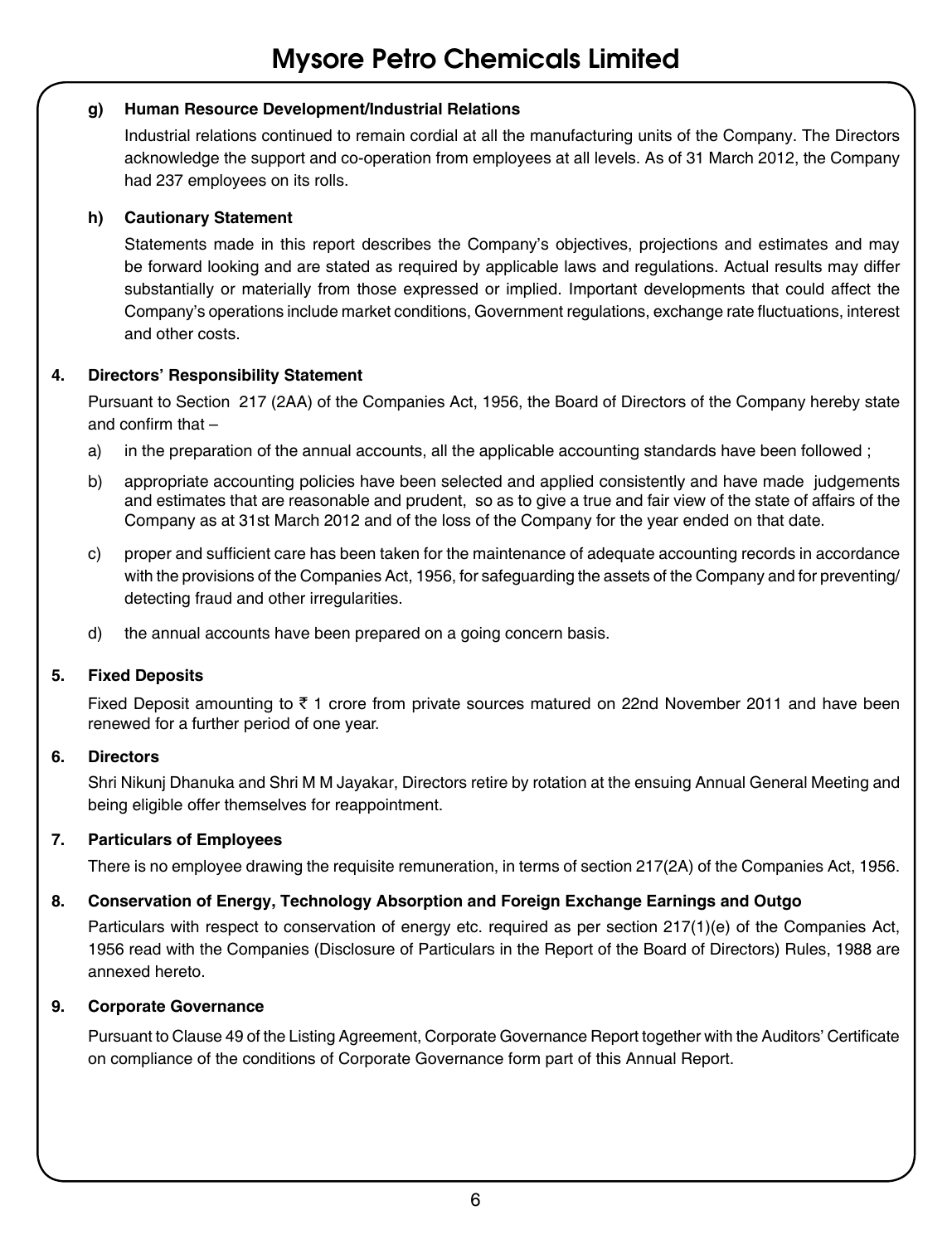### **10. Auditors**

The Company's Auditors, M/s. Hariharan & Company, Chartered Accountants, Bangalore retire at the ensuing Annual General Meeting and are eligible for reappointment. Your Directors commend their appointment for the ensuing year.

### **11. Cost Auditors**

As per the requirement of the Central Government and pursuant to Section 233B of the Companies Act, 1956, your company carries out an audit of cost records relating to Phthalic Anhydride/Maleic Anhydride every year. Subject to the approval of the Central Government, the Company has appointed M/s. S. K. Agarwal & Associates, Cost Accountants, as Cost Auditors to audit the cost accounts of the Company for the financial year 2011-12.

The Cost Audit report for the Financial year 2010-2011 was filed with the Ministry of Corporate Affairs within the stipulated time.

### **12. Acknowledgement**

Your Directors wish to thank the Government Authorities, Financial Institutions, Shareholders and Bankers for their continued support. They wish to place on record their appreciation for the dedicated service of the employees at all levels.

For and on behalf of the Board

**M M Dhanuka** Mumbai Chairman & Managing Director

15th May, 2012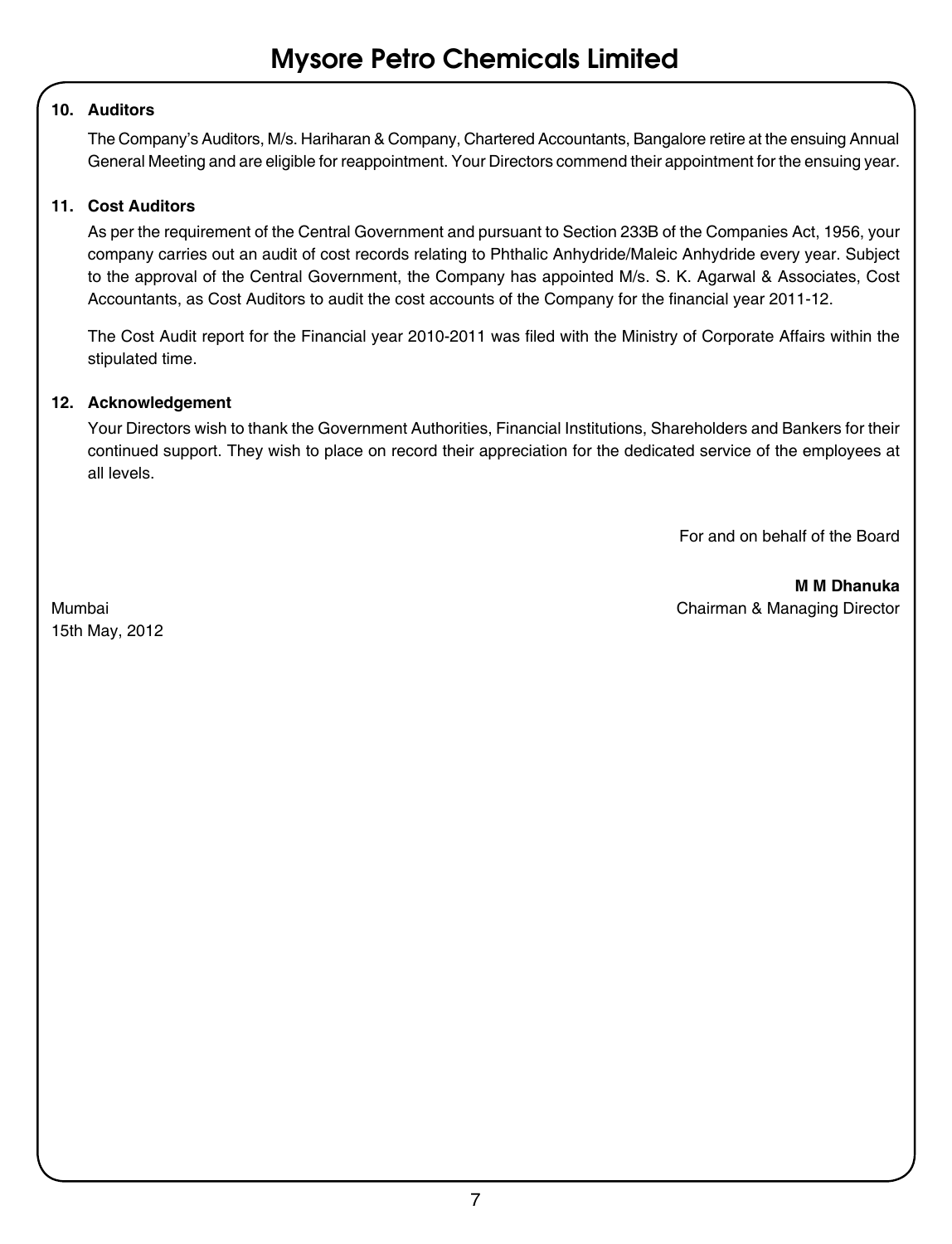### **Annexure to the Director's Report showing particulars with respect to conservation of energy, technology absorption and foreign exchange earnings and outgo.**

### **A) Conservation of Energy**

- a. Energy Conservation measures taken :
	- 1. Maintenance of steam/condensate systems was continued with strong emphasis on minimising heat energy loss.
	- 2. Old de-rated and inefficient 500 KVA DG Unit was replaced by new one in July 2011.
	- 3. LP Turbine rotor was re-bladed in September 2011 to improve its efficiency.
	- 4. Therminol Circulation pump and motor was replaced in August 2011 as the old set was consuming more energy.
- b. Additional Investment and proposals, if any, being implemented for reduction in consumption of energy :
	- 1. Standby Therminol Circulation pump unit and Hot Oil pump unit will be replaced to get advantage of higher efficiency.
	- 2. Insulation will be changed for balance equipment handling high temperature liquids.
- c. Impact of the measures taken at (a) and (b) above for reduction of energy consumption and consequent impact on the cost of production of goods :
	- 1. Power generation improved by 12% per litre of Diesel and downtime due to maintenance has reduced for the 500 KVA DG set.
	- 2. Steam requirement of LP Turbine reduced by 13% at 210 KW load.
	- 3. Specific consumption of energy is expected to reduce.
- d. (i) Total energy consumption and energy consumption per unit of production :

### **Power & Fuel Consumption**

|                                                     |               | 2011-2012  | 2010-2011  |
|-----------------------------------------------------|---------------|------------|------------|
| 1. Electricity                                      |               |            |            |
| a. Purchased (Units)                                |               | 826,014    | 1,028,010  |
| Total Amount (₹.)                                   |               | 6,301,345  | 7,884,320  |
| Rate/Unit (₹)                                       |               | 7.63       | 7.67       |
| b. Own Generation                                   |               |            |            |
| I Through Diesel Generator                          |               | 1,134,454  | 394,346    |
| Units per Ltr. of Diesel oil                        |               | 3.28       | 1.97       |
| Cost/Unit (₹)                                       |               | 12.04      | 18.52      |
| II Through Steam Turbine                            |               |            |            |
| Generator (Units)                                   |               | 725,790    | 1,387,496  |
| Cost/Unit ₹.                                        |               |            |            |
| Coal is not used in Manufacturing Process<br>2.     |               |            |            |
| 3.<br>Furnace Oil quantity (KL)                     |               | 640        | 890        |
| Total Amount (₹)                                    |               | 27,014,569 | 27,072,864 |
| Average rate/KL (₹)                                 |               | 42,188     | 30,427     |
| Other/Internal generation                           |               |            |            |
| Energy consumption per unit (MT) of Product<br>(ii) |               |            |            |
| 1. Phthalic Anhydride                               | Standard      | 2011-2012  | 2010-2011  |
| Electricity                                         | Not Specified | 395 Units  | 287 Units  |
| Furnace Oil                                         | Not Specified | 99 Ltrs.   | 94 Ltrs.   |
| Maleic Anhydride<br>2.                              | Standard      |            |            |
| Electricity                                         | Not Specified | 45 Units   | 34 Units   |
| Furnace Oil                                         | Not Specified |            |            |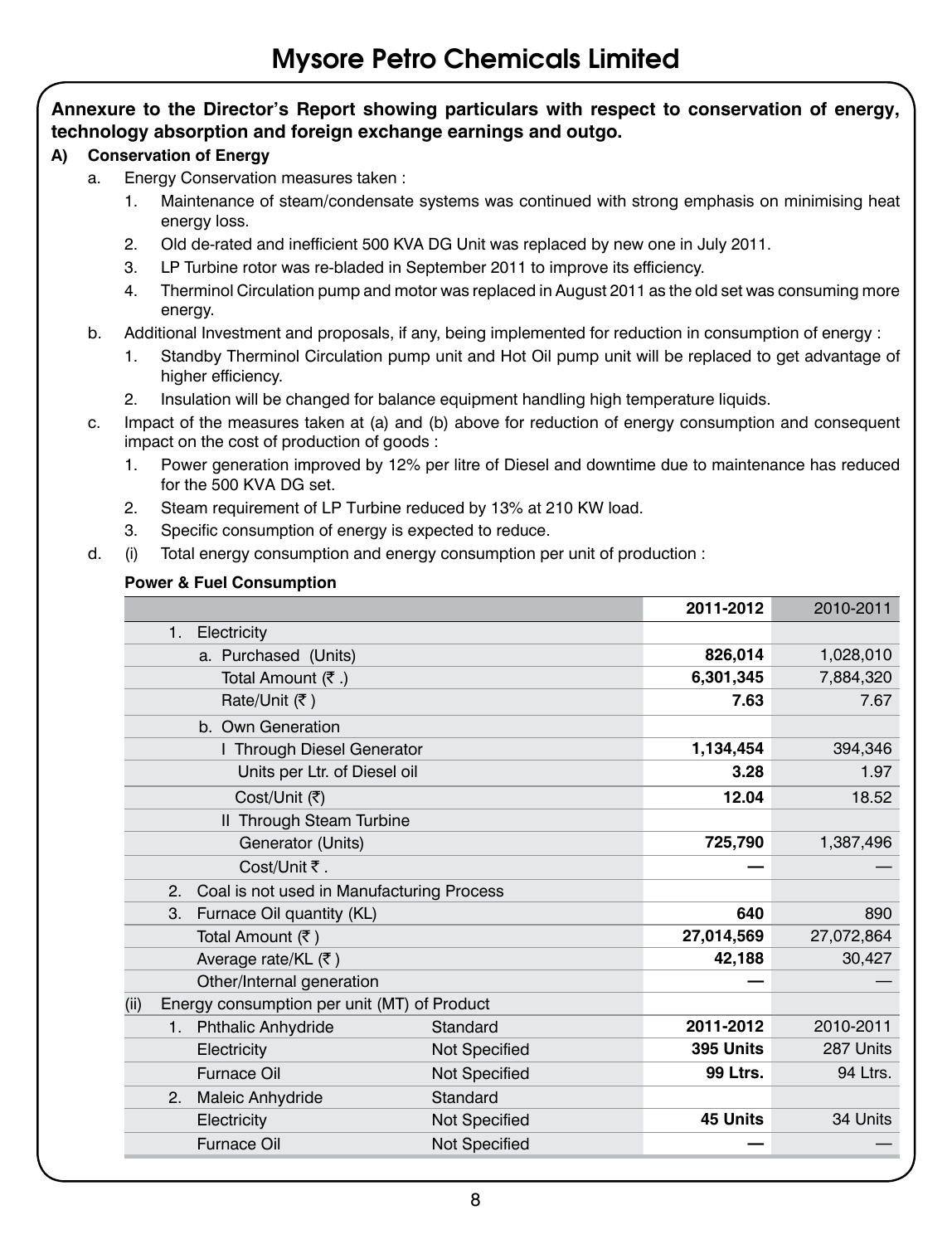### **B) Technology Absorption**

### **Research & Development (R & D)**

1. Specific area in which R & D carried out by the Company :

The Company is continuing its R & D activities for process development, quality improvement, energy saving and cost reduction.

2. Benefits derived as a result of above R & D :

Benefits are in terms of better quality and increased productivity.

3. Future Plan of action :

R & D efforts are continued in the direction of product quality as mentioned above.

4. Expenditure incurred on R & D :

Capital Expenditure incurred  $\bar{\tau}$  Nil

and Revenue Expenditure ₹10.29 lacs.

Total R & D Expenses as a % of total turnover : 0.13%

### **Technology absorption, adaptation and innovation**

The technology of recovery of Maleic Anhydride from the waste water has been adapted in the Maleic Anhydride project of the Company.

 $\bar{\tau}$  in lacs

### **C) Foreign Exchange Earnings & Outgo**

|                                 | 2011-2012 | 2010-2011 |
|---------------------------------|-----------|-----------|
| Total Foreign Exchange Earnings |           |           |
| Total Foreign Exchange Outgo    | 57.23     | 137.58    |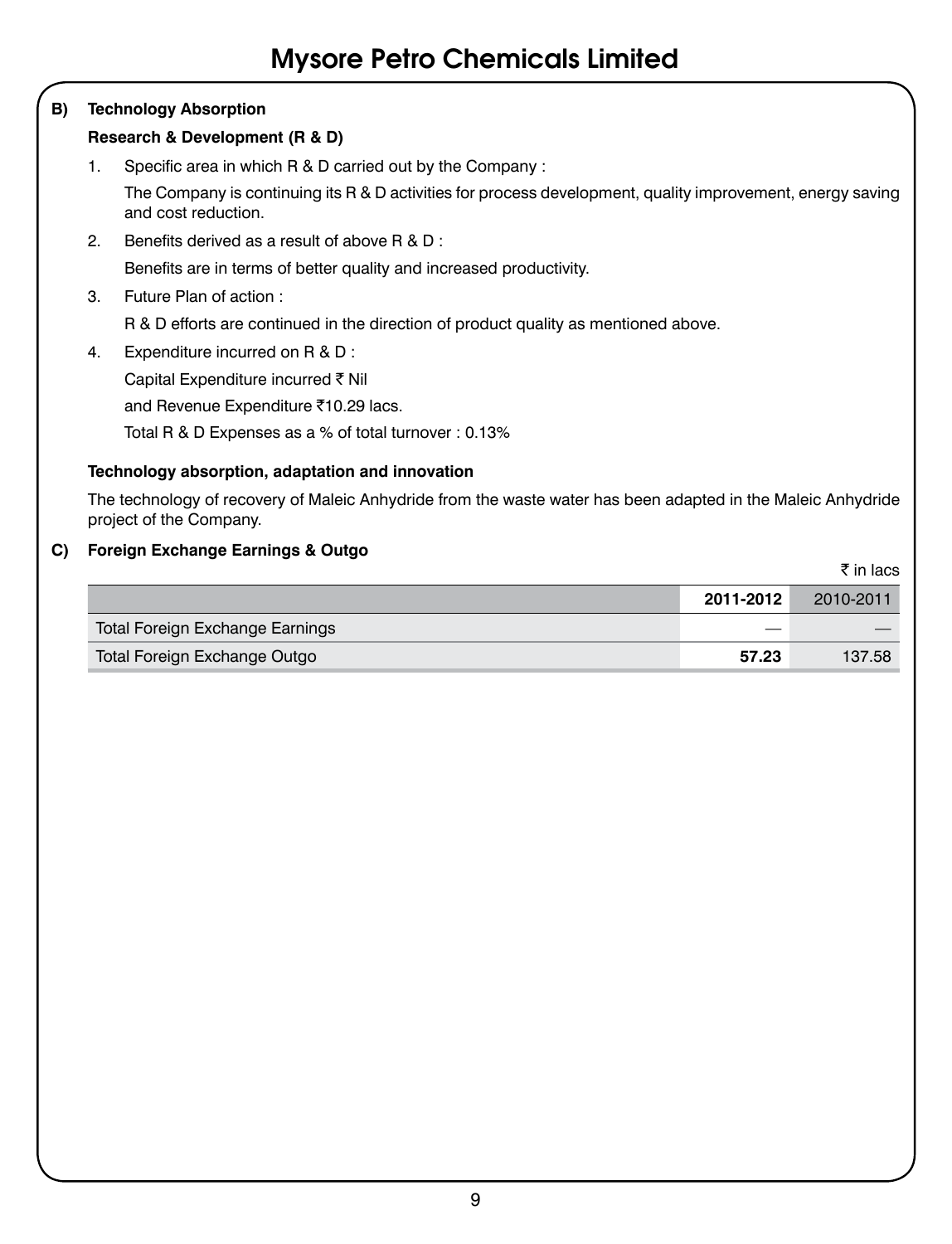### **REPORT ON CORPORATE GOVERNANCE**

(Pursuant to Clause 49 of the Listing Agreement entered into with the Stock Exchange)

### **1. Company's philosophy on Code of Governance**

The Company's philosophy of Corporate Governance is aimed at efficient conduct of its business and ensures high standards of accountability and excellence in the service of all the stakeholders. The management believes that the principles of accountability, transparency and ethics as its business practices will enable it to achieve the long term objectives and goals.

The Company is in compliance with the requirements of the guidelines on Corporate Governance stipulated under Clause 49 of the Listing Agreement with the Stock Exchanges.

### **2. Board of Directors**

### **Composition, number of meetings and attendance**

The present strength of the Board is six Directors comprising of Executive and Non-Executive Directors. The Non-Executive Directors bring independent judgement in the Board's deliberations and decisions. There are five Non-Executive Directors, of which three are Independent Directors.

The Board of Directors met four times on the following dates during the financial year 2011-2012 : 11 May 2011, 4 August 2011, 14 November 2011 and 13 February 2012.

The composition of the Board, attendance at the Board Meetings held during the year and at the last Annual General Meeting, number of Directorships in other companies and memberships in committees across various companies of which the Director is a Member/Chairman are given below :

| <b>Name of Director</b>                      | Category of<br>Directorship                       | No. of<br><b>Board</b><br><b>Meetings</b><br>attended | <b>Attendance</b><br>Number of<br>at the last<br>Directorships in<br>other Companies<br><b>AGM held</b><br>on 17th<br>(excluding |                                                       | Number of<br><b>Committee</b><br>positions held in<br>other Companies |   |
|----------------------------------------------|---------------------------------------------------|-------------------------------------------------------|----------------------------------------------------------------------------------------------------------------------------------|-------------------------------------------------------|-----------------------------------------------------------------------|---|
|                                              |                                                   |                                                       | September<br>2011                                                                                                                | Directorships in<br>foreign and private<br>companies) | Chairman   Member                                                     |   |
| Shri M M Dhanuka<br><b>Managing Director</b> | <b>Fxecutive</b><br>Director                      | 4                                                     | <b>No</b>                                                                                                                        |                                                       |                                                                       | 3 |
| Shri Nikunj Dhanuka*                         | Non-Executive<br>Director                         | 2                                                     | No                                                                                                                               |                                                       |                                                                       | 1 |
| Shri M M Jayakar *                           | Independent &<br>Non-Executive<br><b>Director</b> | 4                                                     | Yes                                                                                                                              | $\overline{7}$                                        | 1                                                                     | 4 |
| Shri S N Maheshwari                          | Non-Executive<br>Director                         | 4                                                     | Yes                                                                                                                              | $\overline{2}$                                        |                                                                       |   |
| Shri Anil Kochar                             | Independent &<br>Non-Executive<br>Director        | 1                                                     | No.                                                                                                                              | 1                                                     |                                                                       |   |
| Shri Shrikant Somani                         | Independent &<br>Non-Executive<br>Director        | 3                                                     | No                                                                                                                               | 4                                                     |                                                                       |   |

\* Apart from the above Shri Nikunj Dhanuka is a Director of two Private Companies and Shri M M Jayakar is Director of three Private Companies.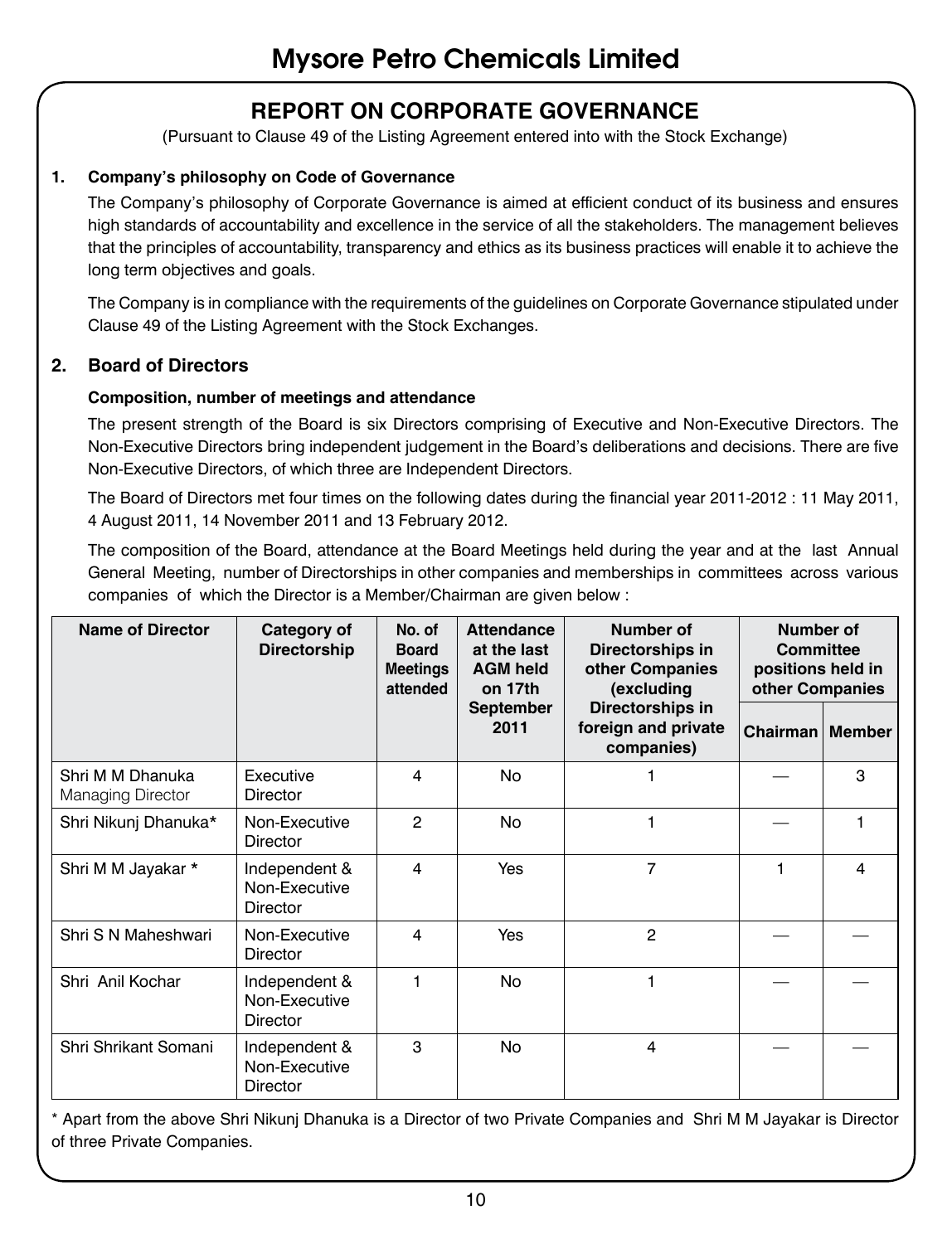None of the Directors is a member of more than ten Board Committees or a Chairman of more than five such Committees as required under clause 49 of the Listing Agreement. All the Directors have made the requisite disclosures regarding Committee positions held by them in other companies.

None of the above referred independent Directors have any material pecuniary relationship or transactions with the Company, its promoters or with the management, which in the judgement of the Board would affect the independence or judgement of the Directors.

Details of Directors being appointed/re-appointed :

Shri Nikunj Dhanuka and Shri M M Jayakar retire by rotation at the ensuing Annual General Meeting and being eligible offer themselves for re-appointment.

A brief resume of Directors re-appointed/appointed alongwith the additional information required under clause 49 (VI) (A) of the Listing Agreement is as under –

### **Shri Nikunj Dhanuka**

Shri Nikunj Dhanuka, aged 44 years is a graduate in Commerce. He is an industrialist and has vast knowledge of the petrochemical industries for more than 15 years.

He is the Managing Director of I G Petrochemicals Ltd. (IGPL). He is a member of Shareholders/Investors Grievance Committee of IGPL. He holds 180 shares of the Company.

### **Shri M M Jayakar**

Shri M M Jayakar, aged 61 years, is B.A., LL.B. He is a Solicitor and an eminent Supreme Court lawyer. He has vast knowledge of more than 35 years as a lawyer and specialises in customs, central excise and International laws and corporate matters like mergers, acquisitions and joint ventures. He has been a member of the Managing Committee of CEGAT Bar Association.

He is a Director of the following Public Limited Companies viz. Satyagiri Shipping Co. Ltd., Ez-Comm Trade Technologies Ltd., Photoquip India Ltd. and Everest Kanto Cylinders Ltd. He is also a member of Audit Committee and Shareholders/ Investors Grievance Committee of Photoquip India Ltd. and the Chairman/Member of Shareholders/Investors Grievance Redressal and Share Transfer Committee/Remuneration Committee respectively of Everest Kanto Cylinders Ltd.

He holds 2725 shares of the Company.

### **Shareholding of Directors**

Shareholding of Non-Executive Directors as on 31 March 2012 are as under :

| <b>Name</b>          | No. of ordinary shares held | % of Paid-up Capital |
|----------------------|-----------------------------|----------------------|
| Shri Nikunj Dhanuka  | 180                         | 0.002                |
| Shri S N Maheshwari  | 600                         | 0.009                |
| Shri M M Jayakar     | 2725                        | 0.041                |
| Shri Anil Kochar     | 100                         | 0.001                |
| Shri Shrikant Somani | 100                         | 0.001                |

### **CEO/CFO Certification**

As required by Clause 49 of the Listing Agreement, the Certificate from Shri M M Dhanuka, Managing Director & CEO and Shri N K Innani, President – Commercial & CFO was placed before the Board of Directors at their meeting held on 15th May, 2012.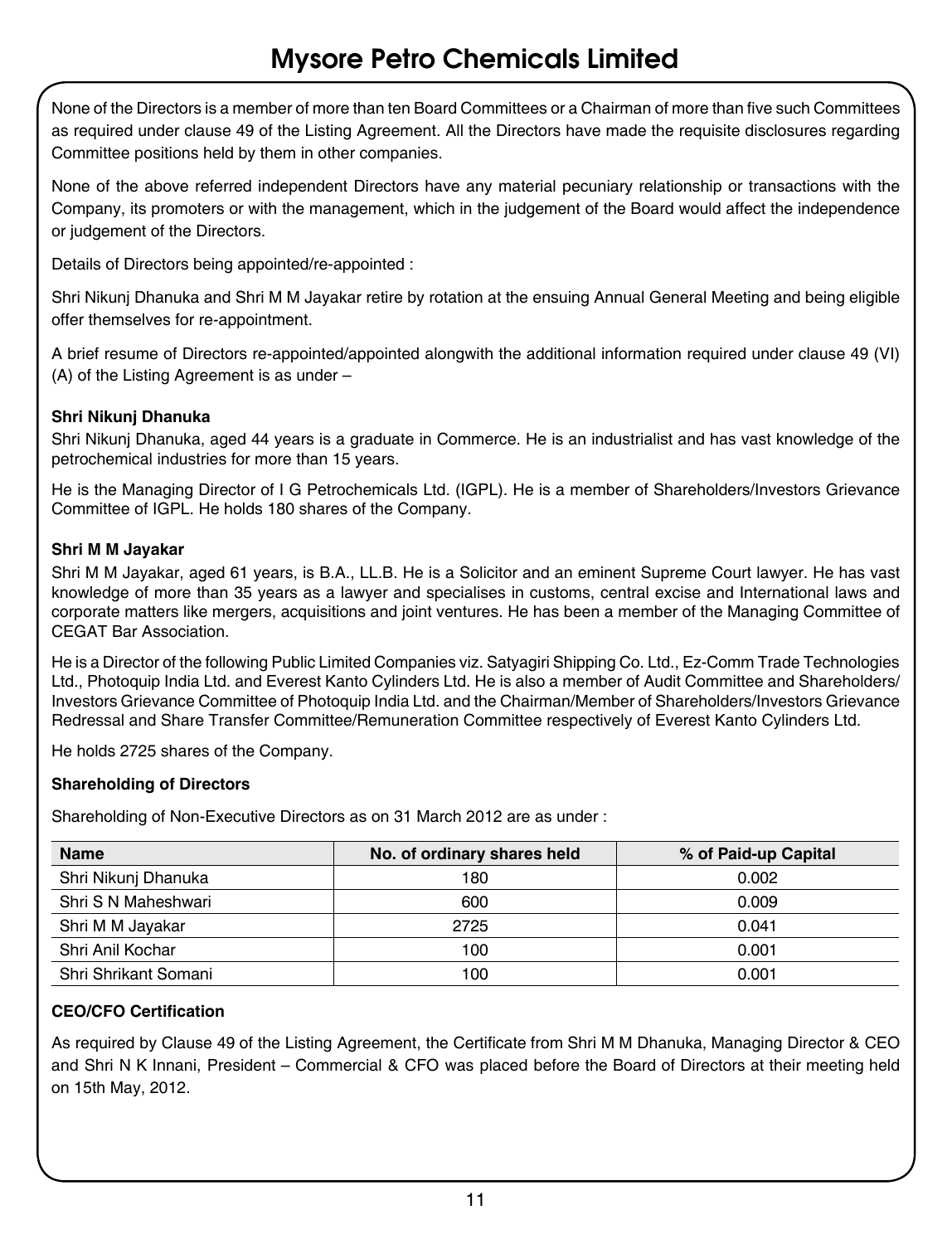### **Code of Conduct**

The Company has adopted the Code of Conduct for all the Board Members and Senior Management personnel. All the Board Members and Senior Management personnel have affirmed compliance with the respective Code of Conduct for the year 2011-2012. The text of the declaration signed by the Managing Director (CEO) confirming compliance of Code of Conduct forms part of this report.

### **3. Audit Committee**

### **Terms of Reference**

- i. To oversee Company's financial reporting/financial information/financial statements.
- ii. To review with management the Annual Financial Statement before submission to Board, focusing primarily on changes in accounting policies and practices.
- iii. To look into compliance with Stock Exchange and legal requirements concerning financial statements.
- iv. To review the external and internal management systems and internal control systems.
- v. To discuss with the Auditors periodically about internal control system, the scope of audit including the observations of the Auditors and review the half yearly and annual financial statements before submission to the Board and also ensure compliance of internal control system.

### **Composition, Number of Meetings and Attendance**

Shri. M M Jayakar is the Chairman of the Committee. He is an independent and non-executive Director and has vast knowledge in legal and accounting fields. Shri Anil Kochar, Shri S. N. Maheshwari and Shri Shrikant Somani are the other members of the Audit Committee.

During the financial year 2011-2012 under review, four (4) Audit Committee Meetings were held on 11 May 2011, 4 August 2011, 11 November 2011 and 13 February 2012.

Except Shri S N Maheshwari who is a non-executive Director all other members are non-executive and independent Directors. The Company Secretary acts as the Secretary of the Audit Committee.

| <b>Name of Director</b> | <b>Position</b> | Category                               |             | <b>No.of Meetings</b> |
|-------------------------|-----------------|----------------------------------------|-------------|-----------------------|
|                         |                 |                                        | <b>Held</b> | <b>Attended</b>       |
| Shri M M Jayakar        | Chairman        | Independent and Non-Executive Director | 4           | 4                     |
| Shri Anil Kochar        | Member          | Independent and Non-Executive Director | 4           |                       |
| Shri S N Maheshwari     | Member          | Non-Executive Director                 | 4           | 4                     |
| Shri Shrikant Somani    | Member          | Independent and Non-Executive Director | 4           | 3                     |

The composition of the Audit Committee and attendance at its meetings is given below :

The Managing Director, Internal Auditors and Statutory Auditors are permanent invitees to the Audit Committee Meetings. The Audit Committee invites Senior Executives, whom it considers appropriate to be present at the Meetings.

The Chairman of the Audit Committee, Shri M M Jayakar was present at the last Annual General Meeting of the Company held on 17th September, 2011.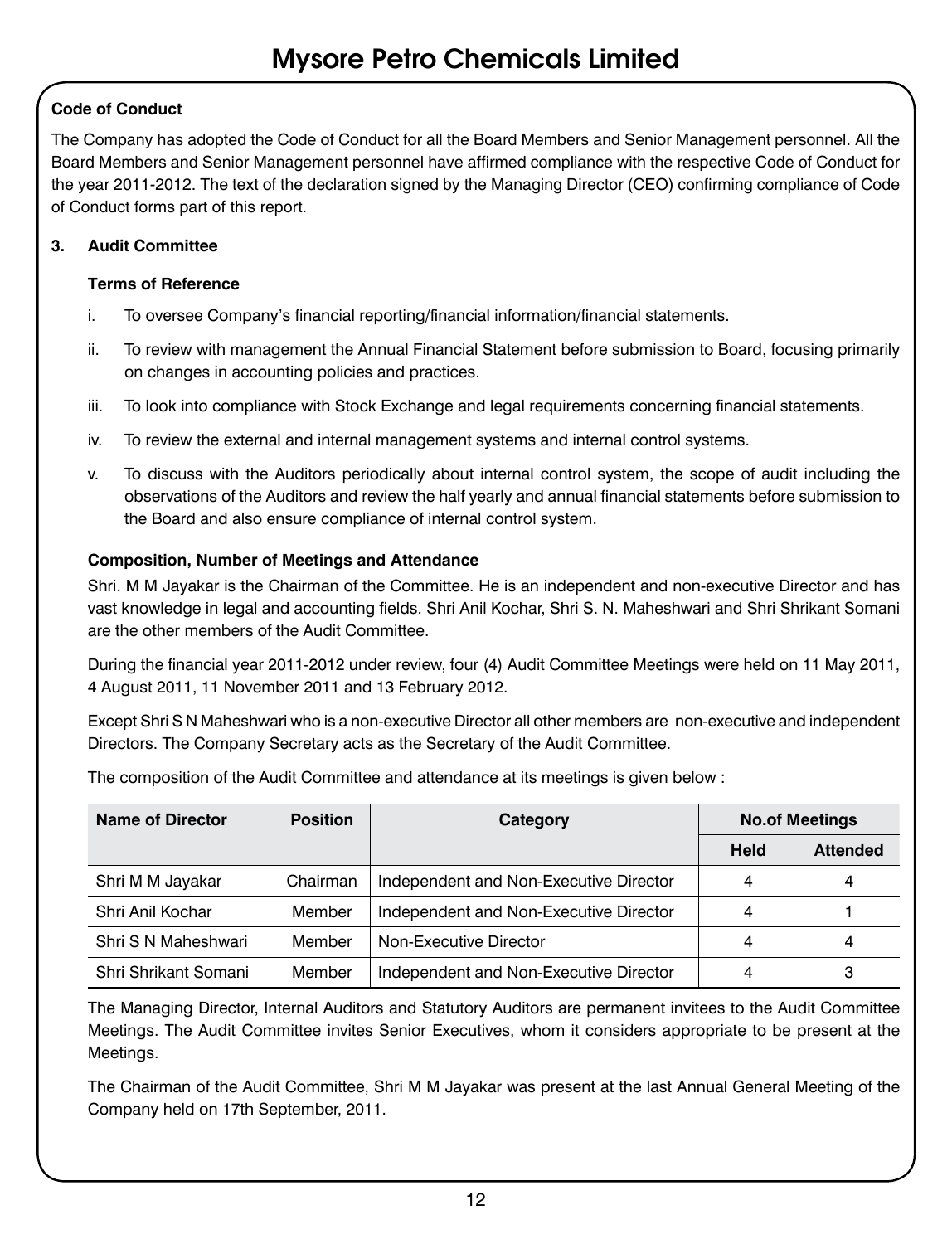### **Remuneration Committee**

### **Composition, Number of Meetings and Attendance**

The Remuneration Committee comprises of four members out of which three are Independent Directors and one is Non-Executive Director. Shri Anil Kochar is the Chairman and Shri M M Jayakar, Shri S N Maheshwari and Shri Shrikant Somani are the other members.

### **Terms of Reference**

- » To appraise the performance of Managing and Executive Directors; and
- » To determine and recommend to the Board, compensation payable to Managing and Executive Director.

### **Meeting & Attendance**

No Remuneration Committee Meeting was held during the financial year 2011-2012.

Shri Anil Kochar, Chairman of the Remuneration Committee could not be present at the last Annual General Meeting held on 17th September, 2011 due to his pre-occupation.

### **Remuneration Policy**

The remuneration of the Managing/Executive Director(s) is decided by the Remuneration Committee based on certain criteria such as Company's performance, industry benchmarks, track record etc. and the same is reported to the Board of Directors. The Company pays remuneration by way of salary, perquisites and allowances as decided by the Remuneration Committee and approved by the Board and the shareholders at the Annual General Meeting.

Non-Executive and Independent Directors are paid sitting fees of  $\bar{\tau}$  1000/- for attendance at each meeting of the Board, Audit Committee, Shareholders/Investors Grievance Committee and Remuneration Committee.

The details of the remuneration paid to all the Directors during the year 2011-2012 is given below :

|                             |                          |              |                     | (Amount in ₹ |
|-----------------------------|--------------------------|--------------|---------------------|--------------|
| <b>Name of the Director</b> | <b>Designation</b>       | Remuneration | <b>Sitting fees</b> | <b>Total</b> |
| Shri M M Dhanuka            | <b>Managing Director</b> | 25,15,519.00 |                     | 25,15,519.00 |
| Shri Nikunj Dhanuka         | <b>Director</b>          |              | 2,000.00            | 2,000.00     |
| Shri S N Maheshwari         | <b>Director</b>          |              | 10,000.00           | 10,000.00    |
| Shri M M Jayakar            | <b>Director</b>          |              | 8,000.00            | 8,000.00     |
| Shri Anil Kochar            | <b>Director</b>          |              | 3,000.00            | 3,000.00     |
| Shri Shrikant Somani        | <b>Director</b>          |              | 6,000.00            | 6,000.00     |

### **Notes :**

- a) Remuneration includes salary and value of perquisites.
- b) The terms of appointment of Shri M M Dhanuka, Managing Director is for a period of five years from 1 December 2008.
- c) Presently the Company does not have any scheme for the grant of stock options either to the Executive Director or employees.
- d) None of the other Directors are paid remuneration.

### **Shareholders/Investors Grievance Committee**

### **Composition, Number of Meetings and Attendance**

During the year 2011-2012 under review, two (2) Shareholders/Investors' Grievance Committee Meetings were held on 11 May 2011 and 14 November 2011.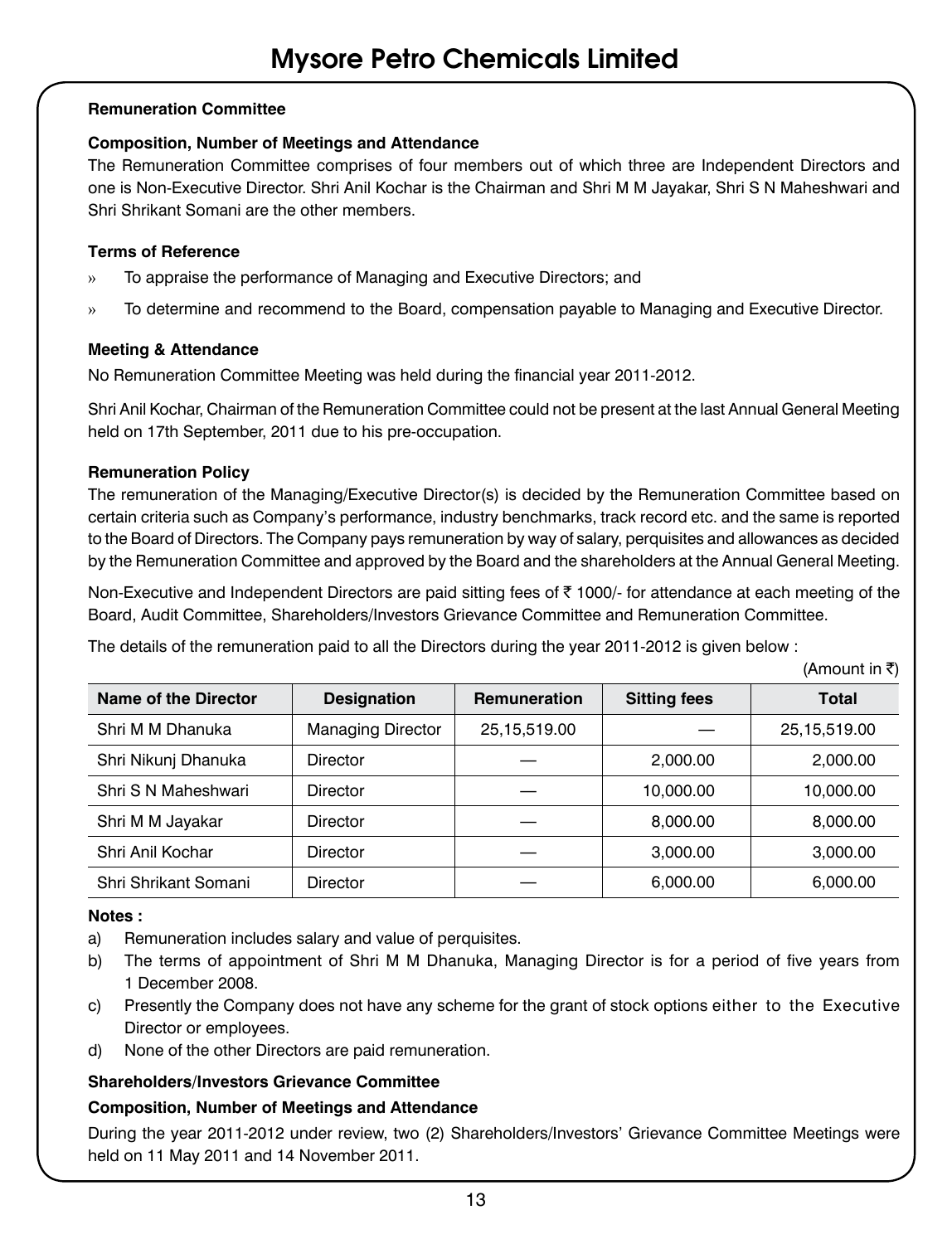Shri Anil Kochar is the Chairman of the Committee. He is an Independent and Non-Executive Director. Other members of the Committee are Shri M M Dhanuka (Executive Director) and Shri S N Maheshwari (Non-Executive Director). The composition of the Shareholders/Investors' Grievance Committee of Directors and attendance at its meeting is given hereunder:

| <b>Name</b>         | <b>Position</b> | Category                                        |             | Attendance during the year 2011-2012 |
|---------------------|-----------------|-------------------------------------------------|-------------|--------------------------------------|
|                     |                 |                                                 | <b>Held</b> | <b>Attended</b>                      |
| Shri Anil Kochar    | Chairman        | Independent & Non-<br><b>Executive Director</b> |             |                                      |
| Shri M M Dhanuka    | Member          | <b>Executive Director</b>                       |             |                                      |
| Shri S N Maheshwari | Member          | Non-Executive Director                          |             |                                      |

The minutes of each of the Shareholders/Investors' Grievance Committee Meeting are placed before the Board of Directors and discussed in the Board Meetings.

Shri. Anand Kadkol, Company Secretary is the Compliance Officer of the Company.

### **Details of shareholders' complaints received & replied and the status on pending share transfers is given below :**

During the year 2011-2012, the Company received 34 letters including 5 complaints regarding non-receipt of shares sent for transfer, demat queries and non-receipt of dividend warrants and annual reports from the shareholders, all of which were attended to and resolved. There were no outstanding complaints as on 31 March 2012.

There are no shares which have remained unclaimed and are lying in the escrow account and hence the Company does not have any share suspense account.

Apart from the above, the Board of Directors have constituted a Share Transfer Committee of Directors consisting of Shri M M Dhanuka, Shri Nikunj Dhanuka and Shri S N Maheshwari as its members.

The said Committee processes share transfers, transmission, issue of duplicate shares, overseas the performance of the Registrar and Transfer Agent and if necessary, recommends measures for overall improvement in the quality of investor services. The Committee also approves the issue of duplicate shares and issue of physical share certificates on rematerialisation etc. and other related matters. The Committee meets once a fortnight.

### **General Body Meetings**

Details of the location of the past three AGMs and the details of the resolutions passed or to be passed by Postal Ballot.

| <b>AGM</b> for the financial<br>year ended | Date & time of AGM              | Venue                                                                          |
|--------------------------------------------|---------------------------------|--------------------------------------------------------------------------------|
| 2011                                       | 17 September 2011 at 12.30 p.m. | Woodlands Hotel, 5, Raja Ram Mohan Roy<br>Road, Bangalore - 560 025.           |
| 2010                                       | 18 August 2010 at 12.30 p.m.    | Woodlands Hotel, 5, Raja Ram Mohan Roy<br>Road, Bangalore - 560 025.           |
| 2009                                       | 20 June, 2009 at 12.30 p.m.     | Rohini Hall, Hotel Ajantha, 22-A, Mahatma<br>Gandhi Road, Bangalore - 560 001. |

All the resolutions including the special resolutions set out in the respective Notices were passed by the Shareholders. No Extraordinary General Meeting was held nor any resolution passed by Postal Ballot during the year 2011-2012.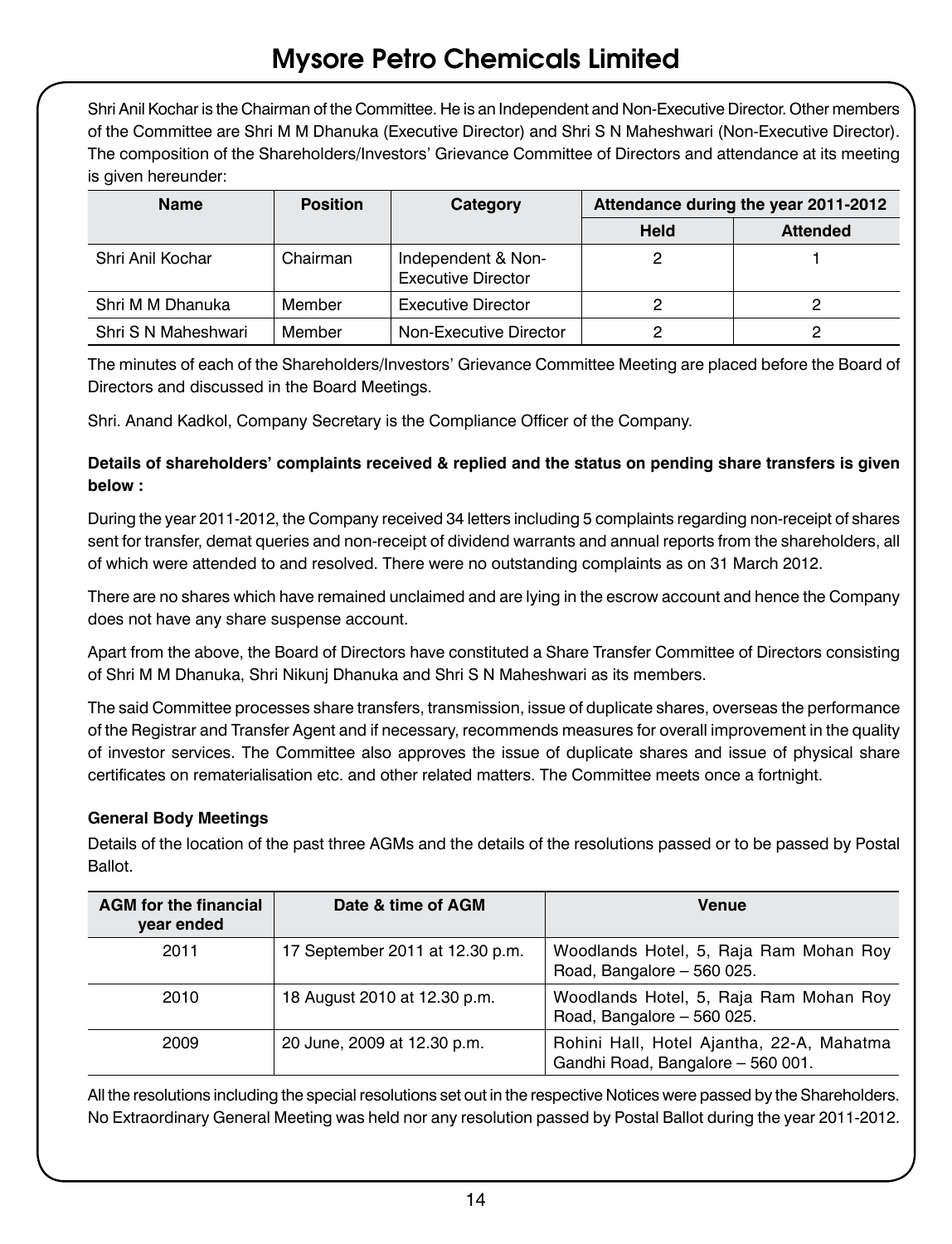### **Disclosures**

- There are no materially significant related party transactions made by the Company with its Promoters, Directors or Management, their subsidiaries or relatives etc. that may have potential conflict with the interests of the Company at large. The Register of Contracts containing the transactions in which Directors are interested is placed before the Board regularly for its approval.
- Transactions with the related parties are disclosed in Note No.27 of Notes to Accounts in the Annual Report.
- The Company has complied with the requirements of the Stock Exchanges, SEBI and all other statutory authorities relating to the capital markets during the last three years. No penalties or strictures have been imposed by them on the Company.

### **Means of Communication**

The Quarterly/half yearly unaudited and yearly audited financial results duly approved by the Board of Directors are sent to the Bombay Stock Exchange (BSE) where the Company's shares are listed immediately after the Board meeting. The same are also published in Samyukta Karnataka (Kannada) news paper at Bangalore in the format prescribed by the Stock Exchanges. These are not sent individually to the shareholders.

All the data related to quarterly financial results, shareholding pattern, annual financial statements etc. is provided on the Company web-site www.igpetro.com (MPCL page link).

There were no presentations made to the institutional investors or analysts.

The Management Discussion and Analysis Report forms part of this Annual Report.

### **General Shareholder information**

| AGM: Day, Date, Time and Venue     |   | Friday, 20th July, 2012 at 12.30 p.m. at Hotel Woodlands, 5, Raja<br>Rammohan Roy Road, Bangalore - 560 025.                          |
|------------------------------------|---|---------------------------------------------------------------------------------------------------------------------------------------|
| Financial calendar                 | ÷ | April to March (financial year)                                                                                                       |
|                                    |   | The Quarterly results will be adopted by the Board of Directors as<br>per the following tentative schedule :                          |
|                                    |   | Quarters ending on :                                                                                                                  |
|                                    |   | June 2012<br>: 1st/2nd week of August 2012                                                                                            |
|                                    |   | : 1st/2nd week of November 2012<br>September 2012                                                                                     |
|                                    |   | December 2012<br>: 1st/2nd week of February 2013                                                                                      |
|                                    |   | March 2013 (Audited results). : before 30 May 2013                                                                                    |
| Date of Book Closure               | ÷ | The Share transfer books and the Register of Members will be closed<br>from 17th July, 2012 to 20th July, 2012 (both days inclusive). |
|                                    |   | The Directors have not recommended any Dividend on equity shares<br>for the year ended 31 March 2012.                                 |
| Listing on Stock Exchanges         | ÷ | The Company's equity shares are listed on The Bombay Stock<br>Exchange Ltd (BSE).                                                     |
| Stock Code - Mumbai Stock Exchange | ÷ | Stock Code No. 506734 on the Bombay Stock Exchange.                                                                                   |
| ISIN Number for NSDL & CDSL        | ÷ | INE 741A01011.                                                                                                                        |
|                                    |   |                                                                                                                                       |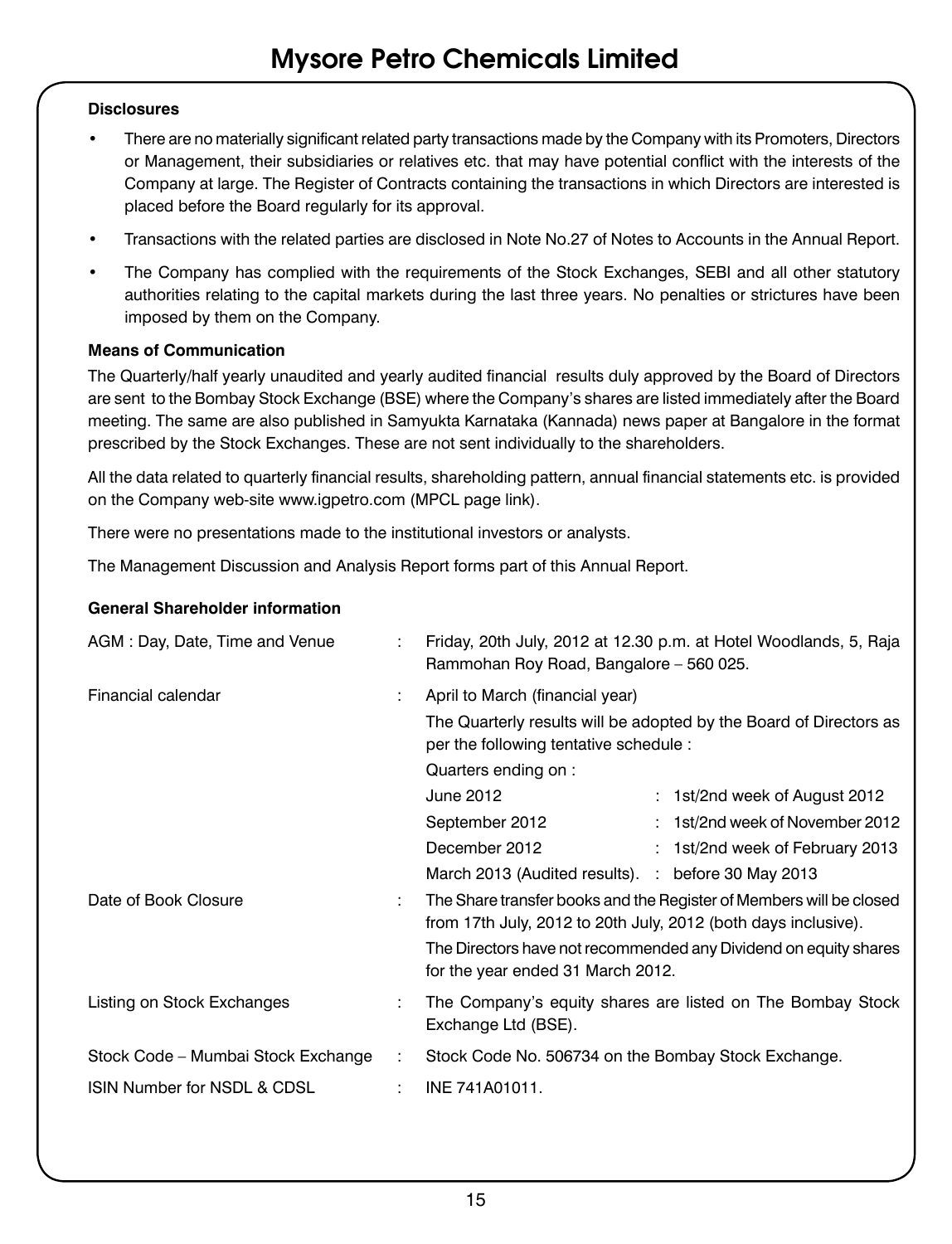|                                                                  | Month (2011-2012)      |           |                 | High      |           |           | Low                  |           |           |           |                         |
|------------------------------------------------------------------|------------------------|-----------|-----------------|-----------|-----------|-----------|----------------------|-----------|-----------|-----------|-------------------------|
|                                                                  | Apr-11                 |           | 19.20           |           |           | 15.10     |                      |           |           |           |                         |
|                                                                  | May-11                 |           |                 | 20.35     |           |           | 16.00                |           |           |           |                         |
|                                                                  | $Jun-11$               |           |                 | 17.85     |           |           | 14.80                |           |           |           |                         |
|                                                                  | $Jul-11$               |           |                 | 17.10     |           |           | 14.20                |           |           |           |                         |
|                                                                  | Aug-11                 |           |                 | 18.65     |           |           | 15.50                |           |           |           |                         |
|                                                                  | Sep-11                 |           |                 | 18.00     |           |           | 15.60                |           |           |           |                         |
|                                                                  | Oct-11                 |           |                 | 19.00     |           |           | 15.40                |           |           |           |                         |
|                                                                  | Nov-11                 |           |                 | 18.30     |           |           | 14.30                |           |           |           |                         |
|                                                                  | Dec-11                 |           |                 | 15.85     |           |           | 11.80                |           |           |           |                         |
|                                                                  | $Jan-12$               |           |                 | 14.66     |           |           | 12.40                |           |           |           |                         |
|                                                                  | Feb-12                 |           |                 | 15.85     |           |           | 13.53                |           |           |           |                         |
|                                                                  | <b>Mar-12</b>          |           |                 | 16.23     |           |           | 12.80                |           |           |           |                         |
| 25000<br>20000<br><b>SENSEX</b><br>15000<br>BSE<br>10000<br>5000 |                        |           |                 |           |           |           |                      |           |           |           | 40<br>SHARE PRICE<br>20 |
| $\mathsf{O}\xspace$<br>Apr<br>11                                 | May<br>Jun<br>11<br>11 | Jul<br>11 | Aug<br>11       | Sep<br>11 | Oct<br>11 | Nov<br>11 | $\mathsf{Dec}$<br>11 | Jan<br>12 | Feb<br>12 | Mar<br>12 | - 0                     |
|                                                                  |                        |           | <b>-</b> SENSEX |           | - HIGH    |           | $-$ LOW              |           |           |           |                         |

Market Price Data : High & Low during each month in the last financial year and performance on BSE.

Address for correspondence for share transfers and related matters :

For shares held in physical form : M/s. Big Share Services Pvt. Ltd. E-2/3, Ansa Industrial Estate Sakivihar Road, Saki Naka Andheri (E), Mumbai – 400072. Tel : 40430200 Fax : 28475207 E-mail : bigshare@bom7.vsnl.net.in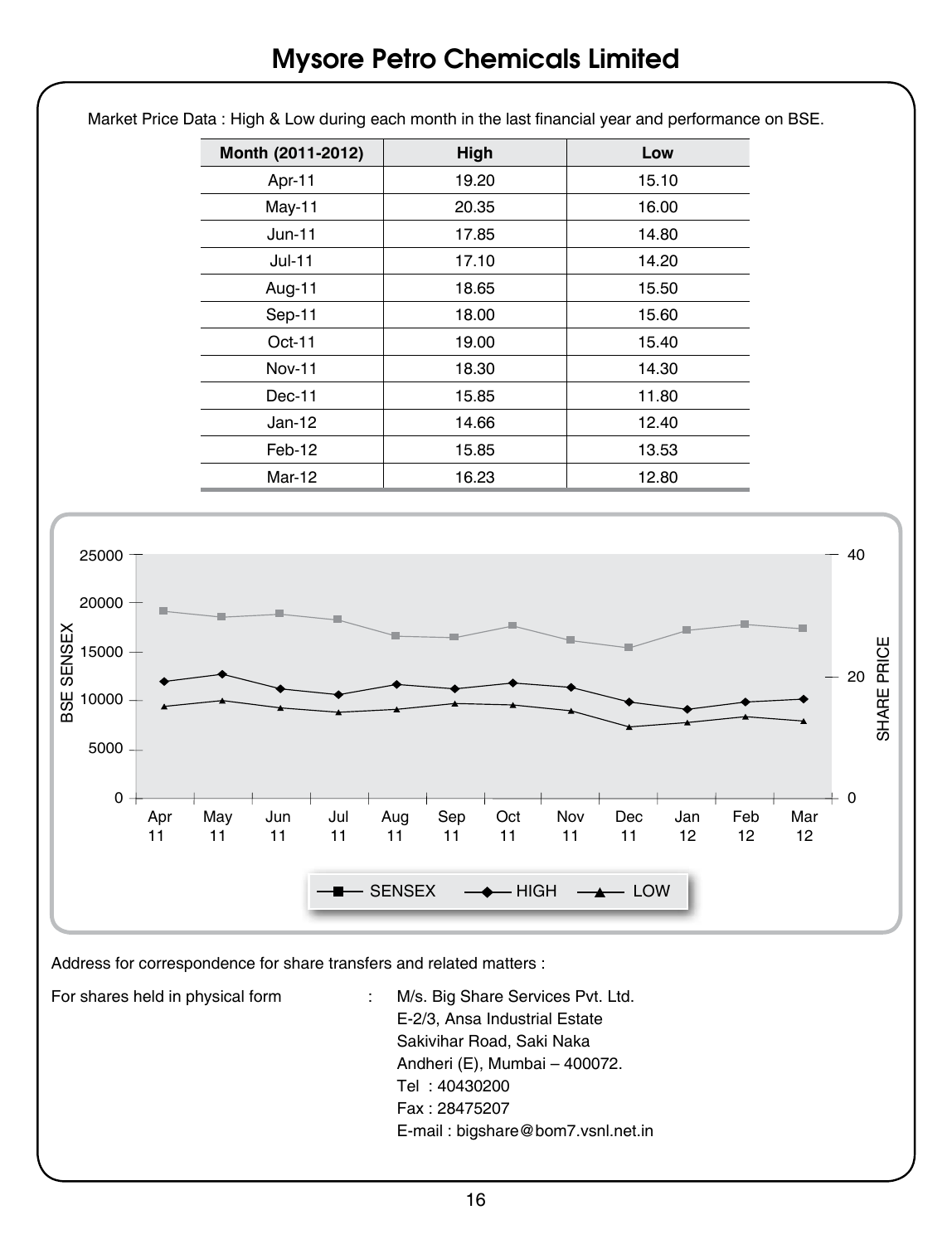| For shares held in Demat form | To the Depository Participants (DP).                                                                                                                                                                                                                                                                                                     |
|-------------------------------|------------------------------------------------------------------------------------------------------------------------------------------------------------------------------------------------------------------------------------------------------------------------------------------------------------------------------------------|
| <b>Share Transfer Systems</b> | All the transfers received are processed by the Registrar and Share<br>Transfer Agent and are approved by the Share Transfer Committee.<br>which normally meets once in a fortnight. Share transfers are registered<br>and returned within a maximum of 18 days from the date of lodgement<br>if documents are complete in all respects. |

### **Distribution of Shareholding and Shareholding Pattern as on 31.03.2012**

### **Shareholding pattern as on 31.3.2012**

| SI. No.                | Category                                                                                                              |                                                                                                                                                                                                  | <b>No. of Shares</b>      | % of Shareholding                                                |
|------------------------|-----------------------------------------------------------------------------------------------------------------------|--------------------------------------------------------------------------------------------------------------------------------------------------------------------------------------------------|---------------------------|------------------------------------------------------------------|
| 1                      | Promoters & Persons acting in concert                                                                                 |                                                                                                                                                                                                  | 4761038                   | 72.32                                                            |
| 2                      | Mutual Funds/UTI/Banks/FI's                                                                                           |                                                                                                                                                                                                  | 198015                    | 3.01                                                             |
| 3                      | NRI's/OCB's                                                                                                           |                                                                                                                                                                                                  | 11514                     | 0.17                                                             |
| 4                      | <b>Private Corporate Bodies</b>                                                                                       |                                                                                                                                                                                                  | 218603                    | 3.32                                                             |
| 5                      | <b>General Public</b>                                                                                                 |                                                                                                                                                                                                  | 1394318                   | 21.18                                                            |
|                        | <b>TOTAL</b>                                                                                                          |                                                                                                                                                                                                  | 6583488                   | 100.00                                                           |
|                        | Dematerialisation of Shares and liquidity                                                                             | 94.37% of the paid-up Capital has been dematerialised as on<br>31.03.2012.                                                                                                                       |                           |                                                                  |
|                        |                                                                                                                       | The reconciliation of both physical and demat shares are upto<br>date and tallies with the total paid-up capital of the Company.                                                                 |                           |                                                                  |
|                        | Outstanding GDRs / ADRs / Warrants or any<br>convertible instruments, conversion date and<br>likely impact on equity. | The Company has not issued any ADR/GDR.                                                                                                                                                          |                           |                                                                  |
| <b>Plant Locations</b> |                                                                                                                       | The Company's Phthalic Anhydride (PA) plant is located at Raichur<br>(Maharashtra).                                                                                                              |                           | (Karnataka) and Maleic Anhydride (MA) plant is located at Taloja |
|                        | Address for correspondence                                                                                            | Shareholders correspondence should be addressed to the<br>Company's Registrars and Share Transfer Agent at the address<br>mentioned above.                                                       |                           |                                                                  |
|                        |                                                                                                                       | Shareholders may also contact Shri. Anand Kadkol, Company<br>Secretary at the Corporate Office at 401, Raheja Centre,<br>214, Nariman Point, Mumbai - 400 021.                                   |                           |                                                                  |
|                        |                                                                                                                       | Shareholders holding shares in demat mode should address all<br>their correspondence to their respective Depository Participant.                                                                 |                           |                                                                  |
|                        | Service of documents through electronic mode                                                                          | As a part of Green Initiatives, the members who wish to receive<br>the notice / documents through email, may kindly inform their<br>email addresses at the following dedicated email addresses - |                           |                                                                  |
|                        |                                                                                                                       | Company                                                                                                                                                                                          | : mpclgogreen@igpetro.com |                                                                  |
|                        |                                                                                                                       | Registrar and Share: info@bigshareonline.com<br><b>Transfer Agent</b>                                                                                                                            |                           |                                                                  |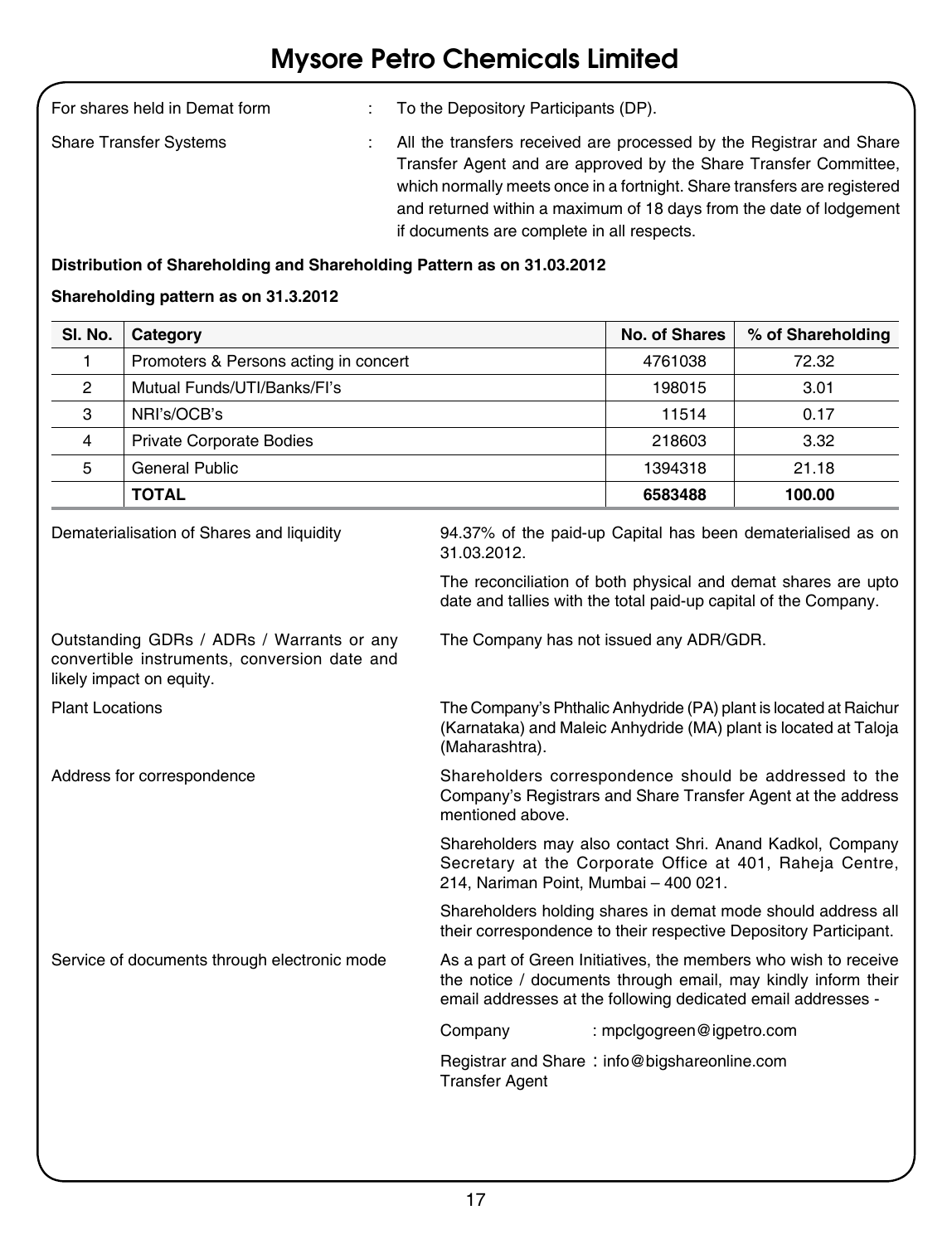### **CEO Declaration on Code of Conduct**

Reproduced below is the text of the declaration made by the Managing Director and CEO confirming compliance of Code of Conduct by all Directors and Senior Management personnel :-

15th May, 2012

The Board of Directors Mysore Petro Chemicals Limited 401, Raheja Centre 214, Nariman Point Mumbai – 400 021.

Dear Sirs,

I hereby confirm and declare that all the Directors of the Company and all Senior Management personnel as defined in the Code of Conduct of the Company have submitted annual declarations for the year ended 31st March, 2012 confirming their compliance of the same.

Thanking you.

Yours faithfully,

For **Mysore Petro Chemicals Limited**

Sd/- **M M Dhanuka**  Managing Director and CEO

### **Auditors' Report on Corporate Governance**

To the Members

Mysore Petro Chemicals Limited

We have examined the compliance of conditions of Corporate Governance by Mysore Petro Chemicals Limited, for the year ended on 31st March 2012, as stipulated in Clause 49 of the Listing Agreement of the said Company with Stock Exchanges.

The Compliance of conditions of Corporate Governance is the responsibility of the Management. Our examination was limited to a review of the procedures and implementations thereof adopted by the Company for ensuring compliance of the conditions of the Corporate Governance as stipulated in the said clause. It is neither an audit nor an expression of opinion on the financial statements of the Company.

In our opinion and to the best of our information and according to the explanations given to us, and based on the representations made by the Directors and the Management, we certify that the Company has complied with the conditions of Corporate Governance as stipulated in Clause 49 of the above mentioned Listing Agreement.

As required by the Guidance Note issued by the Institute of Chartered Accountants of India we have to state that no investor grievances were pending for a period of one month against the Company as per the records maintained by the Shareholders / Investor's Grievance Committee.

We further state that such compliance is neither an assurance as to the future viability of the Company nor of the efficiency or effectiveness with which the management has conducted the affairs of the Company.

> For **Hariharan & Co.**  Chartered Accountants

**K Nagarajan**  Partner Place : Mumbai Membership No.: 16398 Date : 15th May, 2012 **Firm's Registration No. 001083S**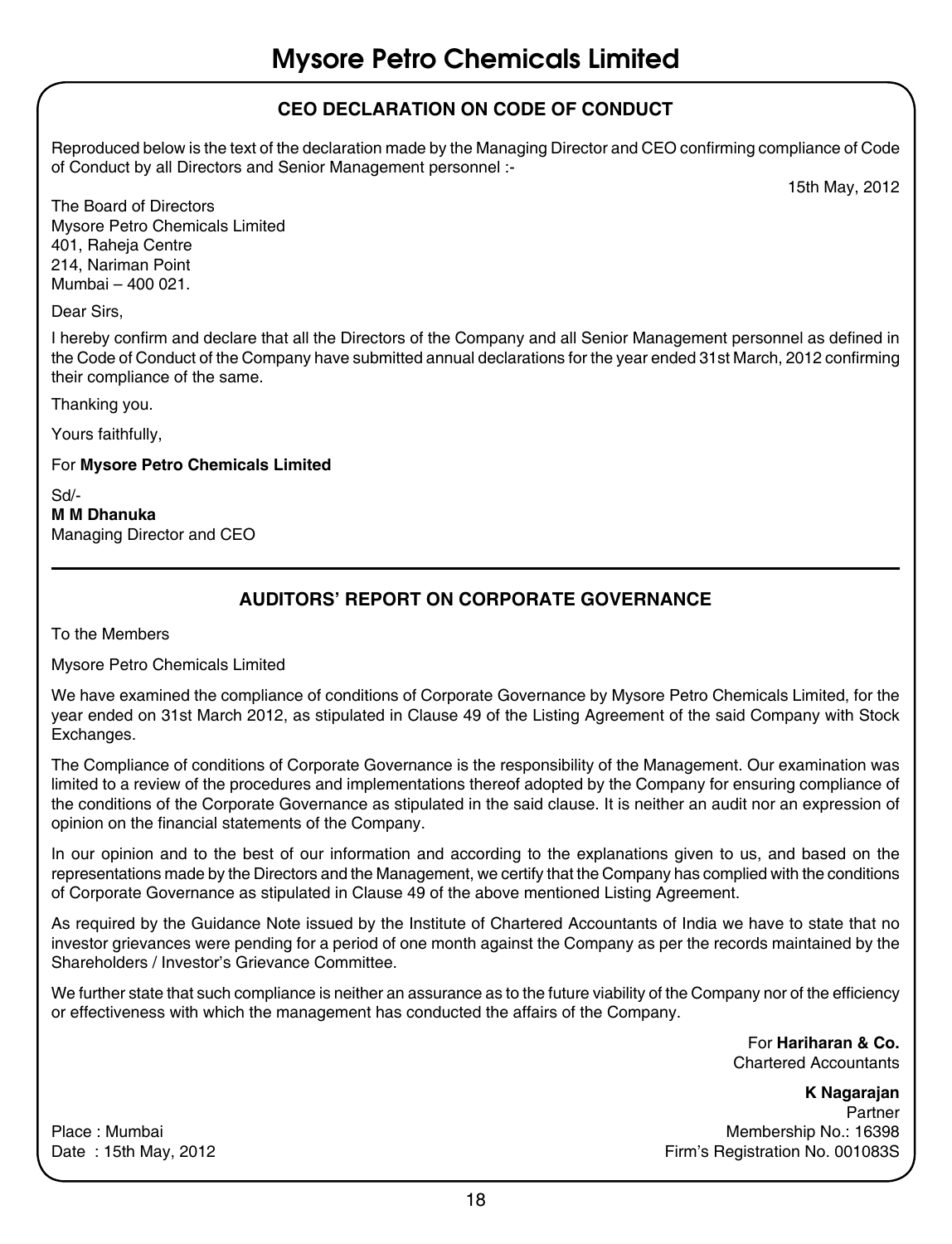### **AUDITORS' REPORT**

To the Shareholders,

MYSORE PETRO CHEMICALS LIMITED

- 1. We have audited the attached Balance Sheet of **MYSORE PETRO CHEMICALS LIMITED** as at 31 March, 2012 and also the Profit and Loss Account of the Company for the year ended on that date, annexed thereto and the Cash Flow statement for the year ended on that date. These financial statements are the responsibility of the Company's management. Our responsibility is to express an opinion on these financial statements based on our audit.
- 2. We conducted our audit in accordance with the Auditing Standards generally accepted in India. Those Standards require that we plan and perform the audit to obtain reasonable assurance about whether the financial statements are free of material misstatement. An audit includes examining on a test basis, evidence supporting the amounts and disclosures in the financial statements. An audit also includes assessing the accounting principles used and significant estimates made by management as well as evaluating the overall financial statement presentation. We believe that our audit provides a reasonable basis for our opinion.
- 3. As required by the Companies (Auditor's Report ) Order, 2003 as amended by the Companies (Auditor's Report) (Amendment) Order, 2004 (together the 'Order') issued by the Central Government of India in terms of sub-section (4A) of Section 227 of the Companies Act, 1956, we enclose in the Annexure a statement on the matters specified in paragraphs 4 and 5 of the said order to the extent applicable.
- 4. Further to our comments in Annexure referred to in paragraph 3 above, we report that:
	- a) We have obtained all the information and explanations which to the best of our knowledge and belief were necessary for the purpose of our audit;
	- b) In our opinion, proper books of account as required by law have been kept by the Company so far as appears from our examination of the books;
	- c) The Balance Sheet, the Profit and Loss Account and Cash Flow statement dealt with by this report are in agreement with the books of account.
	- d) In our opinion, the Balance Sheet, Profit and Loss Account and Cash Flow statement dealt with by this report comply with the Accounting Standards referred to in Sub-Section 3(c) of Section 211 of the Companies Act, 1956.
	- e) In our opinion and to the best of our information and according to explanations given to us, the Accounts read together with the Significant Accounting Policies and Notes thereon give the information required by the Companies Act, 1956 in the manner so required and give a true and fair view in conformity with the accounting principles generally accepted in India.
		- 1. In the case of Balance Sheet, of the State of affairs of the Company as at 31 March 2012.
		- 2. In the case of Profit and Loss Account, of the Loss of the Company for the year ended on that date.
		- 3. In the case of Cash Flow statement, of the Cash Flows for the year ended on that date.

For **Hariharan & Co.** Chartered Accountants

**K Nagarajan**  Mumbai Partner 15th May, 2012 Membership No. 16398 Firm's Registration No: 001083S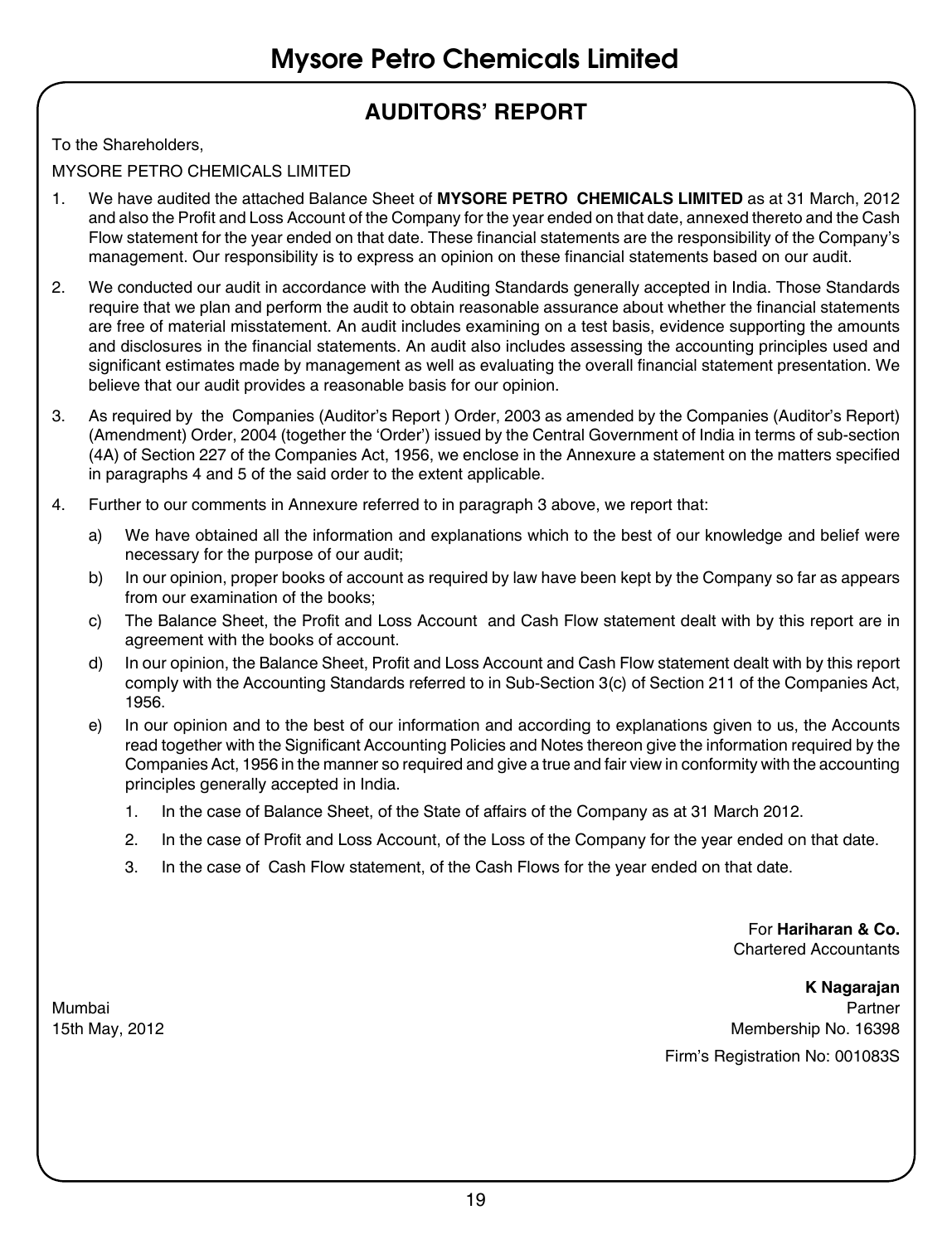## **ANNEXURE TO THE AUDITORS' REPORT**

### **Re: MYSORE PETRO CHEMICALS LIMITED**

### **Referred to in Paragraph 3 of our Report of even date.**

- (i) (a) The Company has maintained proper records showing full particulars including quantitative details and situation of fixed assets.
	- (b) The fixed assets have been physically verified by the Management during the year as per the programme of verification followed by the Company which in our opinion is reasonable having regard to the size of the Company and the nature of its fixed assets.

According to the information and explanation given to us no material discrepancies were noticed on such verification.

- (c) In our opinion and according to the information and explanations given to us no substantial part of fixed assets have been disposed off during the year
- (ii) (a) The inventory of the Company (except stock in transit and with Third parties for which subsequent receipts have been obtained in respect of such inventory / certificate) have been physically verified by the management at reasonable intervals and in our opinion, the frequency of verification is reasonable.
	- (b) In our opinion and according to the information the procedures of physical verification of inventory followed by the management are reasonable and adequate in relation to the size of the Company and the nature of its business.
	- (c) The Company has maintained proper records of inventories. As explained to us, there were no material discrepancies noticed on physical verification of inventories as compared to the book records.
- (iii) On the basis of examination of records and according to the information and explanation given to us the Company has not granted/taken any loans, secured or unsecured to/from companies, firms or other parties covered in the register maintained under Section 301 of the Companies Act, 1956. Accordingly, requirement of clauses (iii, b), (iii, c) and (iii, d) of paragraph 4 of the order are not applicable.
- (iv) In our opinion and according to the information and explanations given to us, there are adequate internal control procedures commensurate with the size of the Company and the nature of its business for the purchase of inventory & fixed assets and for the sale of goods. During the course of our audit, no major weakness has been noticed in the internal control system in respect of these areas.
- (v) (a) According to the information and explanations provided by the management, we are of the opinion that the particulars of contracts or arrangements referred to in Section 301 of the Act that need to be entered into the register maintained under Section 301 have been so entered.
	- (b) In respect of transactions made in pursuance of such contracts or arrangements exceeding value of Rupees five lakhs entered into during the financial year, because of the unique and specialized nature of the items involved and absence of any comparable prices, we are unable to comment whether the transactions were made at prevailing market prices at the relevant time.
- (vi) In our opinion, the Company has complied with the provisions of sections 58A and 58AA and other relevant provisions of the Act and the Companies (Acceptance of Deposits) Rules, 1975 with regard to the deposits accepted from the public. No order has been passed by the Company Law Board or National Company Law Tribunal or Reserve Bank of India or any Court or any other Tribunal in this regard.
- (vii) The Company has an internal audit system, which in our opinion, is commensurate with the size of the Company and the nature of its business.
- (viii) We have broadly reviewed the books of account maintained by the company in respect of manufacture of chemicals pursuant to the order made by the Central Government for the maintenance of cost records prescribed under section 209(1) (d) of the Companies Act, 1956 and are of the opinion that prima-facie, the prescribed accounts and records have been made and maintained. We have not, however, made a detailed examination of the records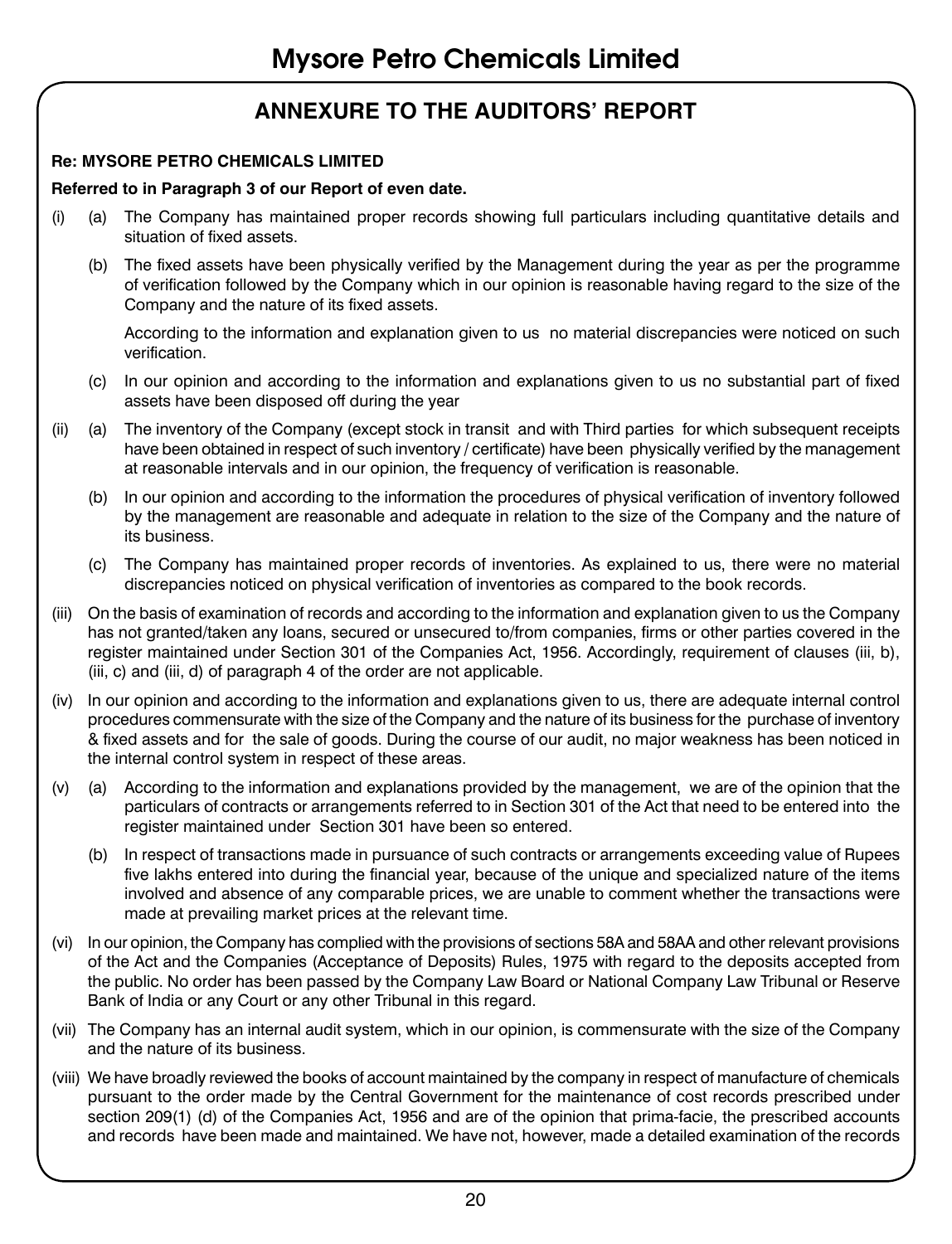with a view to determining whether they are accurate or complete:

- (ix) (a) Undisputed statutory dues including provident fund, investor education and protection fund, or employees' state insurance, income-tax, sales-tax, wealth-tax, service-tax, customs duty, Excise duty, cess have generally been regularly deposited with the appropriate authorities.
	- (b) According to the information and explanations given to us, no undisputed amounts payable in respect of provident fund, investor education and protection fund, employees' state insurance, income-tax, wealth-tax, service-tax, sales-tax, customs duty, excise duty, cess and other undisputed statutory dues were outstanding, at the year end, for a period of more than six months from the date they became payable.
	- (c) According to the records of the Company and information and explanations given to us the dues that have not been deposited with the appropriate authorities on account of dispute and the forum where the dispute is pending is dues under Karnataka Special Entry Tax Act, 2004 of ₹ 23.98 Lacs pending before Karnataka High Court.
- (x) The Company has no accumulated losses at the end of the financial year and it has not incurred cash losses in the current and immediately preceding financial year.
- (xi) In our opinion, on the basis of Audit Procedures and according to the information and explanation given to us, the Company has not defaulted in repayment of dues to Banks.
- (xii) Based on our examination of documents and records and according to the information and explanation given by the management the Company has not granted any loans and advances on the basis of security by way of pledge of shares, debentures and other securities.
- (xiii) The Company is not a chit fund or a nidhi / mutual benefit fund / society. Therefore, the provisions of Clause 4 (xiii) of paragraph 4 of the order are not applicable.
- (xiv) In our opinion the Company is not dealing in or trading in shares, securities, debentures and other investments. Accordingly, the provisions of clause 4 (xiv) of paragraph 4 of the order are not applicable.
- (xv) According to information and explanation given to us the Company has not given any guarantees for loans taken by others from Banks or Financial Institutions.
- (xvi) Based on information and explanations given to us by the management, term loans were applied for the purpose for which the loans were obtained.
- (xvii) On the basis of an overall examination of the Balance Sheet of the Company and according to the Cash Flow Statement and other records examined by us and the information and explanations given to us, the funds raised on short term basis have not, prima facie, been used during the year for long-term investments.
- (xviii) According to the information and explanations given to us, the Company has not made any preferential allotment of shares to parties and companies covered in the register maintained under Section 301 of the Act during the year.
- (xix) According to the information and explanations given to us, the Company has not issued any secured debentures during the period covered by our report. Accordingly, the provisions of clause (xix) of the Order are not applicable to the Company.
- (xx) The Company has not raised any money by public issue during the year.
- (xxi) Based upon the audit procedures performed and according to the information and explanations given to us we report that no fraud on or by the Company has been noticed or reported during the year.

For **Hariharan & Co.** Chartered Accountants

### **K Nagarajan**

Partner Mumbai Membership No.16398 15 May, 2012 Firm's Registration No: 001083S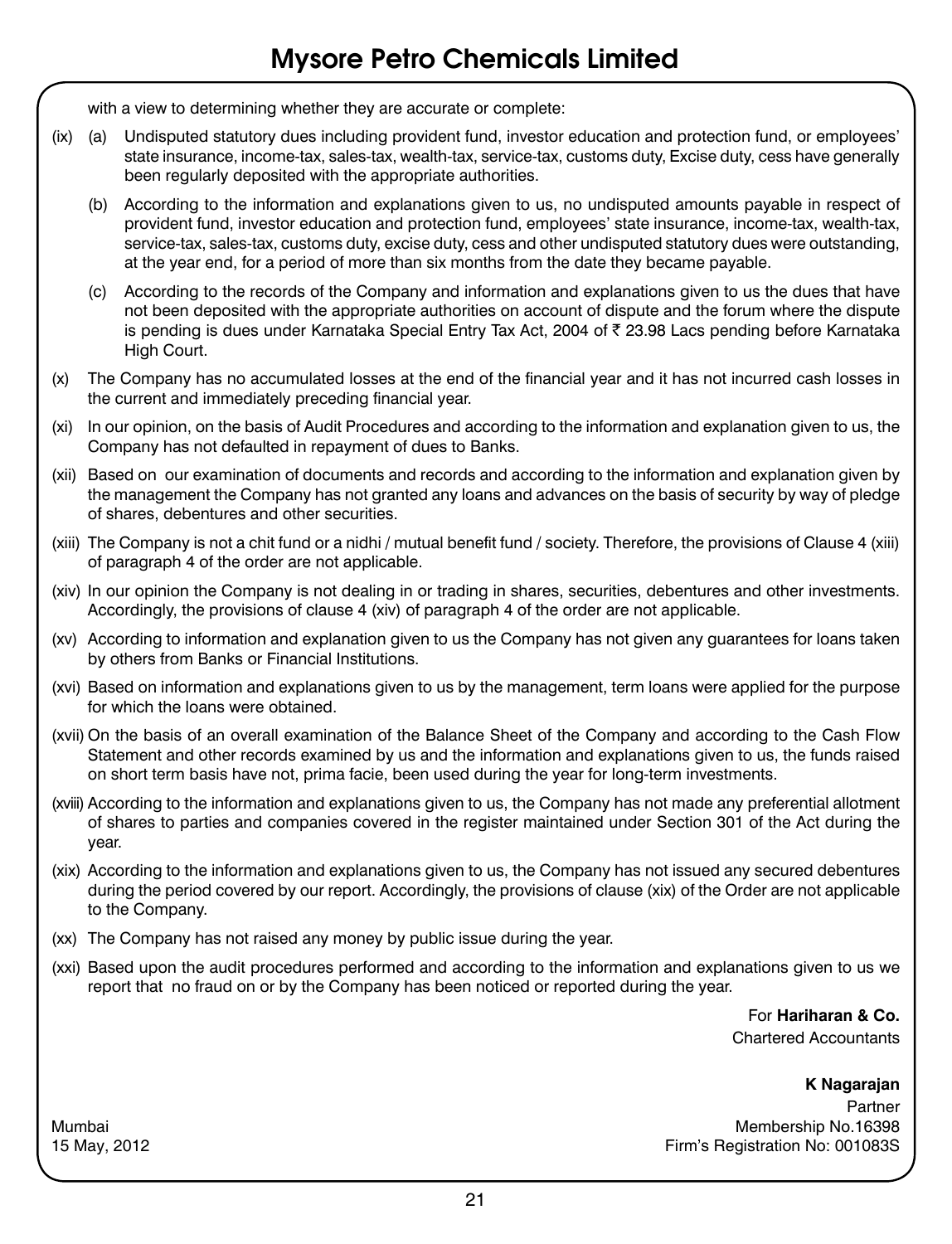### **Balance Sheet as at March 31, 2012**

|                                                        | <b>Notes</b>   | As at                                          | As at              |
|--------------------------------------------------------|----------------|------------------------------------------------|--------------------|
|                                                        |                | March 31, 2012                                 | March 31, 2011     |
|                                                        |                | ₹ in Lacs                                      | ₹ in Lacs          |
| <b>EQUITIES AND LIABILITIES</b><br>Shareholders' funds |                |                                                |                    |
| <b>Share Capital</b>                                   | 1              | 658.76                                         | 658.76             |
| <b>Reserves and Surplus</b>                            | $\overline{2}$ | 2,017.22                                       | 2,563.74           |
|                                                        |                | 2,675.98                                       | 3,222.50           |
| <b>Non-Current Liabilities</b>                         | 3              |                                                |                    |
| Long Term Borrowings                                   | 3(a)           |                                                |                    |
| Long Term Provisions                                   |                | 1,281.35<br>291.16                             | 1,858.00<br>276.82 |
|                                                        | 3(b)           |                                                |                    |
| <b>Deferred Tax Liabilities</b>                        | 4              | 134.27                                         |                    |
|                                                        |                | 1,706.78                                       | 2,134.82           |
| <b>Current Liabilities</b>                             | 5              |                                                |                    |
| <b>Short Term Borrowings</b>                           | 5 (a)          | 660.31                                         | 422.28             |
| <b>Trade Payables</b>                                  | 5 (b)          | 763.19                                         | 478.89             |
| <b>Other Current Liabilities</b>                       | 5( c)          | 873.29                                         | 925.89             |
| <b>Short Term Provisions</b>                           | 5 (d)          | 0.33                                           | 0.22               |
|                                                        |                | 2,297.12                                       | 1,827.28           |
|                                                        | <b>TOTAL</b>   | 6,679.88                                       | 7,184.60           |
| <b>ASSETS</b>                                          |                |                                                |                    |
| <b>Non Current Assets</b>                              |                |                                                |                    |
| <b>Fixed Assets (Net)</b>                              |                |                                                |                    |
| <b>Tangible Assets</b>                                 | 6              | 2,881.90                                       | 3,388.59           |
| Intangible Assets                                      | 6              |                                                |                    |
| Capital Work-In-Progress                               | 6              | 49.85                                          |                    |
|                                                        |                | 2,931.75                                       | 3,388.59           |
| Non Current Investments                                | $\overline{7}$ | 849.32                                         | 852.58             |
| Long Term Loans and Advances                           | 8              | 810.70                                         | 638.47             |
|                                                        |                | 4,591.77                                       | 4,879.64           |
| <b>Current Assets</b>                                  |                |                                                |                    |
| Inventories                                            | 9              | 1,139.25                                       | 1,123.61           |
| <b>Trade Receivables</b>                               | 10             | 682.24                                         | 878.14             |
| Cash and Bank Balances                                 | 11             | 77.59                                          | 76.70              |
| Short Term Loans and Advances                          | 12             | 188.86                                         | 226.37             |
| <b>Other Current Assets</b>                            | 13             | 0.17                                           | 0.14               |
|                                                        |                | 2,088.11                                       | 2,304.96           |
|                                                        | <b>TOTAL</b>   |                                                |                    |
| <b>Significant Accounting Policies</b>                 | A              | 6,679.88                                       | 7,184.60           |
|                                                        | $1 - 32$       |                                                |                    |
| <b>Notes on Financial Statements</b>                   |                |                                                |                    |
|                                                        |                |                                                |                    |
| As per our report of even date                         |                | For and on behalf of the Board of Directors of |                    |
| For Hariharan & Co.                                    |                | Mysore Petro Chemical Limited                  |                    |
| <b>Chartered Accountants</b>                           |                |                                                |                    |
| K Nagarajan                                            |                |                                                | Nikunj Dhanuka     |

Partner **M M Jayakar** Membership No. 16398 Firm's Registration No: 001083S **S N Maheshwari**

Mumbai **Anand Kadkol M M Dhanuka Shrikant Somani** 15th May, 2012 Company Secretary Managing Director Directors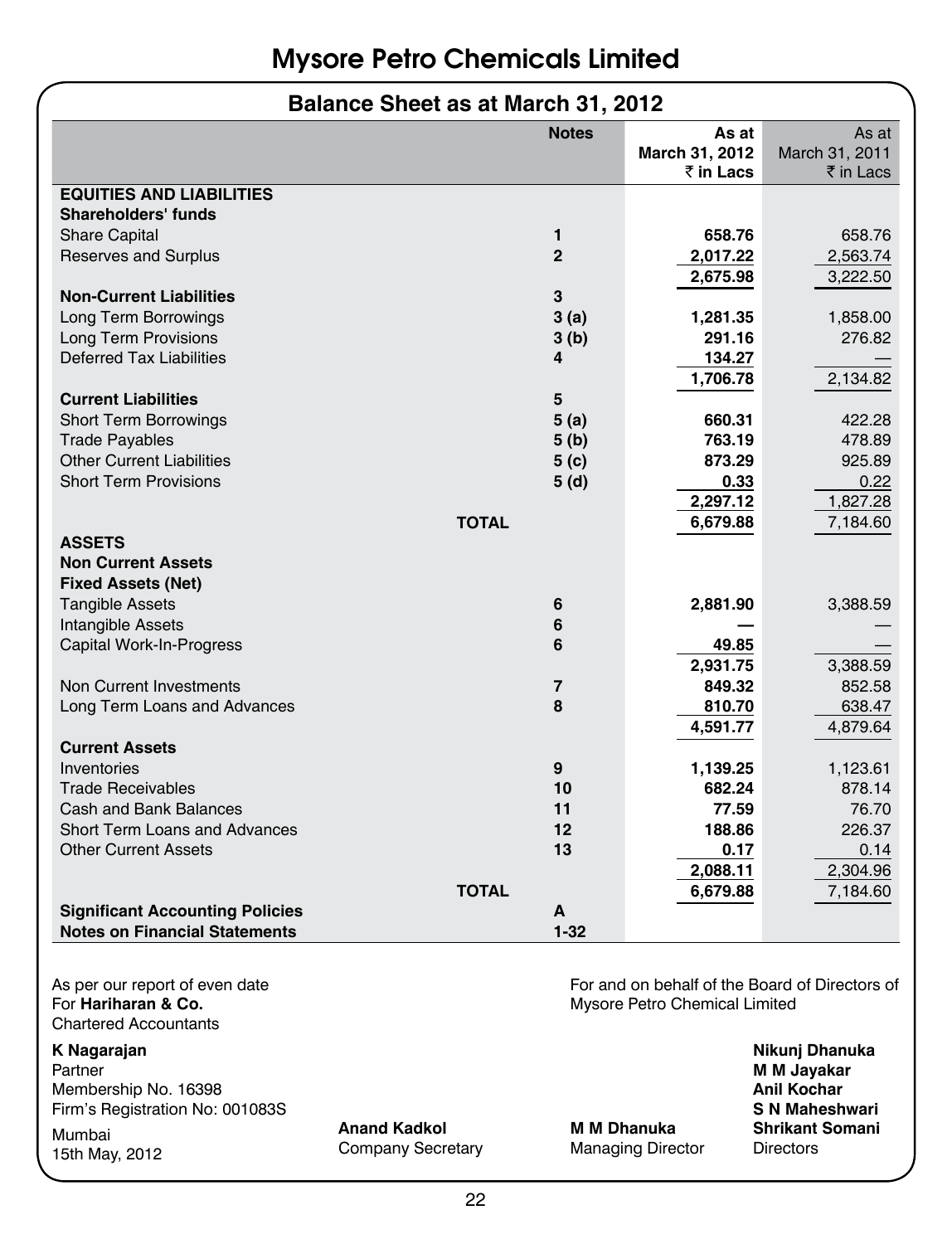| Statement of Profit and Loss for the year ended March 31, 2012                                                        |                    |                               |                                                                                                 |
|-----------------------------------------------------------------------------------------------------------------------|--------------------|-------------------------------|-------------------------------------------------------------------------------------------------|
|                                                                                                                       | <b>Notes</b>       | 2011-2012                     | 2010-2011                                                                                       |
|                                                                                                                       |                    | ₹ in Lacs                     | ₹ in Lacs                                                                                       |
| Revenue                                                                                                               |                    |                               |                                                                                                 |
| Revenue from Operations (Gross)                                                                                       | 14                 | 8,109.18                      | 8,560.64                                                                                        |
| Less : Excise Duty                                                                                                    |                    | 767.16                        | 800.87                                                                                          |
| Revenue from Operations (Net)                                                                                         |                    | 7,342.02                      | 7,759.77                                                                                        |
| Other Income                                                                                                          | 15                 | 74.37                         | 26.09                                                                                           |
| <b>Total Revenue</b>                                                                                                  |                    | 7,416.39                      | 7,785.86                                                                                        |
| <b>Expenditure</b>                                                                                                    |                    |                               |                                                                                                 |
| Cost of Material Consumed                                                                                             | 16                 | 4,241.92                      | 5,009.60                                                                                        |
| Decrease / (Increase) in Inventory                                                                                    | 17                 | 136.73                        | (50.02)                                                                                         |
| <b>Employees Benefits Expense</b>                                                                                     | 18                 | 1,377.85                      | 1,310.79                                                                                        |
| <b>Other Expenses</b>                                                                                                 | 19                 | 1,234.16                      | 1,144.81                                                                                        |
| Depreciation and Amortisation Expenses                                                                                | 6                  | 443.07                        | 472.16                                                                                          |
| Finance cost                                                                                                          | 20                 | 274.49                        | 279.07                                                                                          |
|                                                                                                                       |                    | 7,708.22                      | 8,166.41                                                                                        |
| Profit / (Loss) before Tax                                                                                            |                    | (291.83)                      | (380.55)                                                                                        |
| <b>Tax Expenses</b>                                                                                                   | 21                 |                               |                                                                                                 |
| <b>Current Tax</b>                                                                                                    |                    |                               |                                                                                                 |
| Deferred Tax                                                                                                          |                    | 134.27                        |                                                                                                 |
| Profit / (Loss) for the year                                                                                          |                    | (426.10)                      | (380.55)                                                                                        |
| <b>Earning Per share</b>                                                                                              |                    |                               |                                                                                                 |
| Face value of shares ₹ 10 each, Previous year ₹ 10 each)                                                              |                    |                               |                                                                                                 |
| Basic & Diluted ₹                                                                                                     | 22                 | (6.47)                        | (5.78)                                                                                          |
| <b>Significant Accounting Policies</b>                                                                                | A                  |                               |                                                                                                 |
| <b>Notes on Financial Statements</b>                                                                                  | $1 - 32$           |                               |                                                                                                 |
| As per our report of even date<br>For Hariharan & Co.<br><b>Chartered Accountants</b>                                 |                    | Mysore Petro Chemical Limited | For and on behalf of the Board of Directors of                                                  |
| K Nagarajan<br>Partner<br>Membership No. 16398<br>Firm's Registration No: 001083S<br><b>Anand Kadkol</b><br>$M$ umboi | <b>M M Dhanuka</b> |                               | Nikunj Dhanuka<br>M M Jayakar<br>Anil Kochar<br><b>S N Maheshwari</b><br><b>Shrikant Somani</b> |

Mumbai **Anand Kadkol M M Dhanuka Shrikant Somani** Company Secretary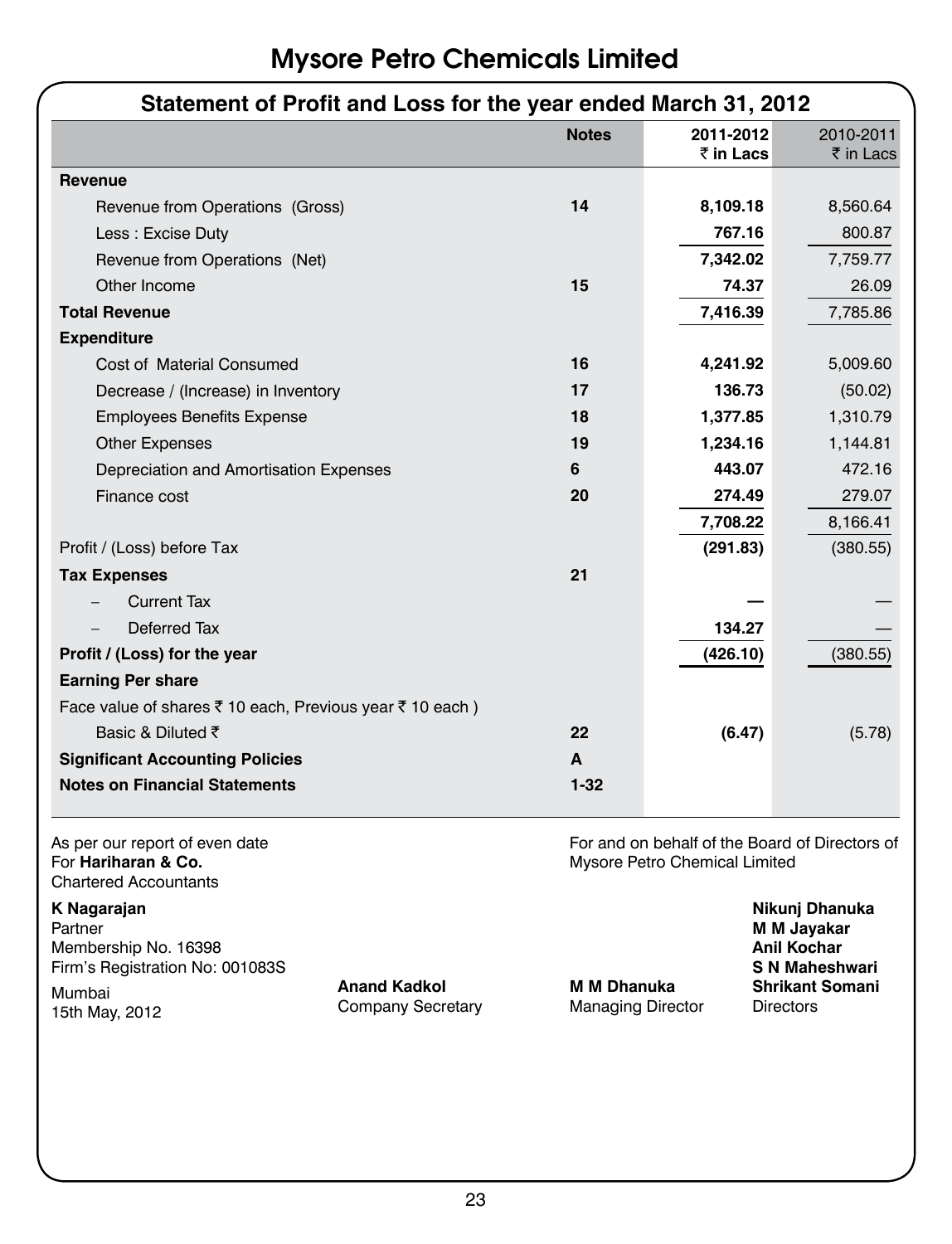|    |                                                                      | 2011-2012   | 2010-2011   |
|----|----------------------------------------------------------------------|-------------|-------------|
|    |                                                                      | (₹ in Lacs) | (₹ in Lacs) |
| А. | <b>CASH FLOW FROM OPERATING ACTIVITIES</b>                           |             |             |
|    | Net Profit / (Loss) before tax and Extraordinary Items               | (291.83)    | (380.55)    |
|    | Non-cash Adjustment to reconcile profit before tax to net cash flow: |             |             |
|    | Depreciation / Amortisation Expenses                                 | 443.07      | 472.16      |
|    | Provision for Diminution in value of investments                     | 3.26        |             |
|    | Loss / (Profit) on Sale/Write off of Fixed Assets                    | 1.08        | (17.86)     |
|    | Sundry Balances / Excess Provision Written Back                      | 28.52       | 1.01        |
|    | <b>Interest Expense</b>                                              | 242.42      | 236.89      |
|    | Interest Income                                                      | (9.34)      | (7.45)      |
|    | Dividend Income                                                      | (0.05)      |             |
|    | OPERATING PROFIT BEFORE WORKING CAPITAL CHANGES                      | 417.13      | 304.20      |
|    | <b>Movements in Working Capital</b>                                  |             |             |
|    | Increase / (decrease) in Trade Payables / Other Current liabilities  | 248.92      | 162.38      |
|    | Decrease / (increase) in Trade receivables                           | 170.20      | (302.84)    |
|    | Decrease / (increase) in Inventories                                 | (15.64)     | (180.43)    |
|    | Decrease / (increase) in loans and advances                          | (131.58)    | (404.34)    |
|    |                                                                      | 271.90      | (725.23)    |
|    | <b>CASH GENERATED FROM/(USED IN) OPERATIONS</b>                      | 689.03      | (421.03)    |
|    | Direct Taxes Paid (Net of refunds)                                   | (0.82)      | (29.90)     |
|    | NET CASH FLOW FROM / (USED IN) OPERATING ACTIVITIES                  | 688.21      | (450.93)    |
| В. | <b>CASH FLOW FROM INVESTING ACTIVITIES</b>                           |             |             |
|    | Purchase of Fixed Assets, including intangible assets and CWIP       | (134.76)    | (197.59)    |
|    | Proceeds from Sale of Fixed Assets                                   | 3.97        | 56.68       |
|    | Interest Received                                                    | 7.00        | 8.35        |
|    | Dividend Received                                                    | 0.05        |             |
|    | NET CASH FLOW FROM /(USED IN) INVESTING ACTIVITIES                   | (123.74)    | (132.56)    |
| C. | <b>CASH FLOW FROM FINANCING ACTIVITIES</b>                           |             |             |
|    | Proceeds / (Repayments) of Long-term borrowings (Net)                | (555.50)    | 309.00      |
|    | Proceeds / (Repayments) of Short -term borrowings                    | 239.94      | (101.19)    |
|    | <b>Interest Paid</b>                                                 | (248.02)    | (248.01)    |
|    | <b>NET CASH FLOW FROM / (USED IN) FINANCIAL ACTIVITIES</b>           | (563.58)    | (40.20)     |
|    | NET INCREASE / (DECREASE) (A+B+C)                                    | 0.89        | (623.69)    |
|    | CASH AND BANK BALANCES AS AT 1.4.2011 (Opening Balance)              | 76.70       | 700.39      |
|    | CASH AND BANK BALANCES AS AT 31.3.2012 (Closing Balance)             | 77.59       | 76.70       |

### **Cash Flow Statement for the year ended March 31, 2012**

NOTE : Previous year figures have been regrouped / reclassified wherever applicable.

Chartered Accountants

**K Nagarajan Nikunj Dhanuka** Partner **M M Jayakar**

Membership No. 16398 **Anil Kochar Firm's Registration No: 001083S** 

Mumbai **Anand Kadkol M M Dhanuka Shrikant Somani** Mumbai **Anang Kadkol Manang Kadkol Mumbai Shrikant**<br>15th May, 2012 **Company Secretary Managing Director Directors** 

As per our report of even date<br>For **Hariharan & Co. For and on behalf of the Board of Directors of For Hariharan & Co.** Mysore Petro Chemical I imited **Mysore Petro Chemical Limited**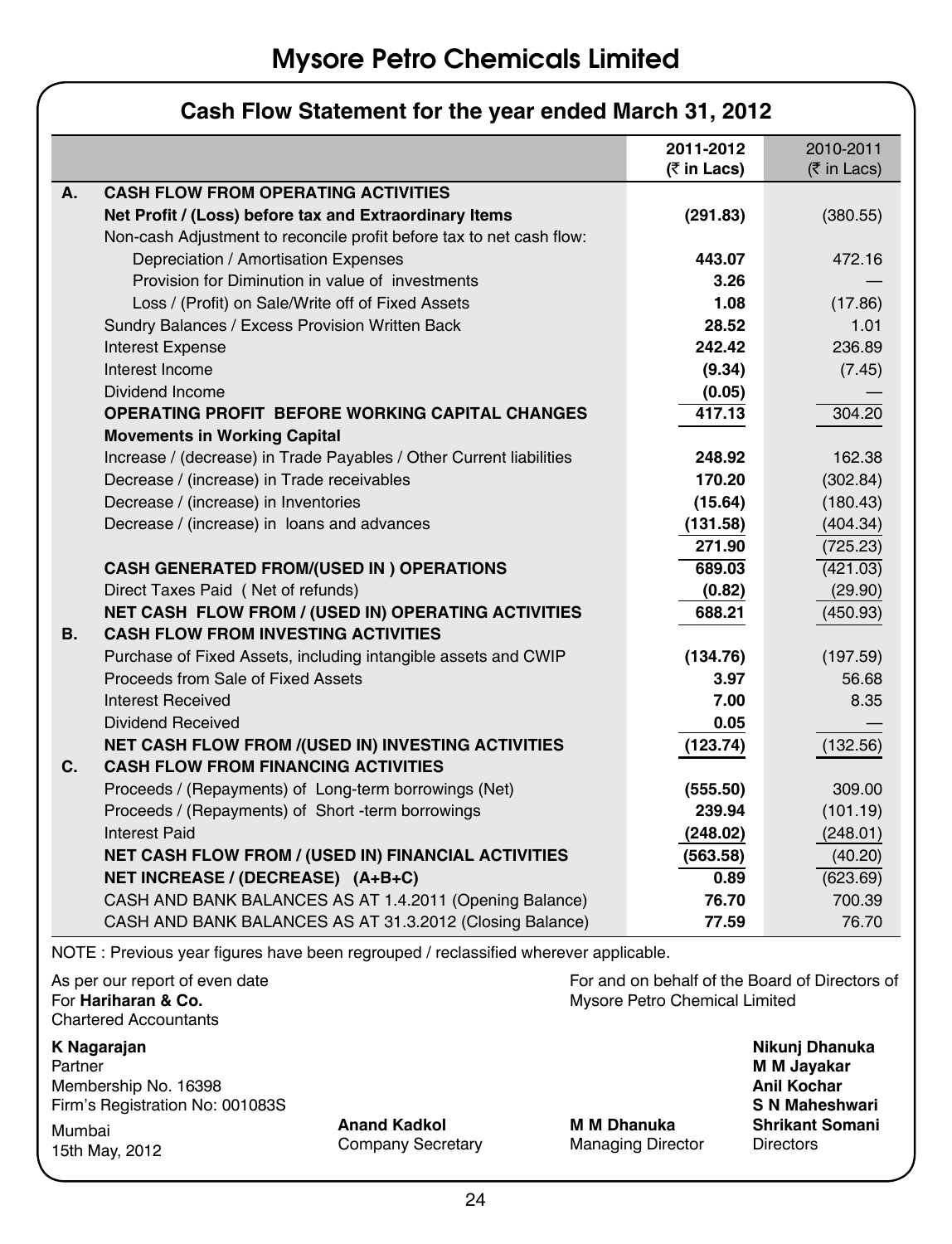### **A. Significant Accounting Policies**

### **a. Basis of preparation**

The financial statements have been prepared to comply in all material respects with the Notified accounting standard by Companies Accounting Standards Rules, 2006 and the relevant provisions of the Companies Act, 1956. The financial statements have been prepared under the historical cost convention on an accrual basis except in case of assets for which provision for impairment is made and revaluation is carried out. The accounting policies have been consistently applied by the Company and except for the changes in accounting policy discussed more fully below, are consistent with those used in the previous year.

### **b. Use of estimates**

The preparation of financial statements in conformity with generally accepted accounting principles requires management to make estimates and assumptions that affect the reported amounts of assets and liabilities and disclosure of contingent liabilities at the date of the financial statements and the results of operations during the reporting period end. Although these estimates are based upon management's best knowledge of current events and actions, actual results could differ from these estimates.

### **c. Fixed Assets**

Fixed assets are stated at cost (or revalued amounts, as the case may be) less accumulated depreciation and impairment losses if any. Cost comprises the purchase price and any attributable cost of bringing the asset to its working condition for its intended use. Borrowing costs relating to acquisition of fixed assets which takes substantial period of time to get ready for its intended use are also included to the extent they relate to the period till such assets are ready to be put to use.

### **d. Depreciation and Amortisation**

- i. Leasehold land is amortized over the period of lease.
- ii. Intangible assets are amortized over the estimated useful life of 4 years.
- iii. Depreciation on Fixed Assets is provided on pro rata basis with reference to date of acquisition on straight line method as per rates in Schedule XIV of the Companies Act 1956. The continuous process plant as defined therein have been taken on technical assessment and depreciation provided accordingly.
- iv. Depreciation on incremental revalued amount is provided on the balance useful life of the assets as determined by an approved Valuer, the useful life of the assets are lower than that provided in Schedule XIV of the Companies Act, 1956.

### **e. Impairment of Assets**

The carrying amounts of assets are reviewed at each balance sheet date if there is any indication of impairment based on internal/external factors. An impairment loss is recognized wherever the carrying amount of an asset exceeds its recoverable amount. The recoverable amount is the greater of the asset's net selling price and value in use. In assessing value in use, the estimated future cash flows are discounted to their present value at the weighted average cost of capital.

After impairment, depreciation is provided on the revised carrying amount of the asset over its remaining useful life.

### **f. Investments**

Investments that are readily realizable and intended to be held for not more than a year are classified as current investments. All other investments are classified as long-term investments. Current investments are carried at lower of cost and fair value determined on an individual investment basis. Long-term investments are carried at cost. However, provision for diminution in value is made to recognize a decline other than temporary in the value of the investments.

### **g. Inventories**

Inventories are valued as follows:

Raw materials, components, stores and spares Lower of cost and net realizable value. However, materials and other items held for use in the production of inventories are not written down below cost if the finished products in which they will be incorporated are expected to be sold at or above cost. Cost is determined on a weighted average basis.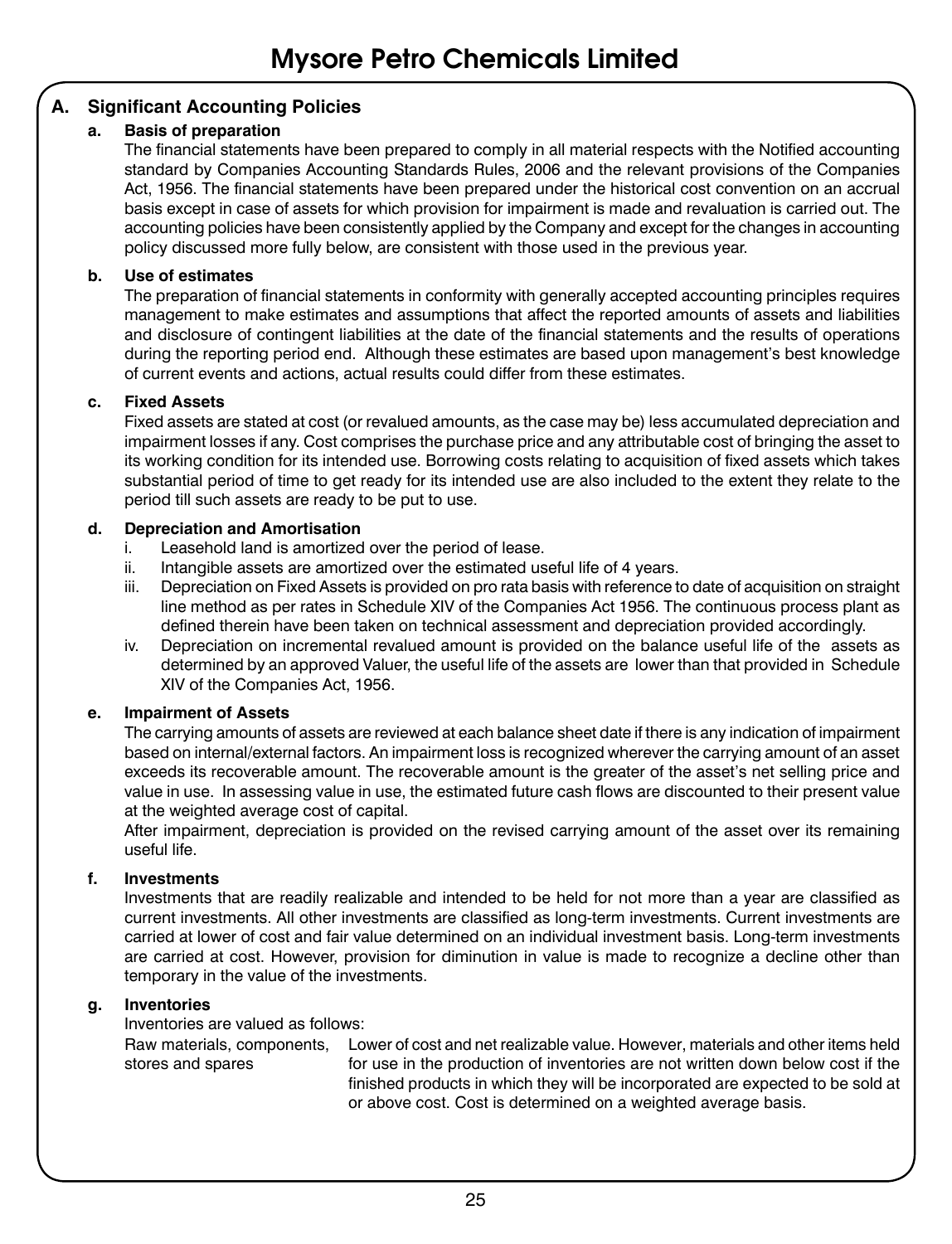Stock in Process and finished Lower of cost and net realizable value. Cost includes direct materials and goods labour and a proportion of manufacturing overheads based on normal operating capacity. Cost of finished goods includes excise duty.

Catalyst Catalyst Written off on the basis of its estimated useful life.

Net realizable value is the estimated selling price in the ordinary course of business less estimated costs of completion and estimated costs necessary to make the sale.

### **h. Revenue Recognition**

Revenue is recognized to the extent that it is probable that the economic benefits will flow to the Company and the revenue can be reliably measured.

### **Sale of Goods**

Revenue is recognized when the significant risks and rewards of ownership of the goods have passed to the buyer. Excise Duty deducted from turnover (gross) is the amount that is included in the amount of turnover (gross) and not the entire amount of liability arised during the year.

### **Interest**

Revenue is recognized on a time proportion basis taking into account the amount outstanding and the rate applicable.

### **Dividends**

Revenue is recognized when the shareholders' right to receive payment is established by the balance sheet date.

### **i. Foreign Currency Transaction**

### *i. Initial Recognition*

Foreign currency transactions are recorded in the reporting currency by applying to the foreign currency amount the exchange rate between the reporting currency and the foreign currency at the date of the transaction.

### *ii. Conversion*

Foreign currency monetary items are reported using the closing rate. Non-monetary items which are carried in terms of historical cost denominated in a foreign currency are reported using the exchange rate at the date of the transaction and non-monetary items which are carried at fair value or other similar valuation denominated in a foreign currency are reported using the exchange rates that existed when the values were determined.

### *iii. Exchange Differences*

Exchange differences arising on the settlement of monetary items or on reporting company's monetary items at rates different from those at which they were initially recorded during the year or reported in previous financial statements, are recognized as income or as expenses in the year in which they arise except in case of long term liabilities, where they relate to acquisition of fixed assets, in which case they are adjusted to the carrying cost of such assets.

### *iv. Forward Exchange Contracts not intended for trading or speculation purposes*

The premium or discount arising at the inception of forward exchange contracts is amortized as expense or income over the life of the contract. Exchange differences on such contracts are recognized in the statement of profit and loss in the year in which the exchange rates change. Any profit or loss arising on cancellation or renewal of forward exchange contract is recognized as income or as expense for the year.

### **j. Retirement and other employee benefits**

- Retirement benefits in the form of Provident Fund, in case of certain employees, are a defined contribution scheme and the contributions are charged to the Profit and Loss Account of the year when the contributions to the respective funds are due. There are no other obligations other than the contribution payable to the respective trusts.
- ii. Gratuity liability and Provident Fund, in case of other employees not covered under defined contribution scheme, are defined benefit obligations. Gratuity liability is provided for on the basis of an actuarial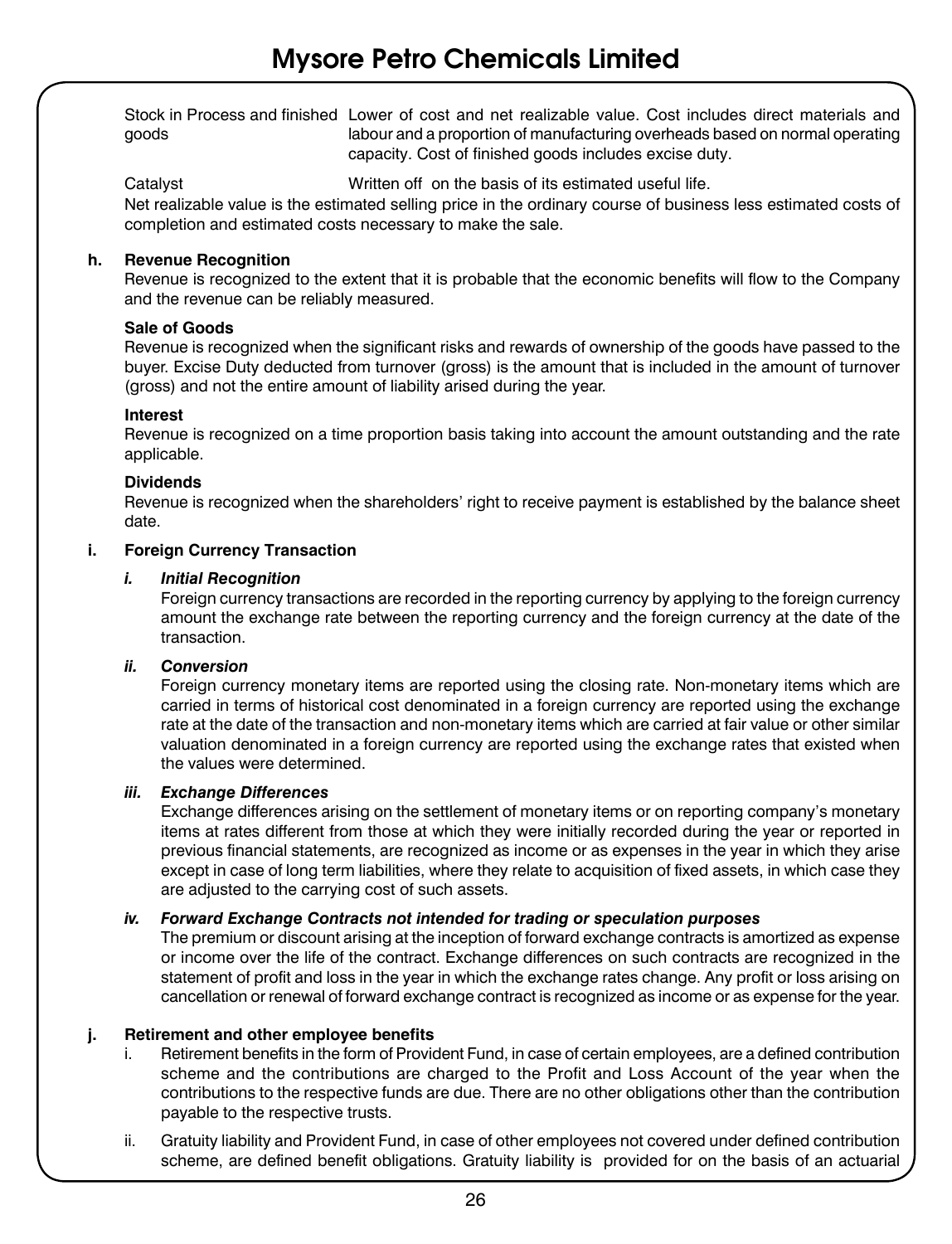valuation on projected unit credit method made at the end of each financial year. Provident Fund contribution to the Trust is charged to Profit and Loss Account of the year when the contribution to the fund is due. Any deficit in the fund is provided for and funded.

- iii. Short term compensated absences are provided for based on estimates. Long term compensated absences are provided for based on actuarial valuation. The actuarial valuation is done as per projected unit credit method.
- iv. Actuarial gains/losses are immediately taken to profit and loss account and are not deferred.

#### **k. Income taxes**

Tax expense comprises of current tax. Current income tax is measured at the amount expected to be paid to the tax authorities in accordance with the Indian Income Tax Act.

Deferred tax is measured based on the tax rates and the tax laws enacted or substantively enacted at the balance sheet date. Deferred tax assets are recognized only to the extent that there is reasonable certainty that sufficient future taxable income will be available against which such deferred tax assets can be realized. In situations where the company has unabsorbed depreciation or carry forward tax losses, all deferred tax assets are recognized only if there is virtual certainty supported by convincing evidence that they can be realized against future taxable profits.

Deferred tax assets are reviewed at each balance sheet date. The company writes-down the carrying amount of deferred tax asset to the extent that it is no longer reasonably certain or virtually certain, as the case may be, that sufficient future taxable income will be available against which deferred tax asset can be realized. Any such write-down is reversed to the extent that it becomes reasonably certain or virtually certain, as the case may be, that sufficient future taxable income will be available.

At each balance sheet date the Company re-assesses unrecognized deferred tax assets. It recognizes unrecognized deferred tax assets to the extent that it has become reasonably certain or virtually certain, as the case may be that sufficient future taxable income will be available against which such deferred tax assets can be realized.

### **l. Earnings Per Share**

Basic earnings per share are calculated by dividing the net profit or loss for the period attributable to equity shareholders by the weighted average number of equity shares outstanding during the period. Partly paid equity shares are treated as a fraction of an equity share to the extent that they were entitled to participate in dividends relative to a fully paid equity share during the reporting period.

For the purpose of calculating diluted earnings per share, the net profit or loss for the period attributable to equity shareholders and the weighted average number of shares outstanding during the period are adjusted for the effects of all dilutive potential equity shares.

### **m. Provisions, Contingent Liabilities & Contingent Assets**

A provision is recognized when an enterprise has a present obligation as a result of past event it is probable that an outflow of resources will be required to settle the obligation, in respect of which a reliable estimate can be made. Provisions are not discounted to its present value and are determined based on best estimate required to settle the obligation at the balance sheet date. These are reviewed at each balance sheet date and adjusted to reflect the current best estimates. Provision for expenditure relating to voluntary retirement is made when the employee accepts the offer of early retirement.

### **n. Cash and Cash equivalents**

Cash and cash equivalents in the balance sheet comprise cash at bank and in hand and short-term investments with an original maturity of three months or less.

### **o. Derivative Instruments**

The Company uses derivative financial instruments such as forward exchange contracts to hedge its risks associated with foreign currency fluctuations. Accounting policy for forward exchange contracts is given in note i (iv) above.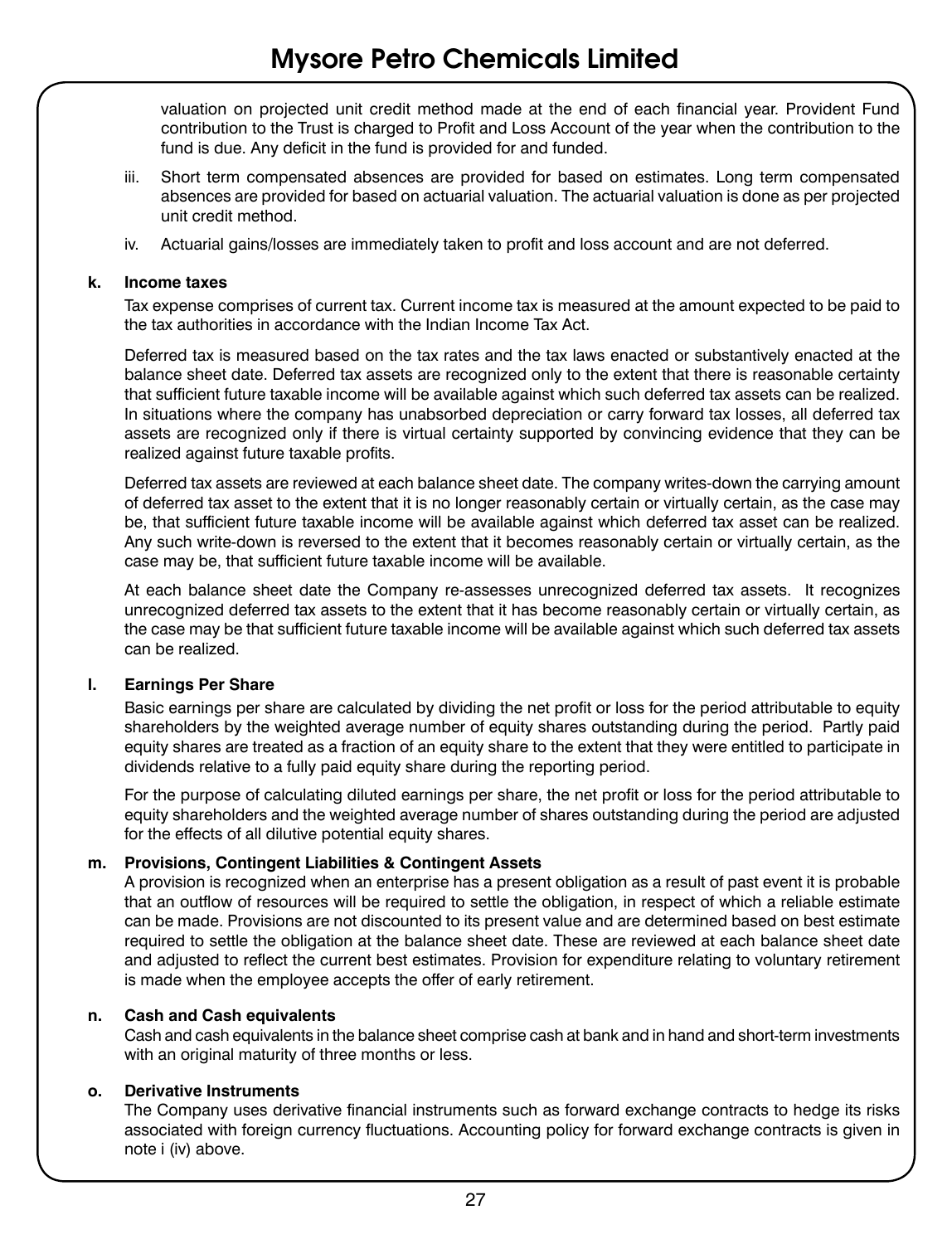| <b>NOTES ON FINANCIAL STATEMENTS</b>                                                                                                                                                                                                                                                                                                                                                                            |                                      |          |                                      |
|-----------------------------------------------------------------------------------------------------------------------------------------------------------------------------------------------------------------------------------------------------------------------------------------------------------------------------------------------------------------------------------------------------------------|--------------------------------------|----------|--------------------------------------|
|                                                                                                                                                                                                                                                                                                                                                                                                                 | As at<br>March 31, 2012<br>₹ in Lacs |          | As at<br>March 31, 2011<br>₹ in Lacs |
| <b>NOTE - 1 : SHARE CAPITAL</b>                                                                                                                                                                                                                                                                                                                                                                                 |                                      |          |                                      |
| <b>Authorised</b>                                                                                                                                                                                                                                                                                                                                                                                               |                                      |          |                                      |
| 5,00,000 (Previous year 5,00,000) Redeemable Cumulative<br>Preference Shares of ₹100 each                                                                                                                                                                                                                                                                                                                       | 500.00                               |          | 500.00                               |
| 1,00,00,000 (Previous year 1,00,00,000) Equity shares of ₹10 each                                                                                                                                                                                                                                                                                                                                               | 1,000.00                             |          | 1,000.00                             |
|                                                                                                                                                                                                                                                                                                                                                                                                                 | 1,500.00                             |          | 1,500.00                             |
| <b>Issued</b>                                                                                                                                                                                                                                                                                                                                                                                                   |                                      |          |                                      |
| 65,90,938 Equity shares of $\bar{z}$ 10 each<br>(Previous year 65,90,938)                                                                                                                                                                                                                                                                                                                                       | 659.09                               |          | 659.09                               |
| <b>Subscribed and Paid up</b>                                                                                                                                                                                                                                                                                                                                                                                   |                                      |          |                                      |
| 65,83,488 * Equity shares of ₹10 each<br>(Previous year 65,83,488)*                                                                                                                                                                                                                                                                                                                                             | 658.35                               |          | 658.35                               |
| Add: Amount paid up on 7450 Equity shares<br>(Previous year 7450 shares) forfeited                                                                                                                                                                                                                                                                                                                              | 0.41                                 |          | 0.41                                 |
|                                                                                                                                                                                                                                                                                                                                                                                                                 | 658.76                               |          | 658.76                               |
| Shareholders holding more than 5% Shares in the company<br>Ellenbarrie Steels & Allied Industrial Ltd. No. of Shares 372574<br>(Previous year 372574), Gembel Trade Enterprises Ltd. No.<br>of Shares 375529 (Previous year 375554), Savita Investment<br>Company Ltd. No. of Shares 1509503 (Previous year 1509503),<br>Shekhavati Investment Corporation Ltd. No. of Shares 556094<br>(Previous year 556094). |                                      |          |                                      |
| Includes 1,25,000 shares issued for consideration other than<br>cash and 21,19,983 Bonus shares allotted by capitalisation of<br>the Capital Redemption Reserve and securities premium.                                                                                                                                                                                                                         |                                      |          |                                      |
| <b>NOTE - 2: RESERVES &amp; SURPLUS</b>                                                                                                                                                                                                                                                                                                                                                                         |                                      |          |                                      |
| <b>Securities Premium</b><br>Balance as per last Balance Sheet                                                                                                                                                                                                                                                                                                                                                  | 398.89                               |          | 398.89                               |
| <b>Revaluation Reserve</b><br>Balance as per last Balance Sheet                                                                                                                                                                                                                                                                                                                                                 | 838.48                               | 1,300.54 |                                      |
| Less: Transferred to Profit and Loss Account<br>(Refer Serial No. 3 to Note 6)                                                                                                                                                                                                                                                                                                                                  | 101.25                               | 108.19   |                                      |
| Reversal on account of Sale / Disposal of Fixed Assets                                                                                                                                                                                                                                                                                                                                                          | 19.17<br>718.06                      | 353.87   | 838.48                               |
| Subsidy under the Central Govt. - Subsidy Scheme 1971                                                                                                                                                                                                                                                                                                                                                           |                                      |          |                                      |
| Balance as per last Balance Sheet<br><b>Amalgamation Reserve</b>                                                                                                                                                                                                                                                                                                                                                | 36.00                                |          | 36.00                                |
| Balance as per last Balance Sheet                                                                                                                                                                                                                                                                                                                                                                               | 37.50                                |          | 37.50                                |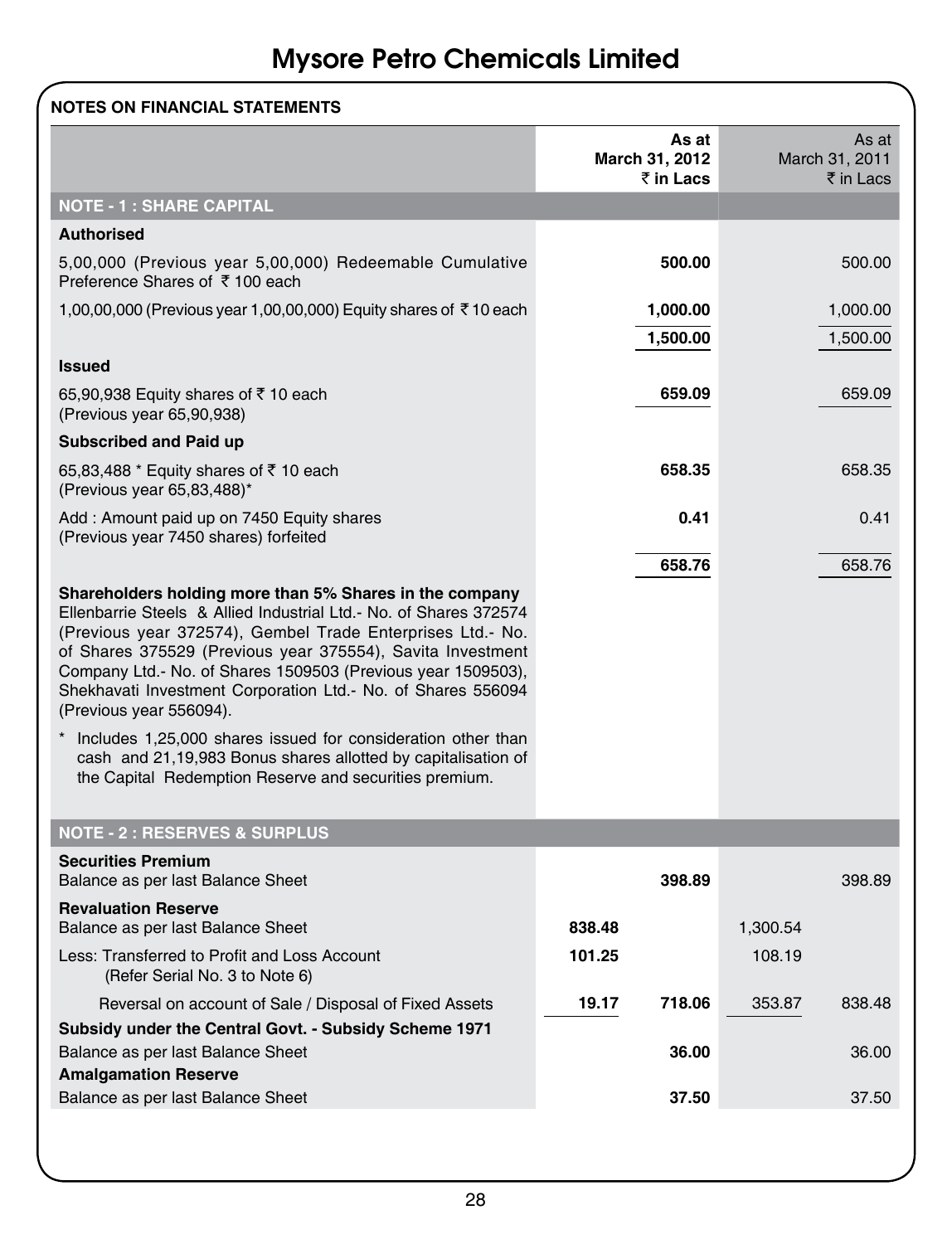|               |                                                             | As at<br>March 31, 2012 | As at<br>March 31, 2011    |
|---------------|-------------------------------------------------------------|-------------------------|----------------------------|
|               |                                                             | $\bar{z}$ in Lacs       | $\bar{\bar{\tau}}$ in Lacs |
|               | <b>Surplus in Profit and Loss Account</b>                   |                         |                            |
|               | Opening Balance at the beginning of the year                | 1,252.87                | 1,633.42                   |
|               | Add: Profit / (Loss) for the year                           | (426.10)                | (380.55)                   |
|               |                                                             | 826.77                  | 1,252.87                   |
|               |                                                             | 2,017.22                | 2,563.74                   |
|               | <b>NOTE - 3: NON - CURRENT LIABILITIES</b>                  |                         |                            |
|               | <b>Long Term Borrowings</b>                                 |                         |                            |
| a.            | <b>Secured Loans</b>                                        |                         |                            |
|               | Hire Purchase Finance                                       |                         | 21.15                      |
|               | <b>Unsecured Loans</b>                                      |                         |                            |
|               | From Bodies Corporate                                       | 1,281.35                | 1,836.85                   |
|               | <b>Total Long Term Borrowings</b>                           | 1,281.35                | 1,858.00                   |
| $\mathbf b$ . | <b>Long Term Provisions</b>                                 |                         |                            |
|               | Provision for Gratuity / Leave Encashment                   | 291.16                  | 276.82                     |
|               |                                                             | 1,572.51                | 2,134.82                   |
|               | Hire Purchase loans are secured by the assets acquired      |                         |                            |
|               | through such loans.                                         |                         |                            |
|               |                                                             |                         |                            |
|               | NOTE - 4 : DEFERRED TAX LIABILITIES                         | 134.27                  |                            |
|               |                                                             |                         |                            |
|               | <b>NOTE - 5 : CURRENT LIABILITIES</b>                       |                         |                            |
| a.            | <b>Short Term Borrowings - Secured</b>                      |                         |                            |
|               | Working Capital Facilities From Bank                        | 539.16                  | 299.22                     |
|               | Current Maturities of Finance Lease Obligations (Secured by | 21.15                   | 23.06                      |
|               | the assets so acquired)                                     |                         |                            |
|               |                                                             | 560.31                  | 322.28                     |
|               | <b>Short Term Borrowings - Unsecured</b>                    |                         |                            |
|               | <b>Fixed Deposit</b>                                        | 100.00                  | 100.00                     |
|               |                                                             | 660.31                  | 422.28                     |
|               |                                                             |                         |                            |

Working Capital facility by The Saraswat Co-operative Bank Ltd., a Scheduled Bank, is secured against Hypothecation of all movable properties of the Company including stocks and book debts of the Company. The facility is further secured by collateral security of Equitable Mortgage of Land & Building at Raichur & Taloja and personal Guarantee by two Directors of the Company.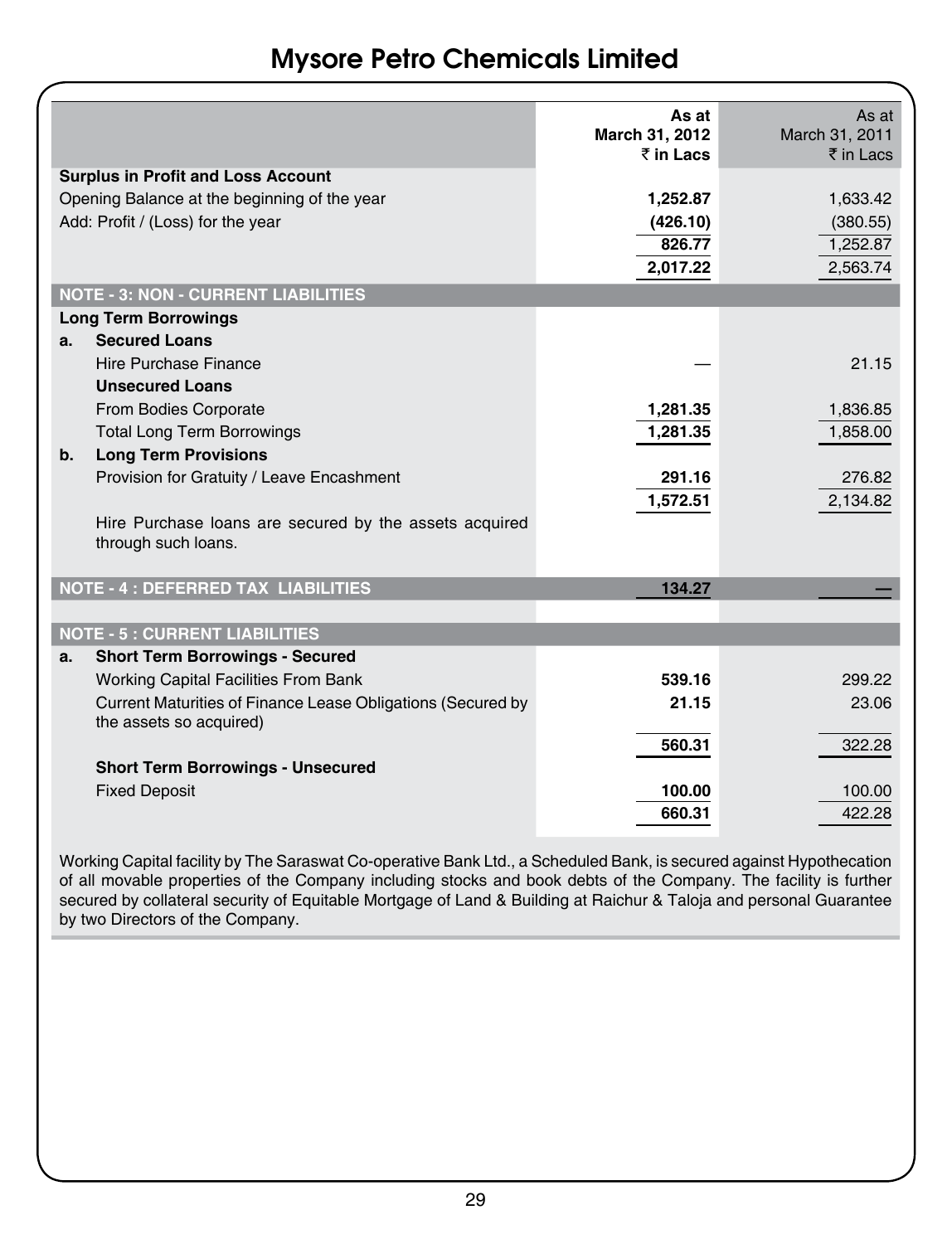|               |                                                                                                      | As at<br>March 31, 2012<br>₹ in Lacs | As at<br>March 31, 2011<br>₹ in Lacs |
|---------------|------------------------------------------------------------------------------------------------------|--------------------------------------|--------------------------------------|
|               | <b>NOTE - 5 : CURRENT LIABILITIES (Contd.)</b>                                                       |                                      |                                      |
| $\mathbf b$ . | <b>Trade Payables</b>                                                                                |                                      |                                      |
|               | <b>Sundry Creditors</b>                                                                              |                                      |                                      |
|               | Total outstanding dues of Micro, Medium and<br><b>Small Enterprises</b>                              |                                      |                                      |
|               | Total outstanding dues of creditors other than<br>Micro, Medium and Small Enterprises                | 763.19                               | 478.89                               |
|               |                                                                                                      | 763.19                               | 478.89                               |
| c.            | <b>Other Current Liabilities</b>                                                                     |                                      |                                      |
|               | <b>Advance from Customers</b>                                                                        | 23.41                                | 61.50                                |
|               | Investor Education and Protection Fund<br>shall be credited (as and when due) for<br>unpaid dividend | 1.50                                 | 1.50                                 |
|               | <b>Security Deposits - Others</b>                                                                    | 1.05                                 | 20.76                                |
|               | Security Deposits - Related Party                                                                    | 625.00                               | 625.00                               |
|               | <b>Book Overdraft</b>                                                                                | 6.33                                 | 3.57                                 |
|               | Interest Accrued But not Due on Loans                                                                | 151.23                               | 156.82                               |
|               | <b>Other Liabilities</b>                                                                             | 64.77                                | 56.74                                |
|               |                                                                                                      | 873.29                               | 925.89                               |
| d.            | <b>Short Term Provisions</b>                                                                         |                                      |                                      |
|               | Provision for Wealth Tax                                                                             | 0.33                                 | 0.22                                 |
|               |                                                                                                      | 0.33                                 | 0.22                                 |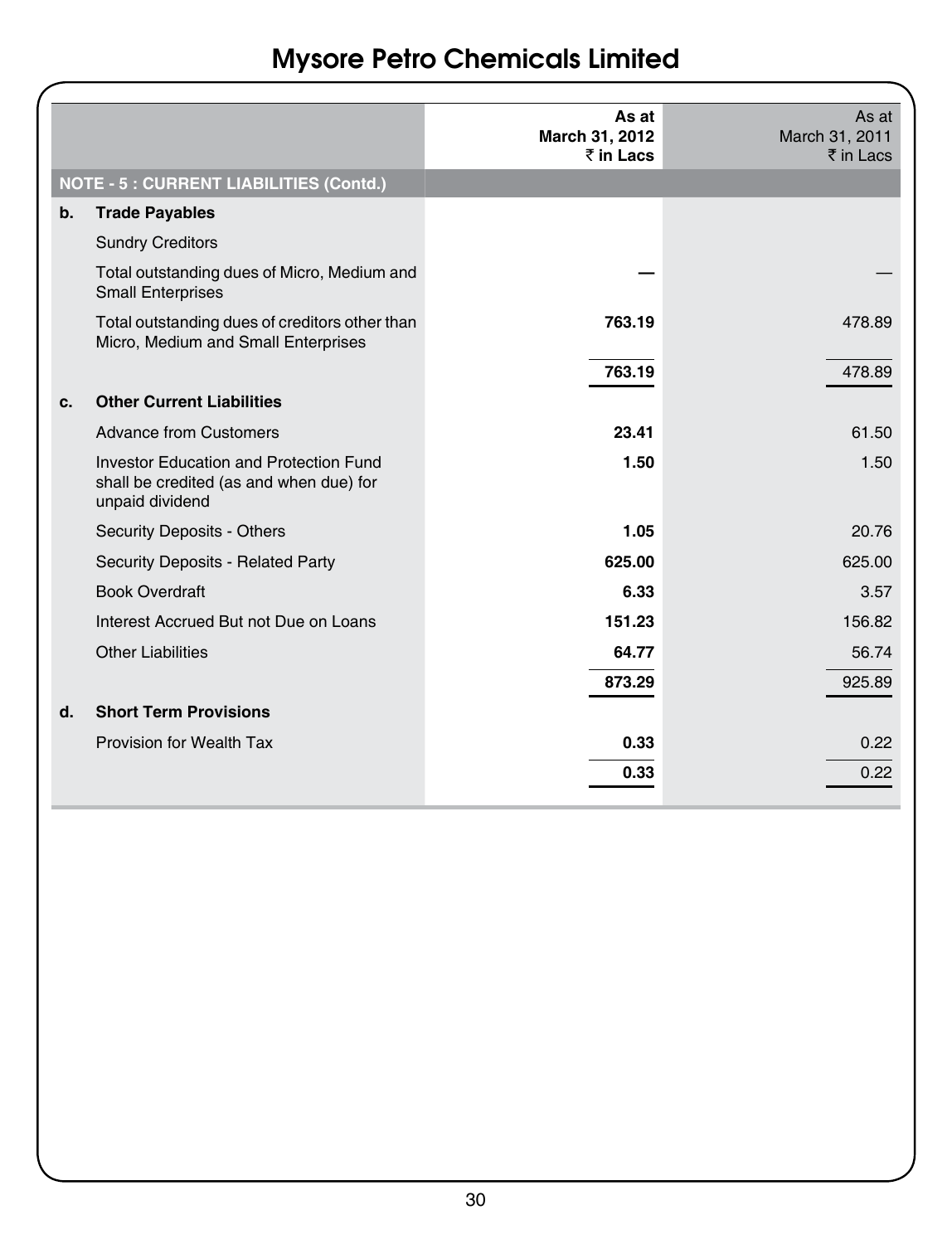|                | <b>SSETS</b><br>NOTE - 6 : FIXED A!                                                                                                                                                                                                                                            |                             |           |                                                                                                                                                                                                                                                         |                    |                          |              |            |                    |                       |                          |                    |                    |
|----------------|--------------------------------------------------------------------------------------------------------------------------------------------------------------------------------------------------------------------------------------------------------------------------------|-----------------------------|-----------|---------------------------------------------------------------------------------------------------------------------------------------------------------------------------------------------------------------------------------------------------------|--------------------|--------------------------|--------------|------------|--------------------|-----------------------|--------------------------|--------------------|--------------------|
|                |                                                                                                                                                                                                                                                                                |                             |           |                                                                                                                                                                                                                                                         |                    |                          |              |            |                    |                       |                          |                    | (₹ in Lacs)        |
|                | <b>DESCRIPTION</b>                                                                                                                                                                                                                                                             |                             | GROSS     | <b>BLOCK</b>                                                                                                                                                                                                                                            |                    |                          | DEPRECIATION |            |                    | <b>MPAIRMENT LOSS</b> |                          | NET BLOCK          |                    |
|                |                                                                                                                                                                                                                                                                                | As at<br>1.4.2011           | Additions | Deductions                                                                                                                                                                                                                                              | 31.3.2012<br>As at | <b>As at</b><br>1.4.2011 | for the year | Deductions | 31.3.2012<br>As at | 31.3.2011<br>As at    | 31.3.2012<br>As at       | 31.3.2012<br>As at | 31.3.2011<br>As at |
|                | Tangible Assets                                                                                                                                                                                                                                                                |                             |           |                                                                                                                                                                                                                                                         |                    |                          |              |            |                    |                       |                          |                    |                    |
|                | 1. Land & Land Development                                                                                                                                                                                                                                                     | 14.77                       | I         |                                                                                                                                                                                                                                                         | 14.77              |                          |              |            | I                  | I                     | I                        | 14.77              | 14.77              |
|                | 2. Lease Hold Land                                                                                                                                                                                                                                                             | 27.00                       |           |                                                                                                                                                                                                                                                         | 27.00              | 5.75                     | 0.27         |            | 6.02               |                       | I                        | 20.98              | 21.25              |
|                | 3. Roads & Drains                                                                                                                                                                                                                                                              | 40.92                       |           |                                                                                                                                                                                                                                                         | 40.92              | 15.45                    | 1.29         |            | 16.74              |                       | $\overline{\phantom{a}}$ | 24.18              | 25.47              |
|                | 4. Buildings                                                                                                                                                                                                                                                                   | 502.75                      | 2.85      |                                                                                                                                                                                                                                                         | 505.60             | 211.53                   | 12.55        |            | 224.08             |                       |                          | 281.52             | 291.22             |
|                | 5. Plant & Equipments                                                                                                                                                                                                                                                          | 12,299.28                   | 43.61     | 64.14                                                                                                                                                                                                                                                   | 12,278.75          | 9,390.71                 | 512.57       | 43.40      | 9,859.88           | L                     | $\mathbf{I}$             | 2,418.87           | 2,908.57           |
|                | 6. Railway Siding                                                                                                                                                                                                                                                              | 5.13                        |           | $\overline{\phantom{a}}$                                                                                                                                                                                                                                | 5.13               | 4.87                     |              |            | 4.87               |                       | I                        | 0.26               | 0.26               |
|                | 7. Furniture & office<br>equipments                                                                                                                                                                                                                                            | 132.42                      | 3.61      |                                                                                                                                                                                                                                                         | 136.03             | 111.52                   | 2.88         |            | 114.40             | 15.00                 | 15.00                    | 6.63               | 5.90               |
| $\dot{\infty}$ | Vehicles                                                                                                                                                                                                                                                                       | 161.60                      | 11.78     | 00.6                                                                                                                                                                                                                                                    | 164.38             | 40.45                    | 14.76        | 5.52       | 49.69              |                       | $\mathsf{l}$             | 114.69             | 121.15             |
|                |                                                                                                                                                                                                                                                                                | 13,183.87                   | 61.85     | 73.14                                                                                                                                                                                                                                                   | 13,172.58          | 9,780.28                 | 544.32       | 48.92      | 10,275.68          | 15.00                 | 15.00                    | 2,881.90           | 3,388.59           |
|                | Intangible Assets                                                                                                                                                                                                                                                              |                             |           |                                                                                                                                                                                                                                                         |                    |                          |              |            |                    |                       |                          |                    |                    |
|                | I. Software                                                                                                                                                                                                                                                                    | 0.47                        |           |                                                                                                                                                                                                                                                         | 0.47               | 0.47                     |              |            | 0.47               |                       |                          |                    |                    |
|                | Total                                                                                                                                                                                                                                                                          | 13,184.34                   | 61.85     | 73.14                                                                                                                                                                                                                                                   | 13,173.05          | 9,780.75                 | 544.32       | 48.92      | 10,276.15          | 15.00                 | 15.00                    | 2,881.90           | 3,388.59           |
|                | Previous year                                                                                                                                                                                                                                                                  | 14,278.85                   | 164.12    | 1,258.63                                                                                                                                                                                                                                                | 13,184.34          | 9,965.09                 | 580.35       | 764.69     | 9,780.75           |                       | 15.00                    | 3,388.59           |                    |
|                | Buildings & Plant<br>determined by an<br>was credited to Fi                                                                                                                                                                                                                    | levaluation Reserve.        |           | & Equipments of Phthtalic Anhydride plant at Raichur as on 31.3.2000 were revalued on the basis of net replacement value<br>approved valuer resulting in increase in value of Buildings by ₹ 124.47 lacs and Plant & Equipments by ₹ 3246.44 lacs which |                    |                          |              |            |                    |                       |                          |                    |                    |
| ςi             | for shares in office premises in a co-operative society. Vehicles include vehicles with Gross book value of ₹ 83.89 lacs (Previous Year ₹ 83.89<br>lacs) and Net book value of ₹67.58 lacs (Previous year ₹75.56 lacs) acquired on Hire Purchase contracts.<br>Land includes ₹ |                             |           | .36 lacs (Previous year ₹ 1.36 lacs) for undivided share in office premises land. Buildings include ₹ 250/- (Previous year ₹ 250/-)                                                                                                                     |                    |                          |              |            |                    |                       |                          |                    |                    |
| ო              | Details of depreciation are as follows:                                                                                                                                                                                                                                        |                             |           |                                                                                                                                                                                                                                                         |                    |                          |              |            |                    |                       |                          |                    |                    |
|                | Particulars                                                                                                                                                                                                                                                                    |                             |           |                                                                                                                                                                                                                                                         | $2011 - 12$        |                          | 2010-11      |            |                    |                       |                          |                    |                    |
|                | Depreciation for the year as above                                                                                                                                                                                                                                             |                             |           |                                                                                                                                                                                                                                                         | 544.32             |                          | 580.35       |            |                    |                       |                          |                    |                    |
|                | Less: Transferred from Revaluation Reserve                                                                                                                                                                                                                                     |                             |           |                                                                                                                                                                                                                                                         | 101.25             |                          | 108.19       |            |                    |                       |                          |                    |                    |
|                | Depreciation as                                                                                                                                                                                                                                                                | per Profit and Loss Account |           |                                                                                                                                                                                                                                                         | 443.07             |                          | 472.16       |            |                    |                       |                          |                    |                    |

Capital work in progress represents Plant under construction ₹ 49.85 lacs (Previous Year ₹ Nil) 4. Capital work in progress represents Plant under construction ₹ 49.85 lacs (Previous Year ₹ Nil)

 $\overline{4}$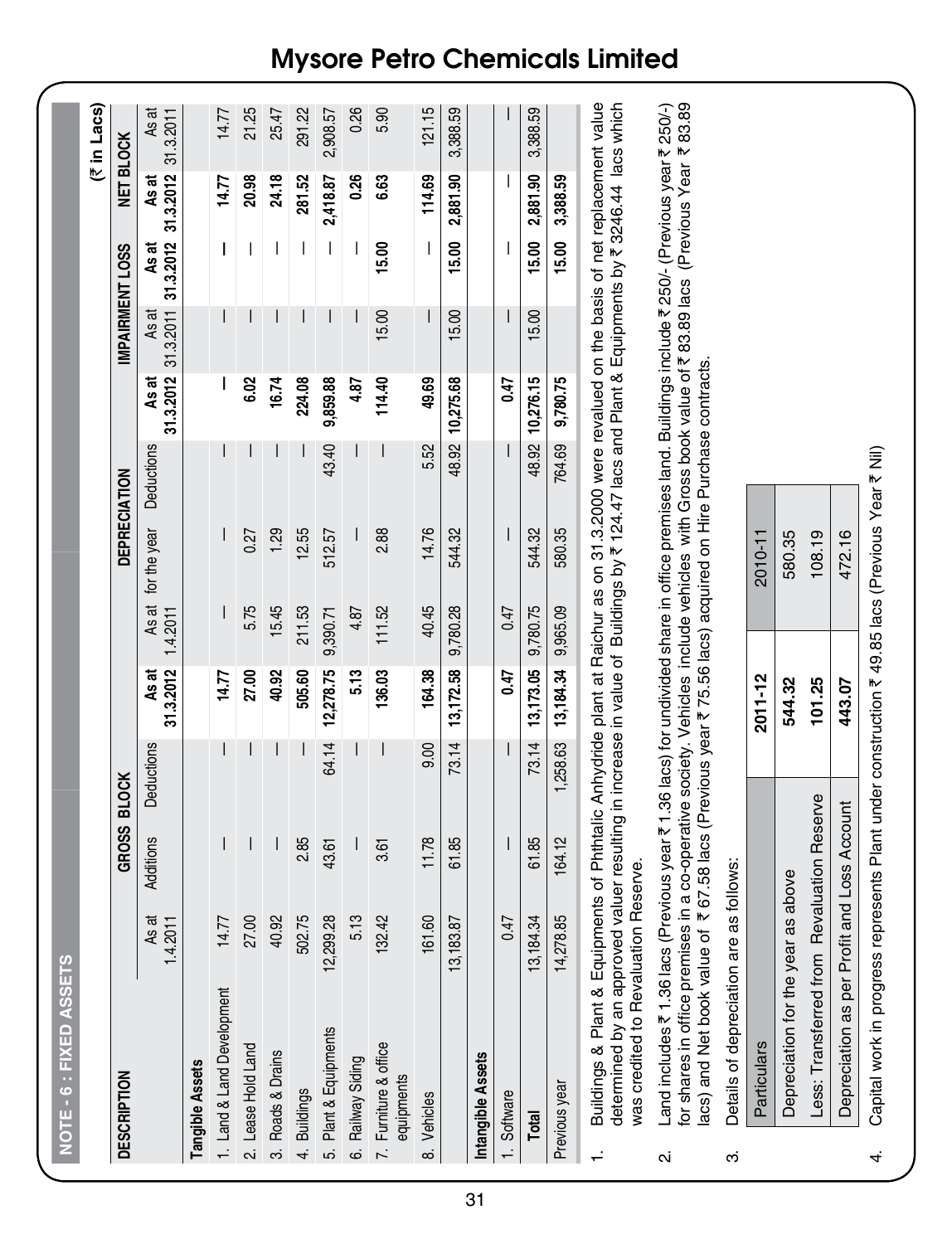|    | <b>NOTE - 7 : NON CURRENT INVESTMENTS</b>                                                                                                        |           | As at<br>March 31, 2012<br>₹ in Lacs |               | As at<br>March 31, 2011<br>$\bar{\tau}$ in Lacs |
|----|--------------------------------------------------------------------------------------------------------------------------------------------------|-----------|--------------------------------------|---------------|-------------------------------------------------|
|    | Long Term Investments, Other than Trade: (At Cost)                                                                                               | No. of    |                                      | No. of        |                                                 |
|    |                                                                                                                                                  | Shares    |                                      | <b>Shares</b> |                                                 |
| А. | <b>Government securities</b>                                                                                                                     |           |                                      |               |                                                 |
|    | Six years National Saving Certificates of the face<br>value of ₹30,000 (Previous Year ₹30,000) lodged<br>as security with Government Department. |           | 0.30                                 |               | 0.30                                            |
| В. | Equity Shares of ₹10/- each                                                                                                                      |           |                                      |               |                                                 |
|    | Fully Paid up                                                                                                                                    |           |                                      |               |                                                 |
|    | Quoted                                                                                                                                           |           |                                      |               |                                                 |
|    | I G Petrochemicals Limited                                                                                                                       | 4,075,000 | 826.92                               | 4,075,000     | 826.92                                          |
|    | Sand Plast (I) Limited                                                                                                                           | 24,020    | 0.60                                 | 24,020        | 3.86                                            |
|    | <b>Listed but not Quoted</b>                                                                                                                     |           |                                      |               |                                                 |
|    | Bihariji Construction (I) Limited                                                                                                                | 486,000   | 10.75                                | 486,000       | 10.75                                           |
|    | <b>Bihariji Projects Limited</b><br><b>Unquoted</b>                                                                                              | 490,000   | 10.50                                | 490,000       | 10.50                                           |
|    | The Saraswat Co. op. Bank Limited                                                                                                                | 2,500     | 0.25                                 | 2,500         | 0.25                                            |
|    |                                                                                                                                                  |           | 849.32                               |               | 852.58                                          |
|    | <b>Book Value</b>                                                                                                                                |           |                                      |               |                                                 |
|    | Quoted Investments                                                                                                                               |           | 827.52                               |               | 830.78                                          |
|    | (Market Value ₹ 960.27 lacs)                                                                                                                     |           |                                      |               |                                                 |
|    | (Previous year ₹ 1,141.91 lacs)                                                                                                                  |           |                                      |               |                                                 |
|    | Listed but not Quoted                                                                                                                            |           | 21.25                                |               | 21.25                                           |
|    | Unquoted                                                                                                                                         |           | 0.55                                 |               | 0.55                                            |
|    |                                                                                                                                                  |           | 849.32                               |               | 852.58                                          |
|    | <b>NOTE - 8: LONG TERM LOANS &amp; ADVANCES</b>                                                                                                  |           |                                      |               |                                                 |
|    | (Unsecured, Considered Good unless otherwise stated)                                                                                             |           |                                      |               |                                                 |
|    | Deposit - others                                                                                                                                 |           | 120.58                               |               | 120.74                                          |
|    | <b>Capital Advances</b>                                                                                                                          |           | 690.12                               |               | 517.73                                          |
|    |                                                                                                                                                  |           | 810.70                               |               | 638.47                                          |
|    |                                                                                                                                                  |           |                                      |               |                                                 |
|    | <b>NOTE - 9 : INVENTORIES</b><br>(at lower of cost and net realisable value)                                                                     |           |                                      |               |                                                 |
|    | Raw Material (including stock in transit $\bar{\tau}$ 15.17 lacs,<br>Previous Year ₹ 67.59 lacs)                                                 |           | 297.68                               |               | 261.58                                          |
|    | Stores and spares                                                                                                                                |           | 273.89                               |               | 253.67                                          |
|    | Work-in-Progress                                                                                                                                 |           | 217.11                               |               | 223.69                                          |
|    | Finished Goods (including stock in transit ₹17.10 lacs,<br>Previous Year ₹88.38 lacs)                                                            |           | 246.29                               |               | 384.67                                          |
|    | Catalyst (at cost less amortisation)                                                                                                             |           | 104.28                               |               |                                                 |
|    |                                                                                                                                                  |           | 1,139.25                             |               | 1,123.61                                        |
|    |                                                                                                                                                  |           |                                      |               |                                                 |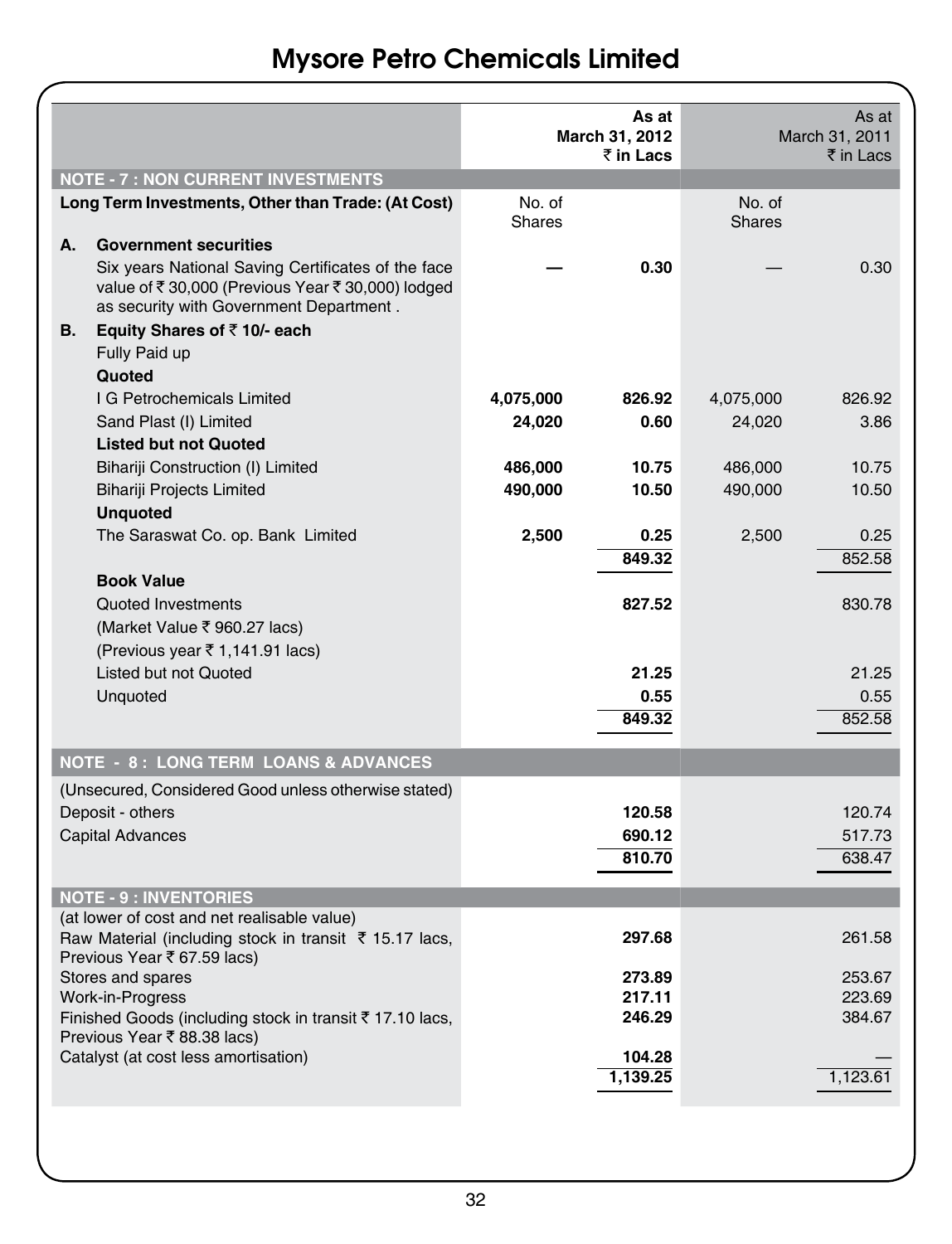|                                                                     | As at<br>March 31, 2012<br>₹ in Lacs | As at<br>March 31, 2011<br>₹ in Lacs |
|---------------------------------------------------------------------|--------------------------------------|--------------------------------------|
| <b>NOTE - 10 : TRADE RECEIVABLES</b>                                |                                      |                                      |
| Debts outstanding for a period exceeding six months                 |                                      |                                      |
| Unsecured, Considered Good                                          | 26.30                                | 63.74                                |
| <b>Other debts</b>                                                  |                                      |                                      |
| Unsecured, Considered Good                                          | 655.94                               | 814.40                               |
|                                                                     | 682.24                               | 878.14                               |
|                                                                     |                                      |                                      |
| <b>NOTE - 11 : CASH AND BANK BALANCES</b>                           |                                      |                                      |
| Cash and cash equivalents                                           |                                      |                                      |
| Cash in hand                                                        | 7.96                                 | 5.68                                 |
| <b>Balance with Scheduled Banks</b>                                 |                                      |                                      |
| In Current Accounts                                                 | 30.60                                | 33.37                                |
|                                                                     | 38.56                                | 39.05                                |
| <b>Other Bank Balances</b>                                          |                                      |                                      |
| In Fixed Deposits (Held with Scheduled Banks as Margin)             | 36.58                                | 36.00                                |
| In Fixed Deposits (Held with Government<br>Departments as Security) | 0.95                                 | 0.15                                 |
| In Unpaid Dividend Account                                          | 1.50                                 | 1.50                                 |
|                                                                     | 39.03                                | 37.65                                |
|                                                                     | 77.59                                | 76.70                                |
| <b>NOTE - 12 : SHORT TERM LOANS AND ADVANCES</b>                    |                                      |                                      |
| Advances recoverable in cash or kind or for value to                |                                      |                                      |
| be received                                                         |                                      |                                      |
| <b>Considered Good</b>                                              | 91.93                                | 140.00                               |
| <b>Balance with Central Excise Authorities</b>                      | 39.99                                | 30.39                                |
| Income Tax Deducted at Source / Advance Tax (Net<br>of Provision)   | 56.94                                | 55.98                                |
|                                                                     | 188.86                               | 226.37                               |
| <b>NOTE - 13 : OTHER CURRENT ASSETS</b>                             |                                      |                                      |
| Interest Accrued on Investment                                      | 0.17                                 | 0.14                                 |
|                                                                     | 0.17                                 | 0.14                                 |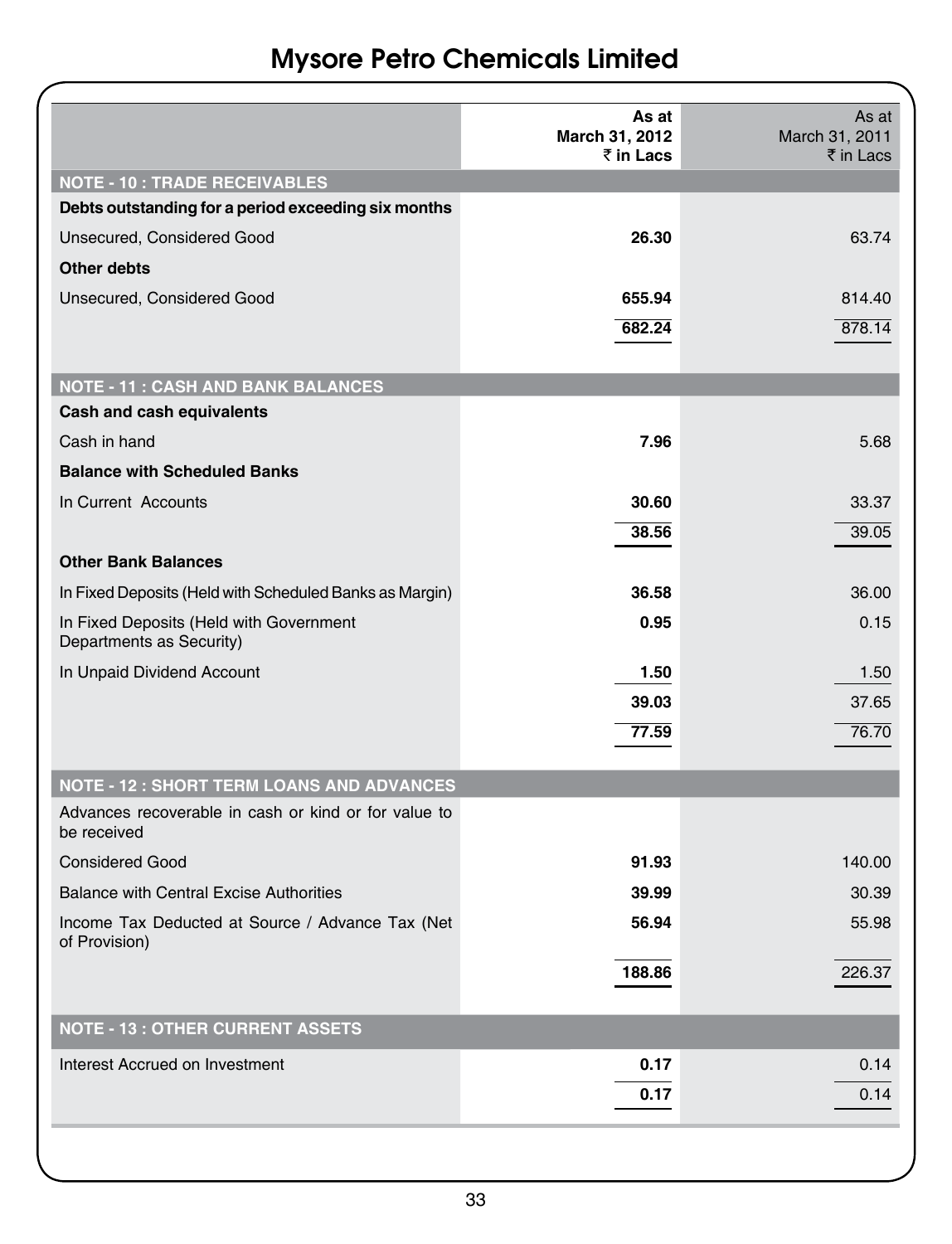|                                                                      | 2011-2012<br>₹ in Lacs | 2010-2011<br>$\bar{z}$ in Lacs |
|----------------------------------------------------------------------|------------------------|--------------------------------|
| <b>NOTE - 14 : REVENUE FROM OPERATION</b>                            |                        |                                |
| <b>Sale of Products</b>                                              |                        |                                |
| <b>Phthalic Anhydride</b>                                            | 5,644.98               | 6,288.85                       |
| Maleic Anhydride                                                     | 2,463.85               | 2,271.44                       |
| <b>Other Operating Income</b>                                        |                        |                                |
| Sale of waste                                                        | 0.35                   | 0.35                           |
|                                                                      | 8,109.18               | 8.560.64                       |
| <b>NOTE - 15: OTHER INCOME</b>                                       |                        |                                |
| <b>Interest</b>                                                      |                        |                                |
| Bank Deposits (TDS ₹ Nil, Previous year ₹ 0.40 lacs)                 | 2.89                   | 5.23                           |
| Others (TDS ₹ 0.48 lacs, Previous year ₹ 0.22 lacs)                  | 6.45                   | 2.22                           |
| <b>Dividend Income</b>                                               |                        |                                |
| Long term investments-Non-trade                                      | 0.05                   |                                |
| Sundry Balances / Excess Provision Written Back                      | 0.52                   |                                |
| Profit on Sale /Write off of Fixed Assets (Net)                      |                        | 17.86                          |
| Insurance Claim Received<br>Miscellaneous Income                     | 56.98<br>7.48          | 0.78                           |
|                                                                      | 74.37                  | 26.09                          |
|                                                                      |                        |                                |
|                                                                      |                        |                                |
| <b>NOTE - 16 : COST OF MATERIAL CONSUMED</b>                         |                        |                                |
| <b>Raw Materials</b>                                                 |                        |                                |
| Inventories as at March 31, 2011                                     | 261.58                 | 176.07                         |
| Add: Purchases                                                       | 4.278.02               | 5,095.11                       |
|                                                                      | 4,539.60               | 5,271.18                       |
| Less: Inventories as at March 31, 2012                               | 297.68                 | 261.58                         |
|                                                                      | 4,241.92               | 5,009.60                       |
| Orthoxylene                                                          | 4,197.76               | 4,954.53                       |
| Others                                                               | 44.16                  | 55.07                          |
|                                                                      | 4.241.92               | 5,009.60                       |
| <b>NOTE - 17 : DECREASE / (INCREASE) IN INVENTORIES</b>              |                        |                                |
| Inventories as at March 31, 2011                                     |                        |                                |
| Work-in-Progress                                                     | 223.69                 | 255.75                         |
| <b>Finished Goods</b>                                                | 384.67                 | 292.85                         |
| Inventories as at March 31, 2012                                     |                        |                                |
| <b>Work-in-Progress</b>                                              | 217.11                 | 223.69                         |
| <b>Finished Goods</b>                                                | 246.29                 | 384.67                         |
|                                                                      | 144.96                 | (59.76)                        |
| Differential Excise duty in respect of Closing Stock & Opening Stock | (8.23)<br>136.73       | 9.74<br>(50.02)                |

In accordance with ASI 14 (Revised) on disclosure of Revenue from Sales Transactions issued by Institute of Chartered Accountants of India, Excise duty on sales amounting to ₹767.16 lacs (Previous Year ₹800.87 lacs) has been reduced from sales in Profit & Loss Account and Excise duty on increase/decrease in stock amounting to  $\bar{z}$  (8.23) lacs, (Previous Year  $\bar{\tau}$  9.74 lacs) has been considered as expense as above.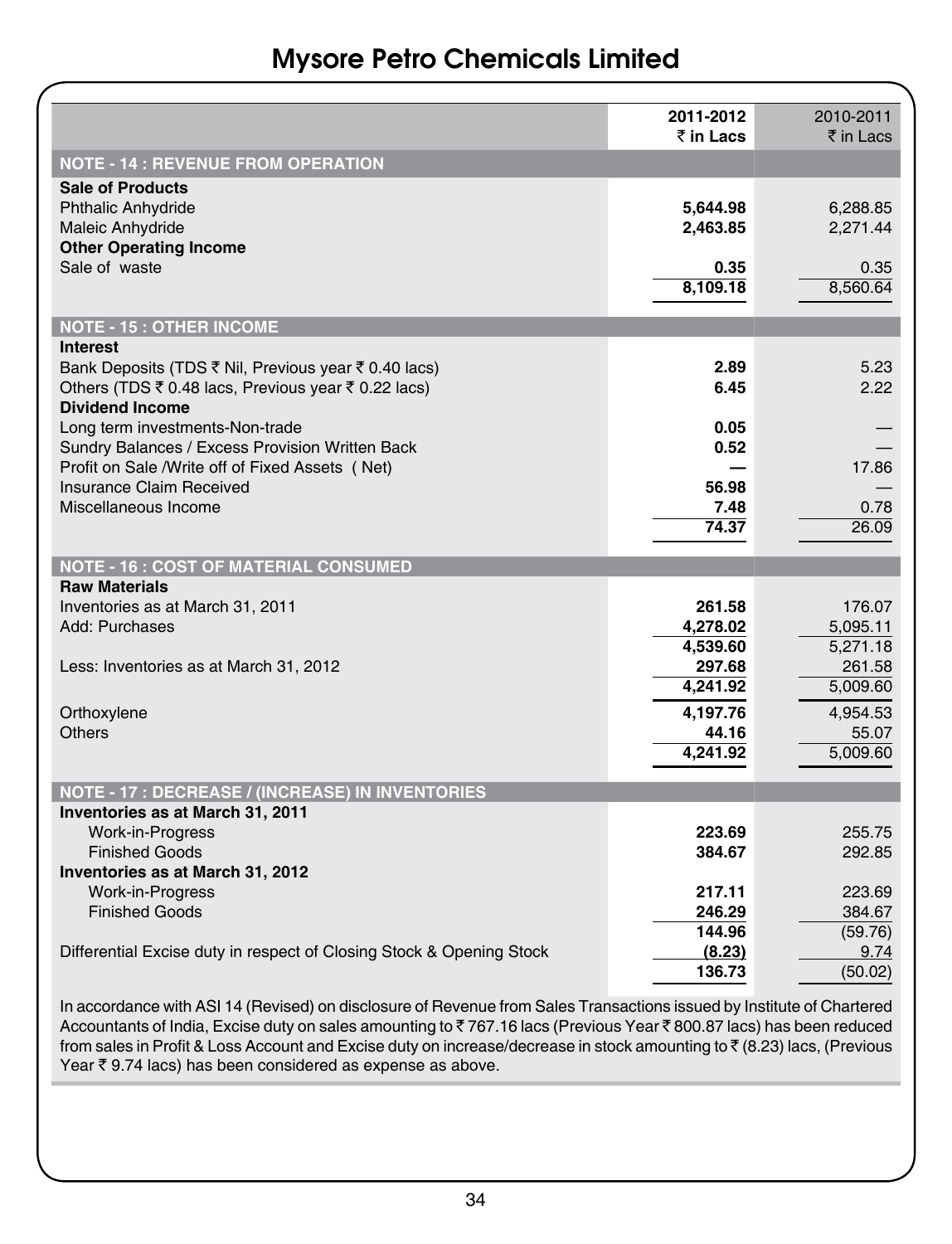|                                                                                                                                                                                                 | 2011-2012<br>₹ in Lacs                           | 2010-2011<br>$\bar{\bar{\tau}}$ in Lacs        |
|-------------------------------------------------------------------------------------------------------------------------------------------------------------------------------------------------|--------------------------------------------------|------------------------------------------------|
| <b>NOTE - 18 : EMPLOYEES BENEFITS EXPENSE</b>                                                                                                                                                   |                                                  |                                                |
| Salaries, Wages and Bonus<br>Contribution to Provident and Other Funds<br><b>Gratuity expenses</b><br>Workmen and staff welfare expenses                                                        | 1,080.66<br>80.03<br>52.93<br>164.23<br>1,377.85 | 964.90<br>75.96<br>94.78<br>175.15<br>1,310.79 |
| <b>NOTE - 19: OTHER EXPENSES</b>                                                                                                                                                                |                                                  |                                                |
| Consumption of Stores, Spares and Packing Materials<br>Power, Fuel and Water charges<br><b>Repairs and Maintenance</b>                                                                          | 70.30<br>495.60                                  | 79.36<br>442.16                                |
| <b>Plant and Machinery</b><br><b>Buildings</b><br><b>Others</b><br><b>Insurance Premium</b>                                                                                                     | 148.97<br>30.90<br>8.73<br>34.41                 | 124.40<br>8.29<br>4.43<br>29.59                |
| <b>Selling Expenses</b><br><b>Brokerage and Commission</b><br>Transportation                                                                                                                    | 13.29<br>173.73                                  | 18.20<br>237.69                                |
| Rent<br><b>Rates and Taxes</b><br><b>Travelling &amp; Conveyance</b>                                                                                                                            | 2.08<br>10.53<br>64.29                           | 3.28<br>23.71<br>65.37                         |
| Communication cost<br>Legal & Professional fees<br>Miscellaneous Expenses                                                                                                                       | 6.00<br>32.33<br>82.08                           | 7.20<br>16.94<br>53.63                         |
| Donation and Contribution to Charitable Institutions<br><b>Directors Sitting Fees</b><br>Payment to Auditors (Refer Note - 19.1)                                                                | 23.58<br>0.29<br>2.91                            | 5.56<br>0.32<br>2.75                           |
| Loss on Sale/Write off of Fixed Assets (Net)<br>Diminution in value of investments<br>Amortisation of Catalyst cost                                                                             | 1.08<br>3.26<br>29.80<br>1,234.16                | 21.93<br>1,144.81                              |
|                                                                                                                                                                                                 |                                                  |                                                |
| <b>NOTE - 19.1 : PAYMENTS TO AUDITORS</b><br>Audit Fees including Limited Review Fees ₹ 0.50 Lacs (Previous Year ₹ 0.50<br>Lacs) excluding service tax of ₹0.24 Lacs (Previous Year ₹0.20 Lacs) | 2.00                                             | 2.00                                           |
| Tax Audit Fees (Excluding Service tax of ₹ 0.08 Lacs, (Previous year ₹ 0.08<br>Lacs)                                                                                                            | 0.75                                             | 0.75                                           |
| <b>Reimbursement of Expenses</b>                                                                                                                                                                | 0.16<br>2.91                                     | 2.75                                           |
| <b>NOTE - 20 : FINANCE COST</b>                                                                                                                                                                 |                                                  |                                                |
| <b>Interest on Fixed Loans</b><br>On Other Loans<br>Interest - Others                                                                                                                           | 178.25<br>64.17                                  | 180.43<br>56.46                                |
| Bills Discounting, Guarantee -<br><b>Commission and Bank Charges</b>                                                                                                                            | 32.07<br>274.49                                  | 42.18<br>279.07                                |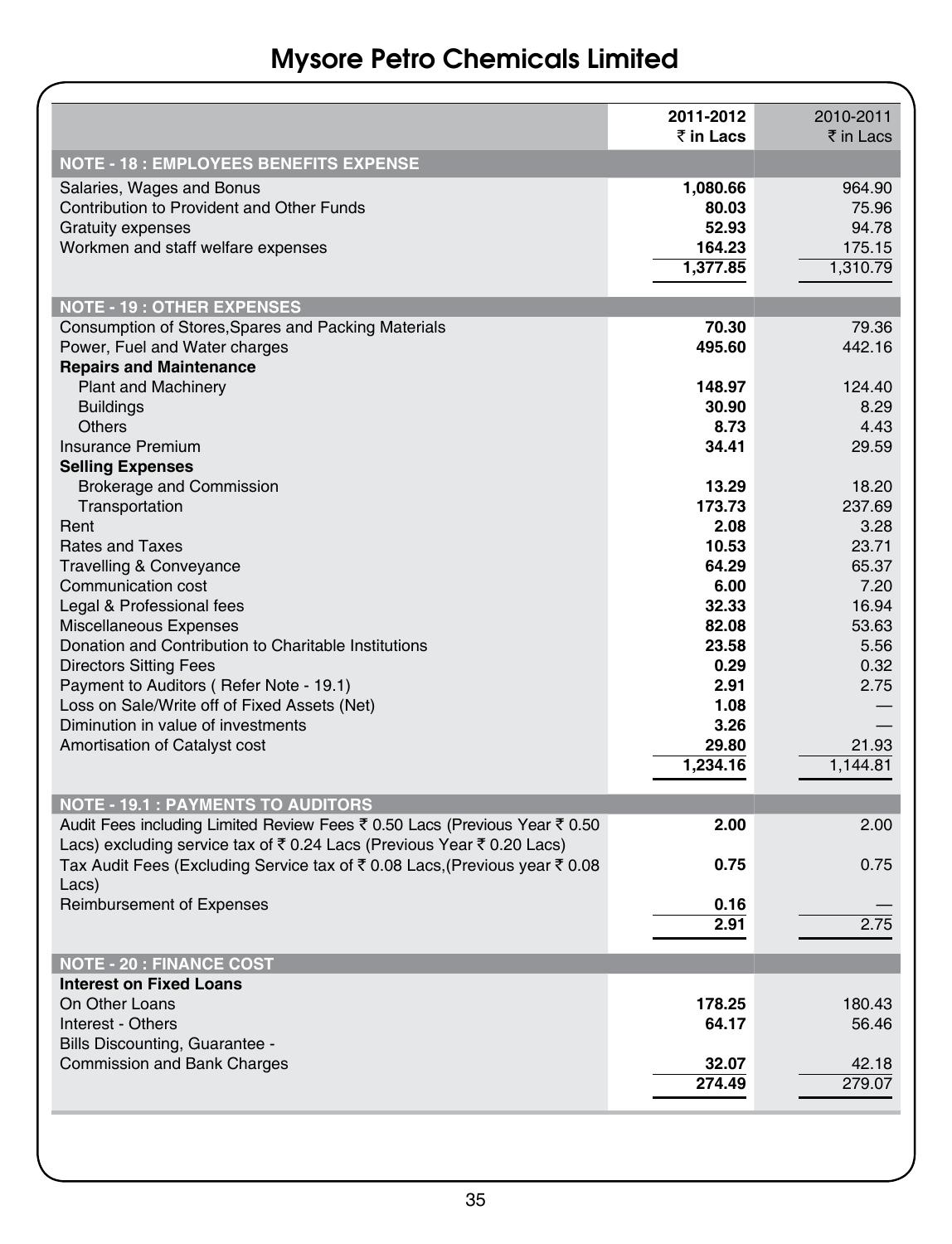|                                                                                                                                                                                                                                                                                                                                                   |                                                                                                                                                                                          | 2011-2012<br>₹ in Lacs                                          | 2010-2011<br>$\bar{\bar{\tau}}$ in Lacs |  |  |
|---------------------------------------------------------------------------------------------------------------------------------------------------------------------------------------------------------------------------------------------------------------------------------------------------------------------------------------------------|------------------------------------------------------------------------------------------------------------------------------------------------------------------------------------------|-----------------------------------------------------------------|-----------------------------------------|--|--|
|                                                                                                                                                                                                                                                                                                                                                   | <b>NOTE - 21 : TAX EXPENSES</b>                                                                                                                                                          |                                                                 |                                         |  |  |
|                                                                                                                                                                                                                                                                                                                                                   | Deferred Tax Liability represents the Income Tax on the difference between<br>the Book Depreciation and Tax Depreciation.                                                                | 134.27                                                          |                                         |  |  |
|                                                                                                                                                                                                                                                                                                                                                   | <b>NOTE - 22 : EARNING PER SHARE (EPS)</b>                                                                                                                                               |                                                                 |                                         |  |  |
|                                                                                                                                                                                                                                                                                                                                                   | Profit / (Loss) after tax as Per Profit & Loss Account                                                                                                                                   | (426.10)                                                        | (380.55)                                |  |  |
|                                                                                                                                                                                                                                                                                                                                                   | Weighted average No. of Shares for calculating basic and diluted EPS<br>Basic & Diluted EPS - ₹                                                                                          | 6583488<br>(6.47)                                               | 6583488<br>(5.78)                       |  |  |
|                                                                                                                                                                                                                                                                                                                                                   | <b>NOTE - 23 : CAPITAL COMMITMENT</b>                                                                                                                                                    |                                                                 |                                         |  |  |
|                                                                                                                                                                                                                                                                                                                                                   | Estimated amount of contracts remaining to be executed on capital account<br>and not provided for (net of advances).                                                                     | 640.47                                                          | 776.59                                  |  |  |
|                                                                                                                                                                                                                                                                                                                                                   | <b>NOTE - 24 : CONTINGENT LIABILITIES</b>                                                                                                                                                |                                                                 |                                         |  |  |
|                                                                                                                                                                                                                                                                                                                                                   | <b>Contingent Liabilities not provided for</b>                                                                                                                                           |                                                                 |                                         |  |  |
| a)                                                                                                                                                                                                                                                                                                                                                | Bill of Exchange Discounted - Others                                                                                                                                                     | 108.56                                                          | 52.84                                   |  |  |
| b)                                                                                                                                                                                                                                                                                                                                                | Sales Tax matter under appeal - Case decided in favour of the<br>company which are taken further in appeal by Karnataka State Sales                                                      | 23.98                                                           | 23.98                                   |  |  |
| C)                                                                                                                                                                                                                                                                                                                                                | Tax Department.<br>Workmen's Union Demands at Maleic Anhydride Unit of the Company at Taloja with effect from 1st June 2011<br>is under negotiation, amount presently not ascertainable. |                                                                 |                                         |  |  |
| <b>NOTE - 25 : SEGMENT INFORMATION</b>                                                                                                                                                                                                                                                                                                            |                                                                                                                                                                                          |                                                                 |                                         |  |  |
| The Company is mainly engaged in the business of manufacture and sale of chemicals and as the Company is<br>managed organizationally as a united entity with various functional heads reporting to the top management there are<br>no separate reportable segments as per Accounting Standard 17 - Segmental Reporting issued by the Institute of |                                                                                                                                                                                          |                                                                 |                                         |  |  |
|                                                                                                                                                                                                                                                                                                                                                   | Chartered Accountants of India.                                                                                                                                                          |                                                                 |                                         |  |  |
| <b>NOTE - 26:</b>                                                                                                                                                                                                                                                                                                                                 |                                                                                                                                                                                          |                                                                 |                                         |  |  |
| The Company announced a Voluntary Separation Scheme (VSS) for the employees of one of the units during the                                                                                                                                                                                                                                        |                                                                                                                                                                                          |                                                                 |                                         |  |  |
|                                                                                                                                                                                                                                                                                                                                                   | year. A sum of ₹43.26 Lacs (Previous Year ₹ Nil) has been paid during the year and debited to Statement of Profit<br>and Loss under the head "Employee Benefits Expense".                |                                                                 |                                         |  |  |
|                                                                                                                                                                                                                                                                                                                                                   | <b>NOTE - 27 : RELATED PARTY DISCLOSURE</b>                                                                                                                                              |                                                                 |                                         |  |  |
| 1.                                                                                                                                                                                                                                                                                                                                                | Relationship                                                                                                                                                                             |                                                                 |                                         |  |  |
| (a)                                                                                                                                                                                                                                                                                                                                               | <b>Subsidiary Companies</b>                                                                                                                                                              | Nil                                                             |                                         |  |  |
| (b)                                                                                                                                                                                                                                                                                                                                               | Other related Parties / Associates                                                                                                                                                       | I G Petrochemicals Limited<br>Bihariji Construction (I) Limited |                                         |  |  |
| (c)                                                                                                                                                                                                                                                                                                                                               | Key Management Personnel                                                                                                                                                                 |                                                                 | Mr. M. M. Dhanuka - Managing Director   |  |  |
| (d)                                                                                                                                                                                                                                                                                                                                               | Relatives of key management personnel and their enterprises<br>where transactions have taken place.                                                                                      | Nil                                                             |                                         |  |  |
|                                                                                                                                                                                                                                                                                                                                                   | Note: Related party relationship is as identified by the Company and<br>relied upon by the Auditors.                                                                                     |                                                                 |                                         |  |  |
|                                                                                                                                                                                                                                                                                                                                                   |                                                                                                                                                                                          |                                                                 |                                         |  |  |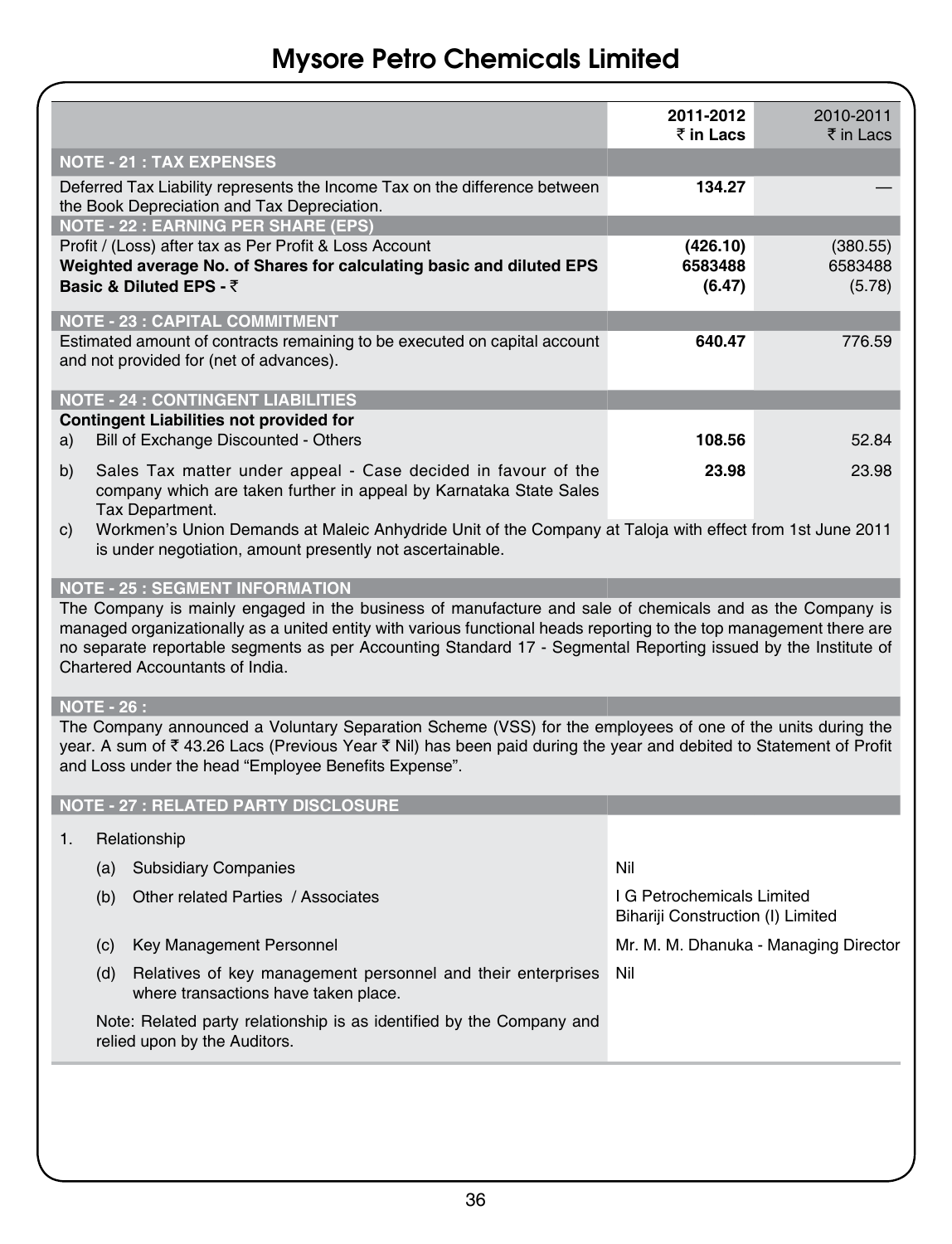| <b>NOTE - 27 : RELATED PARTY DISCLOSURE (Contd.)</b>                                                                 |                                                                                                                       |                                               |                   |                  |
|----------------------------------------------------------------------------------------------------------------------|-----------------------------------------------------------------------------------------------------------------------|-----------------------------------------------|-------------------|------------------|
| Transaction carried out with related parties referred in 1 above, in ordinary course of business are as under:<br>2. |                                                                                                                       |                                               |                   |                  |
|                                                                                                                      |                                                                                                                       | (₹ In Lacs)<br>Related parties referred to in |                   |                  |
|                                                                                                                      | <b>Nature of Transaction</b>                                                                                          | $1(a)$ above                                  | $1(b)$ above      | $1(c)$ above     |
| 1)                                                                                                                   | Purchase *                                                                                                            |                                               | 64.38<br>(172.27) |                  |
| 2)                                                                                                                   | <b>Expenses</b>                                                                                                       |                                               |                   |                  |
|                                                                                                                      | <b>Service Charges</b>                                                                                                |                                               | 18.95<br>(28.69)  |                  |
|                                                                                                                      | Interest                                                                                                              |                                               | 62.34<br>(3.88)   |                  |
|                                                                                                                      | Remuneration                                                                                                          |                                               |                   | 25.15<br>(23.99) |
| 3)                                                                                                                   | <b>Finance</b>                                                                                                        |                                               |                   |                  |
|                                                                                                                      | Outstanding                                                                                                           |                                               |                   |                  |
|                                                                                                                      | <b>Property Deposit Received</b>                                                                                      |                                               | 625.00            |                  |
|                                                                                                                      |                                                                                                                       |                                               | (625.00)          |                  |
|                                                                                                                      | <b>Other Payables</b>                                                                                                 |                                               | 70.80             |                  |
|                                                                                                                      |                                                                                                                       |                                               | (33.75)           |                  |
|                                                                                                                      | Loans Payables                                                                                                        |                                               | 899.25            |                  |
|                                                                                                                      |                                                                                                                       |                                               | (93.25)           |                  |
| Note: Amount in bracket represents figures for previous year.                                                        |                                                                                                                       |                                               |                   |                  |
|                                                                                                                      | *As not contract with LG Potrochomicals Limited, cortain exchange transaction of senvices / goods mutually beneficial |                                               |                   |                  |

\*As per contract with I G Petrochemicals Limited, certain exchange transaction of services / goods mutually beneficial have been entered into which have not been quantified above.

**Note - 28 : Employee Benefits**

### **i. General Description of defined benefit plan**

### **Gratuity**

The Company has a defined benefit gratuity plan. Every employee who has completed five years or more of service gets a gratuity on departure at 15 days salary (last drawn salary) for each completed year of service. The scheme is funded with an insurance company in the form of a qualifying insurance policy.

The following tables summarise the components of net benefit expense recognized in the profit and loss account and the funded status and amounts recognized in the balance sheet.

### **a. Profit and Loss account**

Net employee benefit expense (recognized in Employee Benefits Expense in Note 18)

|                                                    | <b>Gratuity (funded)</b><br>March 31, 2012<br>$\bar{z}$ in lacs | Gratuity (funded)<br>March 31, 2011<br>$\bar{\tau}$ in lacs |
|----------------------------------------------------|-----------------------------------------------------------------|-------------------------------------------------------------|
| Current service cost                               | 18.48                                                           | 18.05                                                       |
| Interest cost on benefit obligation                | 27.94                                                           | 21.41                                                       |
| Expected return on plan assets                     | 8%                                                              | 8%                                                          |
| Net actuarial (gain) / loss recognized in the year | 17.68                                                           | 64.50                                                       |
| Actual return on plan assets                       | 11.17                                                           | 9.18                                                        |
| Net Benefit / Cost                                 | 52.93                                                           | 94.78                                                       |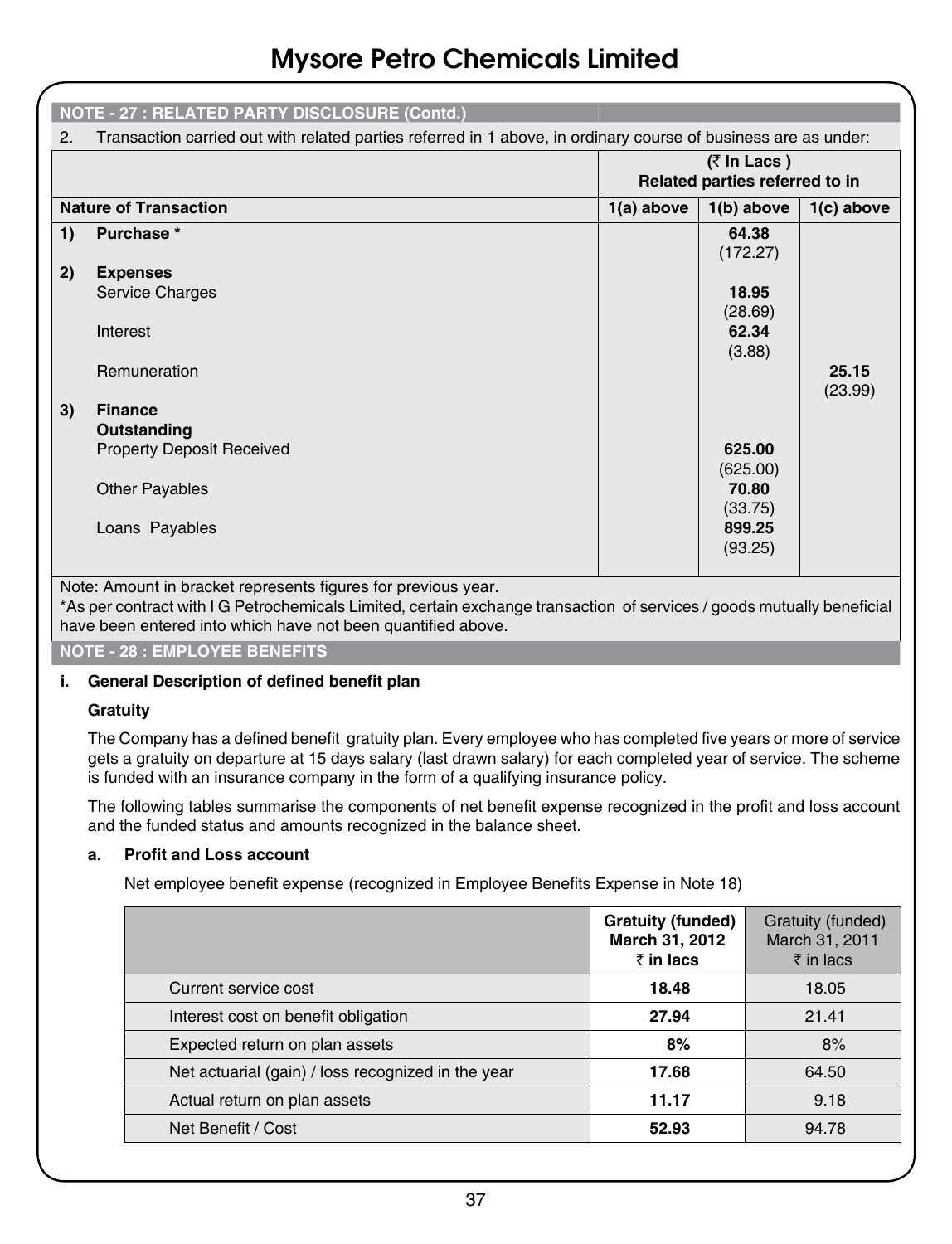|    |                                                                                                                | Gratuity (funded)<br>March 31, 2012<br>₹ in lacs | Gratuity (funded)<br>March 31, 2011<br>$\bar{z}$ in lacs |
|----|----------------------------------------------------------------------------------------------------------------|--------------------------------------------------|----------------------------------------------------------|
| b. | <b>Balance sheet</b>                                                                                           |                                                  |                                                          |
|    | Details of Provision for gratuity                                                                              |                                                  |                                                          |
|    | Defined benefit obligation                                                                                     | 349.99                                           | 349.31                                                   |
|    | Fair value of plan assets                                                                                      | 138.27                                           | 114.61                                                   |
|    | Less: Unrecognized past service cost Plan asset / (liability)                                                  | 211.72                                           | 234.70                                                   |
|    |                                                                                                                |                                                  |                                                          |
| c. | Changes in the present value of the defined benefit<br>obligation are as follows:                              |                                                  |                                                          |
|    | Opening defined benefit obligation                                                                             | 349.31                                           | 267.67                                                   |
|    | Interest cost                                                                                                  | 27.94                                            | 21.41                                                    |
|    | Current service cost                                                                                           | 18.48                                            | 18.05                                                    |
|    | Benefits paid                                                                                                  | 63.42                                            | 22.32                                                    |
|    | Actuarial (gains) / losses on obligation                                                                       | 17.68                                            | 64.50                                                    |
|    | Closing defined benefit obligation                                                                             | 349.99                                           | 349.31                                                   |
|    |                                                                                                                |                                                  |                                                          |
| d. | Changes in the fair value of plan assets are as follows:                                                       |                                                  |                                                          |
|    | Opening fair value of plan assets                                                                              | 114.61                                           | 96.49                                                    |
|    | Expected return                                                                                                | 8%                                               | 8%                                                       |
|    | Contributions by employer                                                                                      | 12.49                                            | 10.56                                                    |
|    | Benefits paid                                                                                                  |                                                  | 1.62                                                     |
|    | Actuarial gains / (losses)                                                                                     | (17.68)                                          | (64.50)                                                  |
|    | Closing fair value of plan assets                                                                              | 138.27                                           | 114.61                                                   |
|    | Actual Return on plan Assets                                                                                   | 11.17                                            | 9.18                                                     |
|    | Estimated contribution to be made in next annual year                                                          | 12.00                                            | 12.00                                                    |
|    | The major categories of plan assets as a percentage of the fair value of total plan assets are<br>as follows:  |                                                  |                                                          |
|    |                                                                                                                | %                                                | %                                                        |
|    | Investments with insurer                                                                                       | 100                                              | 100                                                      |
| е. | The principal assumptions used in determining gratuity obligations for the Company's plans<br>are shown below: |                                                  |                                                          |
|    |                                                                                                                | %                                                | $\%$                                                     |
|    | Discount rate                                                                                                  | 8.00                                             | 8.00                                                     |
|    | Expected rate of return on assets                                                                              | 9.74                                             | 9.52                                                     |
|    | Employee turnover                                                                                              | 1.                                               | $\mathbf{1}$                                             |
|    | <b>Salary Escalation</b>                                                                                       | 4                                                | $\overline{4}$                                           |
|    | Mortality                                                                                                      | L.I.C. (1994 - 96)<br><b>Ultimate</b>            | L.I.C. (1994 - 96)<br>Ultimate                           |

The estimates of future salary increases, considered in actuarial valuation, take account of inflation, seniority, promotion and other relevant factors such as supply and demand in the employment market.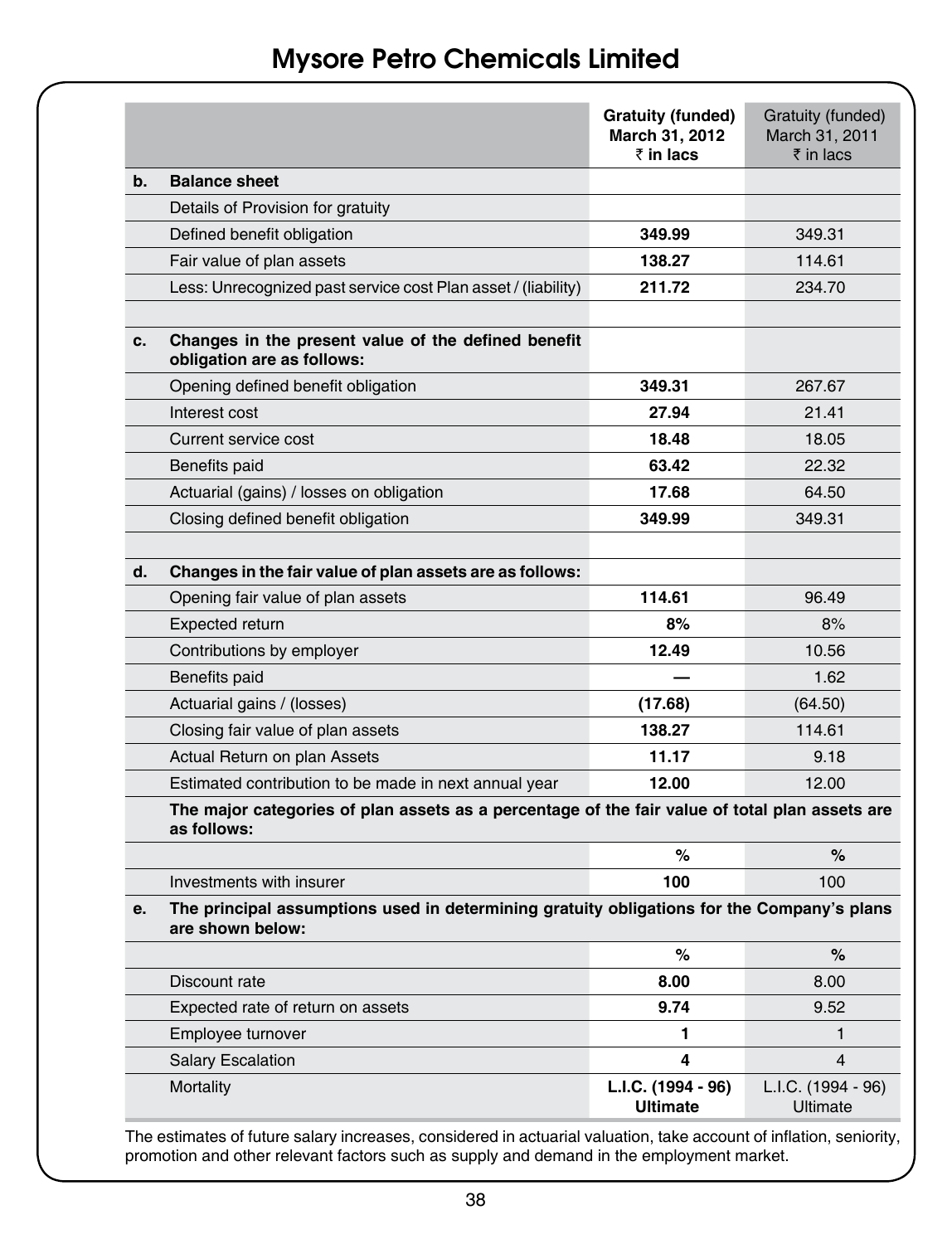### **Provident Fund**

Pending the issuance of Guidance Note from the Actuarial Society of India, the Company's Actuary has expressed his inability to reliably measure the Provident Fund Liability. There is no deficit in the fund as at March 31st 2012 and no provision has been made.

### **ii. Defined Contribution Plan**

Employee Benefits Expenses in Note 18 includes the following contributions to defined contribution plan

|                                                                                    | March 31, 2012<br>$\bar{z}$ in lacs | March 31, 2011<br>$\bar{z}$ in lacs |
|------------------------------------------------------------------------------------|-------------------------------------|-------------------------------------|
| <b>Contribution to Provident and Other Funds</b>                                   |                                     |                                     |
| Contribution to Provident Fund                                                     | 59.99                               | 55.29                               |
| <b>Employees Pension Fund</b>                                                      | 17.60                               | 18.39                               |
| <b>EDLI</b>                                                                        | 2.44                                | 2.28                                |
| <b>Total</b>                                                                       | 80.03                               | 75.96                               |
| Workmen and Staff Welfare fund                                                     |                                     |                                     |
| <b>ESIC</b>                                                                        | 0.62                                | 0.38                                |
| Labour Welfare Fund                                                                | 0.05                                | 0.05                                |
| <b>Total</b>                                                                       | 0.67                                | 0.43                                |
| <b>NOTE - 29 : SUPPLEMENTARY STATUTORY INFORMATION</b>                             |                                     |                                     |
| i.<br>Expenditure in foreign currency (Accrual basis)                              |                                     |                                     |
| Travelling                                                                         | 8.22                                | 11.88                               |
| <b>Total</b>                                                                       | 8.22                                | 11.88                               |
| ii.<br>Value of imports calculated on CIF basis<br>(Including High Seas Purchases) |                                     |                                     |
| <b>Raw Materials</b>                                                               | 37.61                               | 114.36                              |
| Stores & Spares                                                                    | 11.40                               | 11.34                               |
| <b>Total</b>                                                                       | 49.01                               | 125.70                              |

### **iii. Details of dues to Micro, Small and Medium Enterprises as per MSMED Act, 2006**

There are no outstanding to parties covered under the Micro, Small and Medium Enterprises as per MSMED Act, 2006. This information has been determined to the extent such parties have been identified on the basis of information available with the Company. This has been relied upon by the Auditors.

### **Note - 30 : Imported and Indigenous raw material, components & spare parts consumed**

### **i. Imported and indigenous raw materials consumed**

| <b>Product</b> | March 31, 2012 |                   | March 31, 2011 |                      |
|----------------|----------------|-------------------|----------------|----------------------|
|                | % of total     | $\bar{z}$ in lacs | % of total     | $\bar{\tau}$ in lacs |
| Imported       |                | 40.98             | 4              | 185.50               |
| Indigenous     | 99             | 4,200.94          | 96             | 4,824.10             |
| <b>Total</b>   | 100            | 4.241.92          | 100            | 5,009.60             |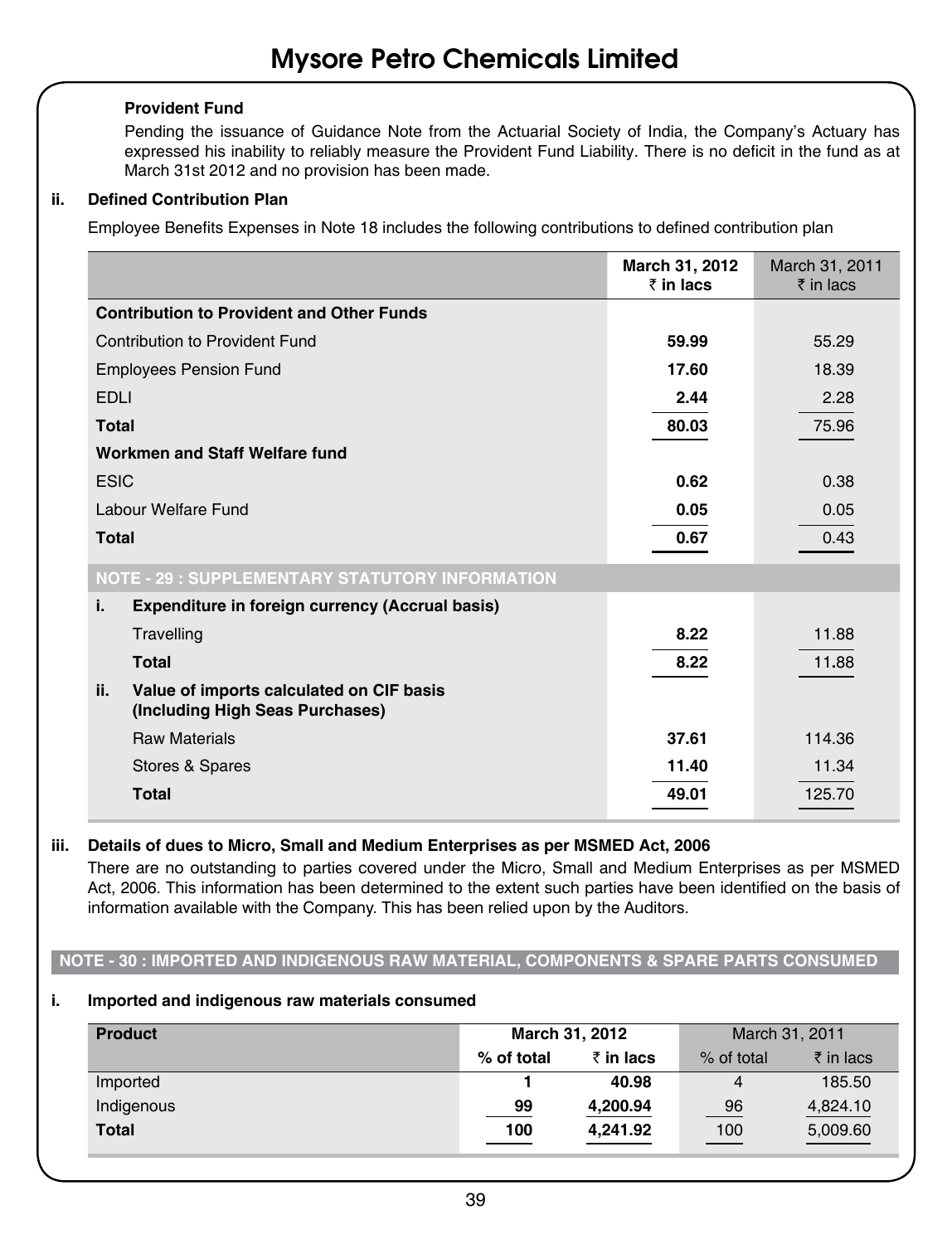### **ii. Imported and indigenous spare parts consumed**

| <b>Product</b>                           | March 31, 2012 |                   | March 31, 2011 |                      |
|------------------------------------------|----------------|-------------------|----------------|----------------------|
|                                          | % of total     | $\bar{z}$ in lacs | % of total     | $\bar{\tau}$ in lacs |
| Imported                                 |                | 7.26              | 13             | 10.64                |
| Indigenous                               | 93             | 90.81             | 87             | 71.02                |
| <b>Total</b>                             | 100            | 98.07             | 100            | 81.66                |
| Part cost of Imported Catalyst amortised |                | 29.80             |                | 21.93                |

### **Note - 31 : Research & Development**

Research & Development Expenditure of ₹10.29 Lacs (Previous Year ₹ 8.17 Lacs) have been accounted for in the respective heads of the Profit and Loss Account.

### **Note - 32 : Previous Year Comparatives**

The Revised Schedule VI has become effective from April 1, 2011 for the preparation of financial statements. This has significantly changed the disclosure and presentation made in the financial statements. Previous year's figures have been regrouped / reclassified wherever necessary to correspond with the current year's classification / disclosure.

Chartered Accountants

**K Nagarajan Nikunj Dhanuka** Partner **M M Jayakar** Membership No. 16398 **Anil Kochar**<br>Firm's Registration No: 001083S **Firm's Registration No: 001083S** 

Mumbai **Anand Kadkol M M Dhanuka Shrikant Somani** manibal manusian Company Secretary Managing Director Directors

As per our report of even date<br>For **Hariharan & Co. For and on behalf of the Board of Directors of For Hariharan & Co. For Hariharan & Co. Mysore Petro Chemical Limited**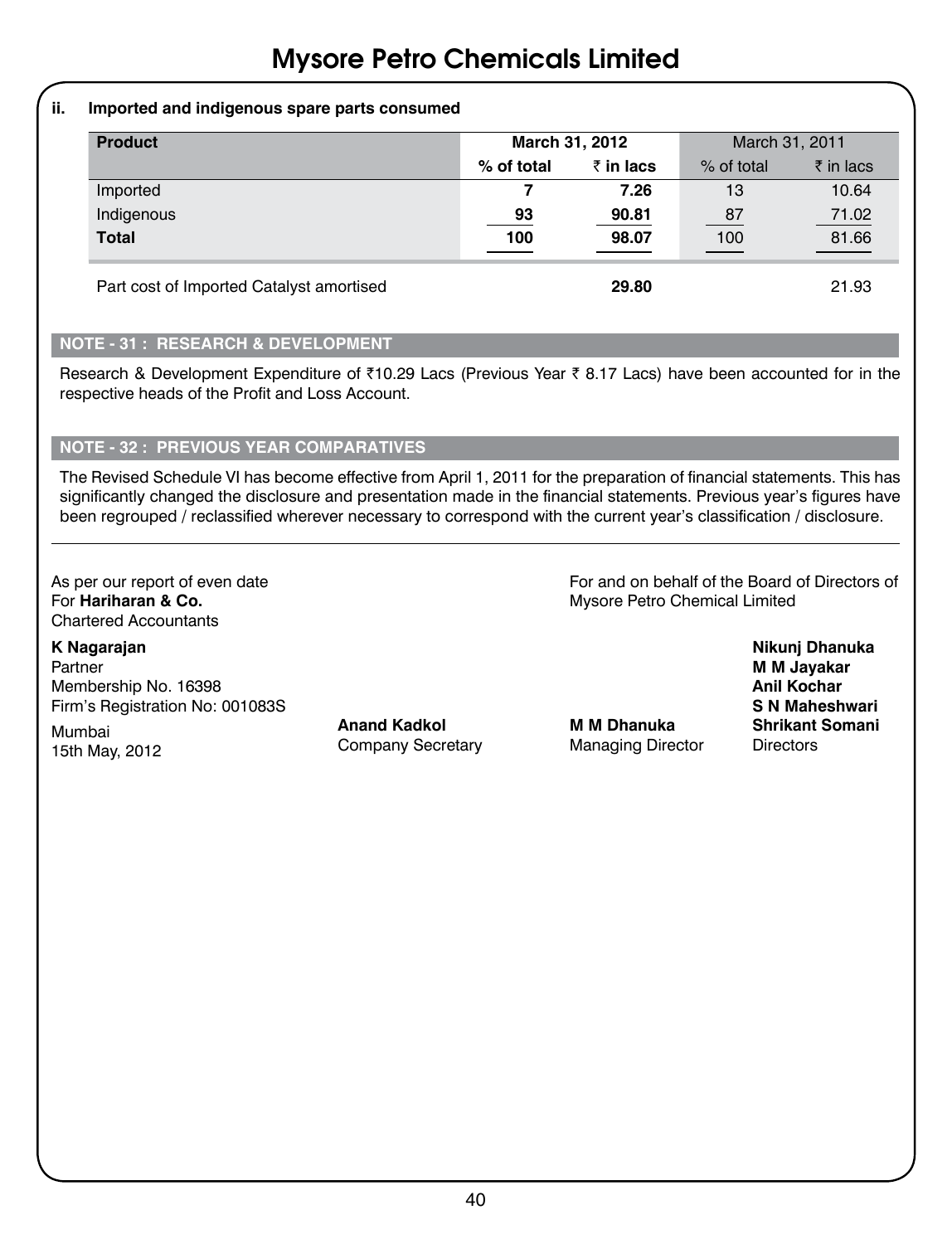Registered Office : D - 4, Jyothi Complex, 134/1, Infantry Road, Bangalore - 560 001

### **PROXY FORM**

|        | Folio No./Client ID No. __________________________DP-ID No._____________________                                                                                                                                                              |                                        |                |
|--------|-----------------------------------------------------------------------------------------------------------------------------------------------------------------------------------------------------------------------------------------------|----------------------------------------|----------------|
|        |                                                                                                                                                                                                                                               |                                        |                |
| of     | being المستخدمات المستخدمات المستخدمات المستخدمات المستخدمات المستخدمات المستخدمات المستخدمات المستخدمات المستخدمات                                                                                                                           |                                        |                |
|        |                                                                                                                                                                                                                                               |                                        |                |
| of     | $\blacksquare$ or failing him $\blacksquare$ . The contract of the contract of the contract of the contract of the contract of the contract of the contract of the contract of the contract of the contract of the contract of the contract o |                                        |                |
| of     |                                                                                                                                                                                                                                               |                                        |                |
|        | as my/our proxy to attend and vote for me/us on my/our behalf at the 42nd Annual General Meeting of the Company, to be held on Friday<br>the 20th July, 2012 at 12.30 p.m. and any adjournment(s) thereof.                                    |                                        |                |
|        | Signed this ________ day of ___________ 2012.                                                                                                                                                                                                 |                                        | Affix<br>1 Re. |
|        |                                                                                                                                                                                                                                               | Signature                              | Revenue        |
|        |                                                                                                                                                                                                                                               |                                        | Stamp          |
|        | N.B.: This proxy must be deposited at the Company's registered office not later than 48 hours before the time for holding the meeting.                                                                                                        |                                        |                |
|        | <b>MYSORE PETRO CHEMICALS LIMITED</b>                                                                                                                                                                                                         |                                        |                |
|        | Registered Office: D - 4, Jyothi Complex, 134/1, Infantry Road, Bangalore - 560 001                                                                                                                                                           |                                        |                |
|        | <b>ATTENDANCE SLIP</b>                                                                                                                                                                                                                        |                                        |                |
|        |                                                                                                                                                                                                                                               |                                        |                |
|        | I hereby record my presence at the 42nd Annual General Meeting of the Company being held on Friday, the 20th July, 2012 at<br>12.30 p.m. at Woodland Hotel, 5 Raja Rammohan Roy Road, Bangalore 560 025.                                      |                                        |                |
|        |                                                                                                                                                                                                                                               |                                        |                |
|        |                                                                                                                                                                                                                                               |                                        |                |
|        | No. of Shares held <b>contract the state of Shares</b> held                                                                                                                                                                                   |                                        |                |
|        |                                                                                                                                                                                                                                               |                                        |                |
|        | Name of the Member                                                                                                                                                                                                                            |                                        | Signature      |
|        | (in Block Capitals)                                                                                                                                                                                                                           | Member/Proxy/Authorised Representative |                |
| Notes: | 1. A Member / Proxy / Authorised Representative wishing to attend the meeting must complete the attendance slip and hand<br>it over at the entrance of the meeting hall.                                                                      |                                        |                |
|        | 2. If you intend to appoint a proxy, please complete, stamp, sign and deposit the Proxy Form given above at the Registered<br>office at least 48 hours before the Meeting.                                                                    |                                        |                |

**A TEAR HERE** TEAR here

 $\overline{\phantom{a}}$